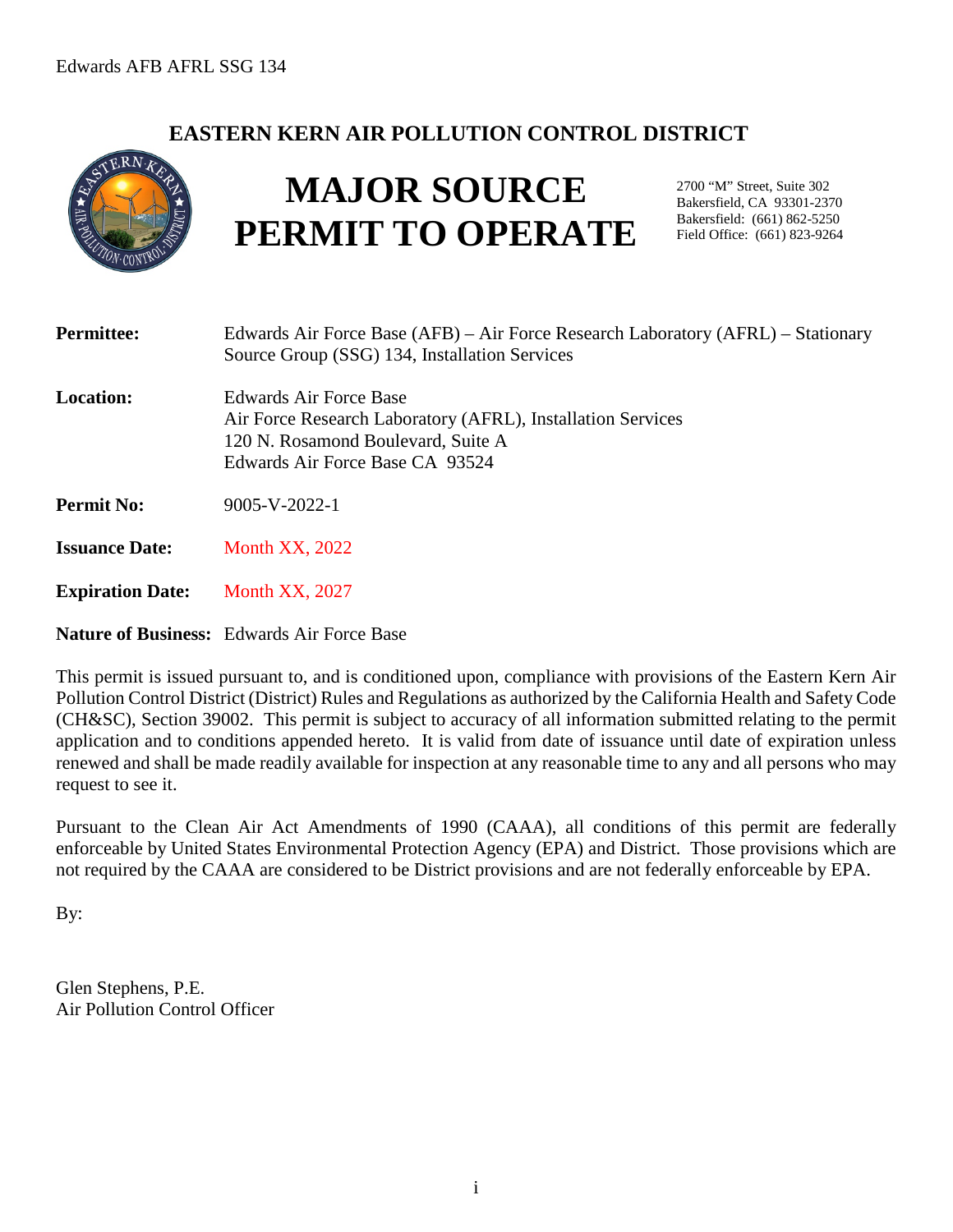## **TABLE OF CONTENTS**

General Permit Conditions

| <b>Emission Unit</b> | <b>Description of Source</b> |
|----------------------|------------------------------|
| 0134050              | <b>Steam Generator #2</b>    |
| 0134051              | Steam Generator #1           |
| 0134065              | Steam Generator #4           |
| 0134066              | Steam Generator #1           |
| 0134067              | Steam Generator #2           |
| 0134068              | Steam Generator #3           |
| 0134070              | Steam Generator #101         |
| 0134071              | <b>Steam Generator #103</b>  |
| 0134072              | Steam Generator #102         |
| 0134075              | Propane Vaporizer            |

## **Federal Regulations**

| <b>General Provisions</b>                                                                                                    |
|------------------------------------------------------------------------------------------------------------------------------|
| <b>Small Industrial-Commercial-Institutional Steam Generating Units</b>                                                      |
| <b>Stationary Compression Ignition Internal Combustion Engines</b>                                                           |
|                                                                                                                              |
| Asbestos                                                                                                                     |
|                                                                                                                              |
| <b>General Provisions</b>                                                                                                    |
| National Emissions Standards for Hazardous Air Pollutants for Stationary<br><b>Reciprocating Internal Combustion Engines</b> |
| Industrial, Commercial, and Institutional Boilers and Process Heaters                                                        |
|                                                                                                                              |
|                                                                                                                              |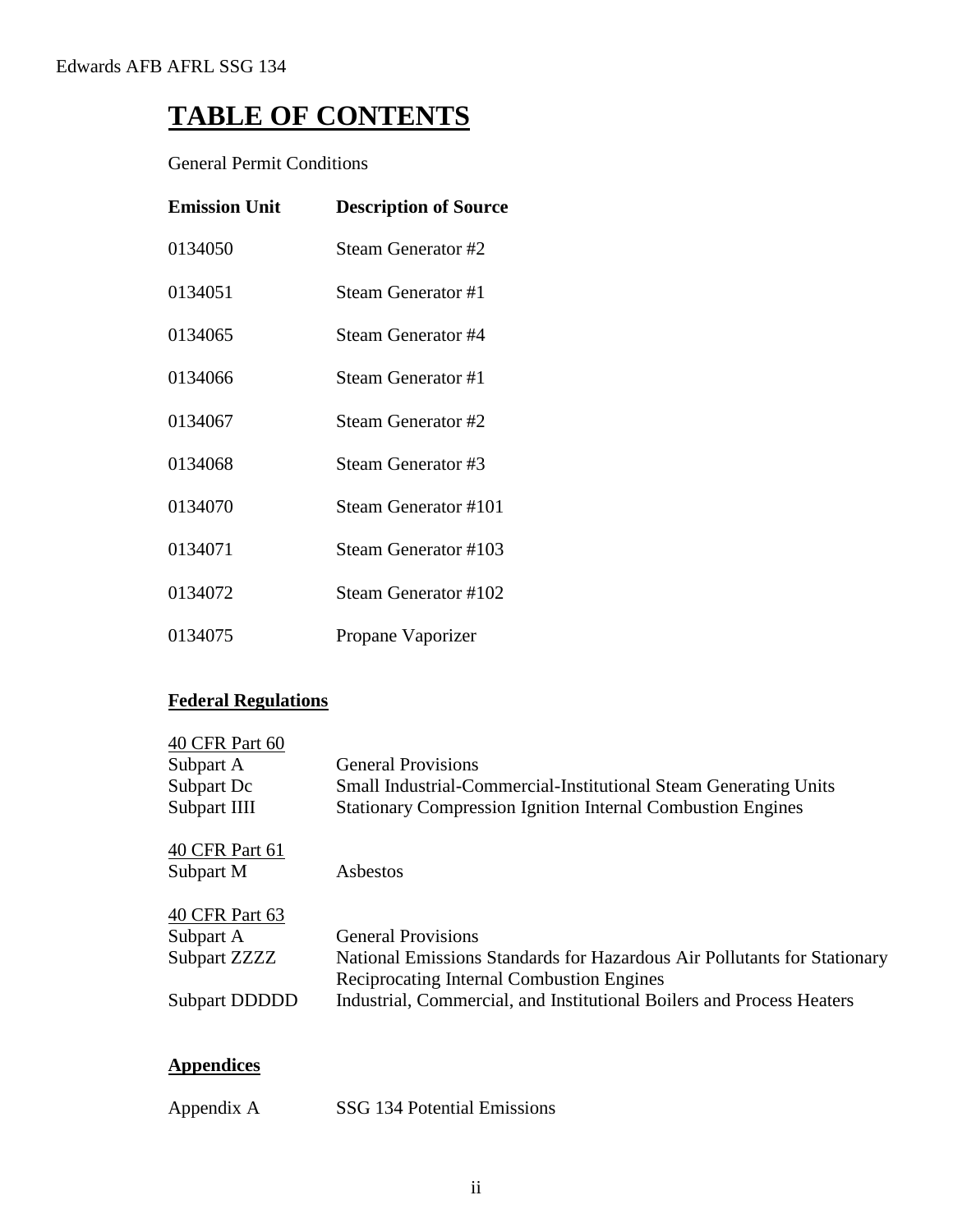## **General Permit Conditions**

In accordance with CH&SC, Sections 39002 and 42301.10 through 42301.12 and all applicable District Rules and Regulations, the conditions which are listed below are hereby contained in and made a part of this permit:

|    | <b>Federally Enforceable Conditions</b>                                                                                                                                                                                                                                                                                                                                                                                                                                                                                                                                                                                                                                                                                                                                                                                                                                                                                    | <b>Reg/Rule</b>       |
|----|----------------------------------------------------------------------------------------------------------------------------------------------------------------------------------------------------------------------------------------------------------------------------------------------------------------------------------------------------------------------------------------------------------------------------------------------------------------------------------------------------------------------------------------------------------------------------------------------------------------------------------------------------------------------------------------------------------------------------------------------------------------------------------------------------------------------------------------------------------------------------------------------------------------------------|-----------------------|
| 1. | <b>Inspections</b><br>Inspections shall be made by the enforcement agency for the purpose of obtaining<br>information necessary to determine whether air pollution sources are in compliance with<br>applicable rules and regulations, including authority to require record keeping and to<br>make inspections and conduct tests of air pollution sources.                                                                                                                                                                                                                                                                                                                                                                                                                                                                                                                                                                | Reg. I,<br>Rule 107   |
| 2. | <b>Source Sampling</b><br>Upon the request of the Control Officer and as directed by him the owner of any source<br>operation which emits or may emit air contaminants, for which emission limits have<br>been established, shall provide the necessary and proper facilities for source sampling.<br>The applicable test method, if not specified in the rule, shall be conducted in accordance<br>with Title 40 CFR, Subpart 60, Appendix A - Reference Methods, except particulate<br>matter $(PM_{10})$ for compliance with Rule 210.1 requirements shall be conducted in<br>accordance with Title 40 CFR, Subpart 51, Appendix M, Method 201 or 201A. Where<br>no test method exists in the preceding references for a source type source sampling shall<br>be conducted in accordance with California Air Resources Board (CARB) approved<br>methods.                                                                | Reg. I,<br>Rule 108.1 |
| 3. | <b>Severability</b><br>If any provision, clause, sentence, paragraph, section or part of these Regulations or<br>application thereof to any person or circumstance shall for any reason be adjudged by a<br>court of competent jurisdiction to be unconstitutional or invalid, such judgment shall not<br>affect or invalidate the remainder of this Regulation and the application of such provision<br>to other persons or circumstances, but shall be confined in its operation to the provision,<br>clause, sentence, paragraph, section or part thereof directly involved in the controversy<br>in which such judgment shall have been rendered and to the person or circumstance<br>involved, and it is hereby declared to be the intent of the Eastern Kern Air Pollution<br>Control Board that these Regulations would have been issued in any case had such<br>invalid provision or provisions not been included. | Reg. I,<br>Rule 114   |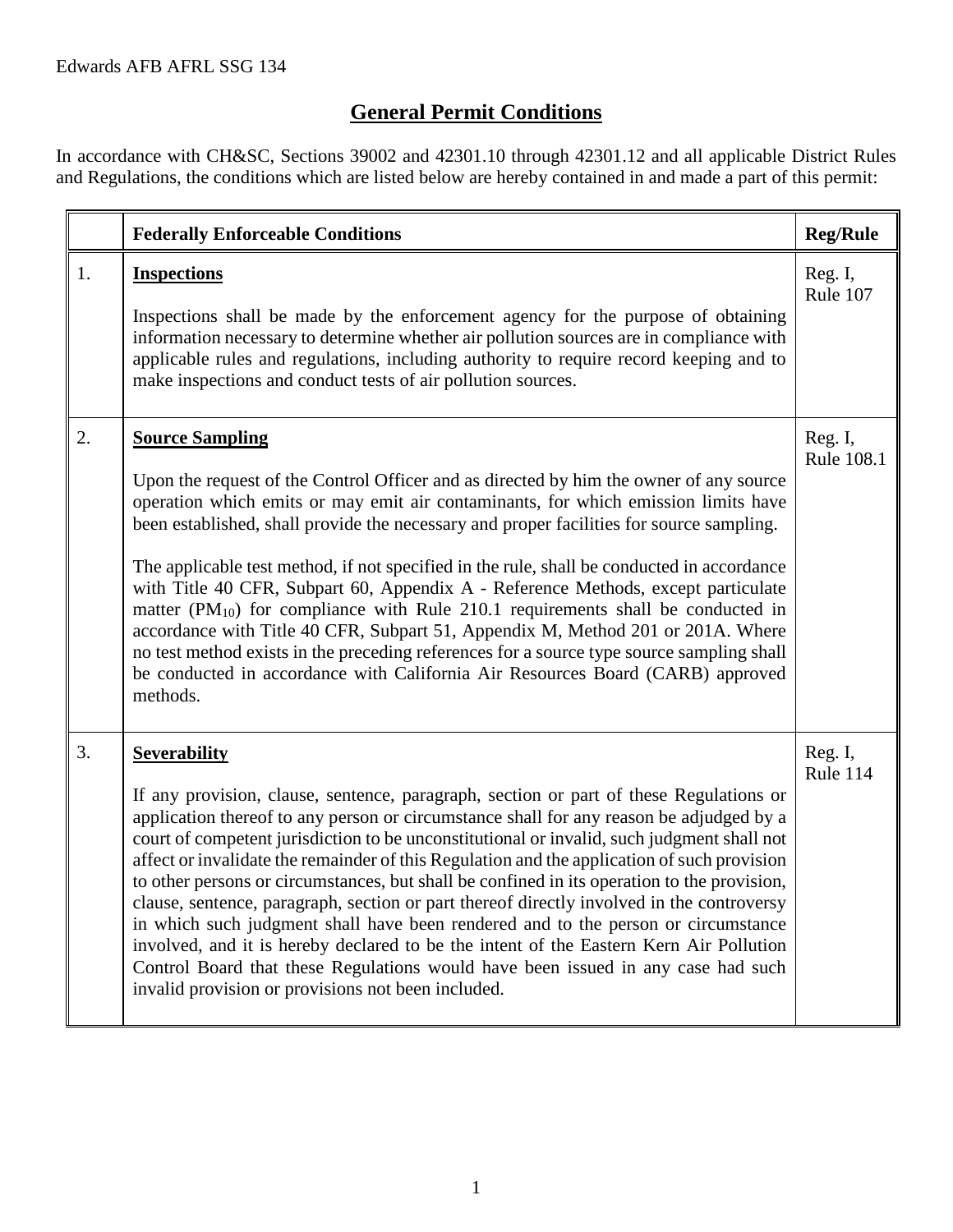|                  | <b>Federally Enforceable Conditions</b>                                                                                                                                                                                                                                                                                                                                                                                                                                                                                                                                                                                                                                                                                                                                                                                                                                                                                                                     | <b>Reg/Rule</b>        |
|------------------|-------------------------------------------------------------------------------------------------------------------------------------------------------------------------------------------------------------------------------------------------------------------------------------------------------------------------------------------------------------------------------------------------------------------------------------------------------------------------------------------------------------------------------------------------------------------------------------------------------------------------------------------------------------------------------------------------------------------------------------------------------------------------------------------------------------------------------------------------------------------------------------------------------------------------------------------------------------|------------------------|
| $\overline{4}$ . | <b>Applicability of Federally Enforceable Conditions</b><br>Federally Enforceable Conditions shall apply to Design Conditions, Operational<br>Conditions, Special Conditions, Compliance Testing Requirements, and Emission<br>Limits. Any District or State-only condition (not required by the EPA) does not apply.                                                                                                                                                                                                                                                                                                                                                                                                                                                                                                                                                                                                                                       | Reg. II,<br>Rule 201.1 |
| 5.               | <b>Compliance with Permit Conditions</b><br>A. Edwards AFB shall comply with all permit conditions;<br>Permit does not convey any property rights or any exclusive privilege;<br>B.<br>Non-compliance with any permit condition shall be grounds for permit<br>$C_{\cdot}$<br>termination, revocation and reissuance, modification, enforcement action or denial<br>of permit renewal;<br>Edwards AFB shall not use "need to halt or reduce a permitted activity in order to<br>D.<br>maintain compliance" as a defense for non-compliance with any permit condition;<br>Pending permit action or notification of anticipated non-compliance does not stay<br>Ε.<br>any permit condition; and<br>Within a reasonable time period, Edwards AFB shall furnish any information<br>F.<br>requested by the APCO, in writing, for purpose of determining: 1) compliance with<br>the permit, or 2) whether or not cause exists for a permit or enforcement action. | Reg. II,<br>Rule 201.1 |
| 6.               | <b>Permit Life</b><br>The life of this permit shall be five years from the date of issuance.                                                                                                                                                                                                                                                                                                                                                                                                                                                                                                                                                                                                                                                                                                                                                                                                                                                                | Reg. II,<br>Rule 201.1 |
| 7.               | <b>Administrative Permit Amendment and Minor Permit Modification</b><br>Administrative Permit Amendment and Minor Permit Modification are those actions<br>taken by the District as defined in Rule 201.1.                                                                                                                                                                                                                                                                                                                                                                                                                                                                                                                                                                                                                                                                                                                                                  | Reg. II,<br>Rule 201.1 |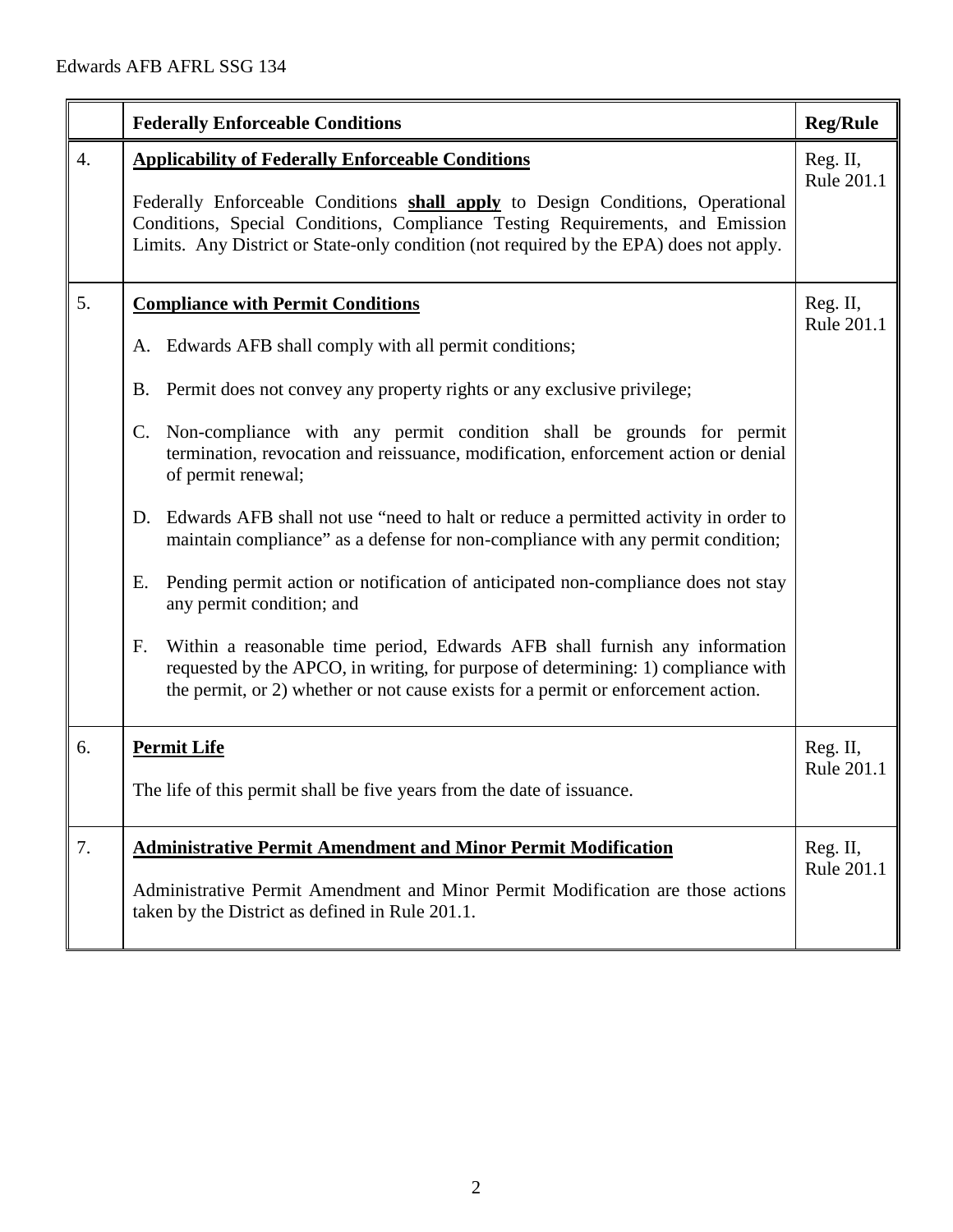|    | <b>Federally Enforceable Conditions</b>                                                                                                                                                                                                                                                                                                                                                                                                                                                                                                                                                                                                                                                                                                                                                                                                                                                                                                                                                                                                                                                                                                                                                                        | <b>Reg/Rule</b>        |
|----|----------------------------------------------------------------------------------------------------------------------------------------------------------------------------------------------------------------------------------------------------------------------------------------------------------------------------------------------------------------------------------------------------------------------------------------------------------------------------------------------------------------------------------------------------------------------------------------------------------------------------------------------------------------------------------------------------------------------------------------------------------------------------------------------------------------------------------------------------------------------------------------------------------------------------------------------------------------------------------------------------------------------------------------------------------------------------------------------------------------------------------------------------------------------------------------------------------------|------------------------|
| 8. | <b>Emergency Provisions</b><br>Edwards AFB shall comply with the requirements and the emergency provisions<br>A.<br>contained in all permit streamlining requirements imposed in accordance with<br>Subsection VI.J. all District-only rules which apply in accordance with Subsection<br>VI.K.1. and all applicable federal requirements not subsumed by such permit<br>streamlining requirement(s) or District-only rules;<br>Within two weeks of an emergency event, an owner or operator of the source shall<br><b>B.</b><br>submit to the District a properly signed, contemporaneous log or other relevant<br>evidence which demonstrates that:<br>An emergency occurred;<br>1)<br>The permittee can identify the cause(s) of the emergency;<br>2)<br>The facility was being properly operated at the time of the emergency;<br>3)<br>All steps were taken to minimize the emissions resulting from the emergency;<br>4)<br>and<br>Within two working days of the emergency event, the permittee provided the<br>5)<br>District with a description of the emergency and any mitigating or corrective<br>actions taken;<br>In any enforcement proceeding, the permittee has the burden of proof for<br>C. | Reg. II,<br>Rule 201.1 |
| 9. | establishing that an emergency occurred.                                                                                                                                                                                                                                                                                                                                                                                                                                                                                                                                                                                                                                                                                                                                                                                                                                                                                                                                                                                                                                                                                                                                                                       |                        |
|    | <b>Record Keeping</b><br>A. Recording of maintenance of all monitoring and support information associated<br>with all permit streamlining requirements imposed in accordance with Rule 201.1,<br>Subsection VI.J., all District-only rules which apply in accordance with Rule 201.1,<br>Subsection VI.K.1., and all applicable federal requirements not submitted by such<br>permit streamlining requirement(s) or District-only rules, including:<br>Date, place, and time of sampling;<br>1)<br>Operating conditions at time of sampling;<br>2)<br>Date, place, and method of analysis; and<br>3)<br>Results of analysis;<br>4)                                                                                                                                                                                                                                                                                                                                                                                                                                                                                                                                                                             | Reg. II,<br>Rule 201.1 |
|    | Retention of records of all required monitoring data and support information for a<br><b>B.</b><br>period of at least five years from the date of sample collection, measurement, report,<br>or application; and                                                                                                                                                                                                                                                                                                                                                                                                                                                                                                                                                                                                                                                                                                                                                                                                                                                                                                                                                                                               |                        |
|    | C.<br>Any other record keeping deemed necessary by the APCO to ensure compliance<br>with all permit streamlining requirements imposed in accordance with Rule 201.1,<br>Subsection VI.J., all District-only rules which apply in accordance with Rule 201.1,<br>Subsection VI.K.1., and all applicable federal requirements not subsumed by such<br>permit streamlining requirement(s) or District-only rules.                                                                                                                                                                                                                                                                                                                                                                                                                                                                                                                                                                                                                                                                                                                                                                                                 |                        |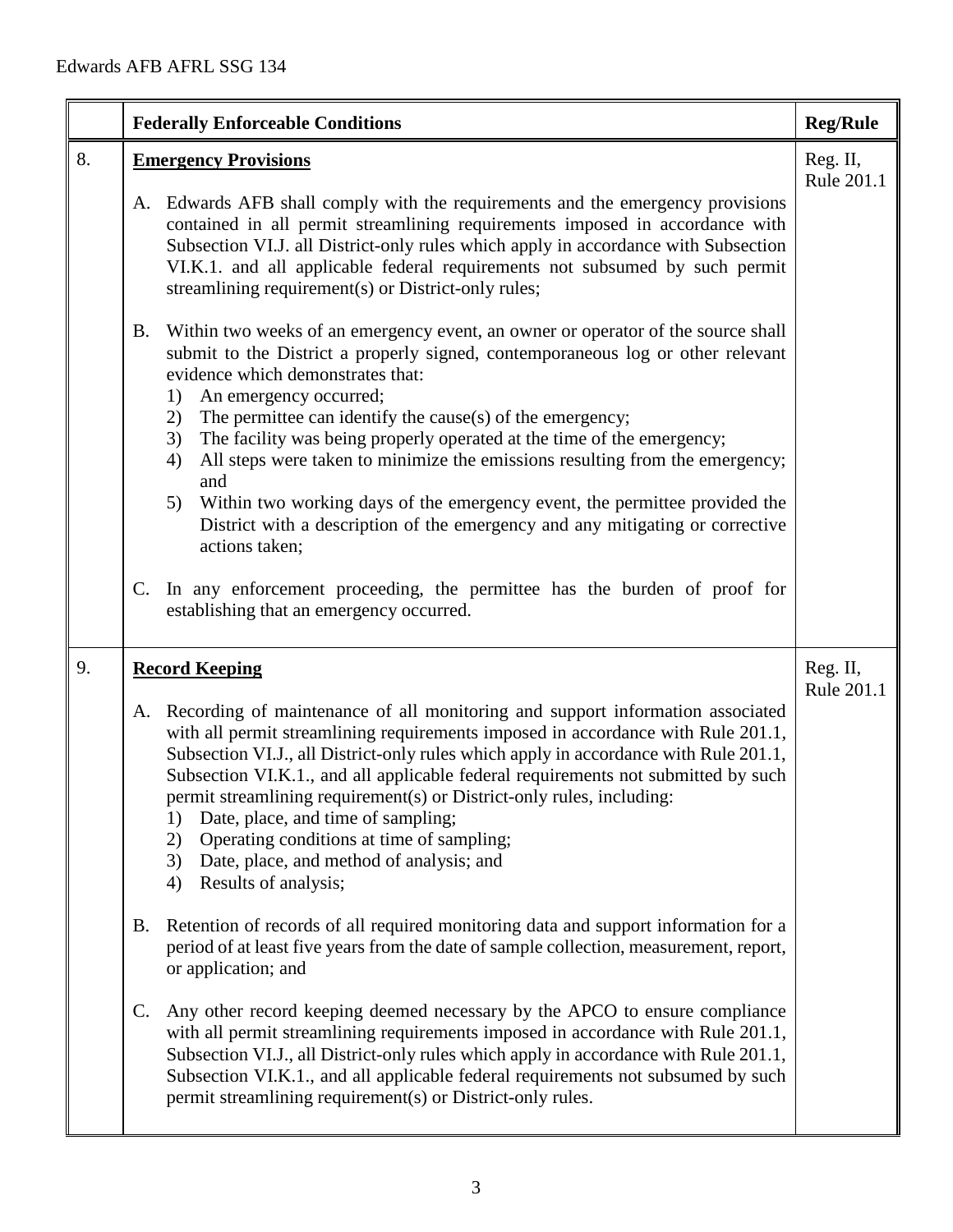|     | <b>Federally Enforceable Conditions</b>                                                                                                                                                                                                                                                                                                                                                                                                                                                                                                                                                                                                                                                                                                                                                                                                                                                                                                                                                                                                                                                                                                                                                          | Reg/Rule               |
|-----|--------------------------------------------------------------------------------------------------------------------------------------------------------------------------------------------------------------------------------------------------------------------------------------------------------------------------------------------------------------------------------------------------------------------------------------------------------------------------------------------------------------------------------------------------------------------------------------------------------------------------------------------------------------------------------------------------------------------------------------------------------------------------------------------------------------------------------------------------------------------------------------------------------------------------------------------------------------------------------------------------------------------------------------------------------------------------------------------------------------------------------------------------------------------------------------------------|------------------------|
| 10. | <b>Referencing of District and Applicable Requirements</b><br>Pursuant to Rule 201.1.VI.C. District hereby references the following documents which<br>are clearly identified and available to the District and to the public: Each reference shall<br>include, at a minimum, title or document number, author and recipient if applicable,<br>date, citation of relevant sections of the Rule or document, and identification of specific<br>source activities or equipment for which the referencing applies.                                                                                                                                                                                                                                                                                                                                                                                                                                                                                                                                                                                                                                                                                  | Reg. II,<br>Rule 201.1 |
| 11. | <b>Reporting</b><br>Any non-conformance with permit requirements, including any attributable to<br>A.<br>emergency conditions (as defined in Rule 201.1) shall be promptly reported to the<br>APCO and in accordance with notification requirement set forth in the applicable<br>federal regulation or District Rule;<br>Monitoring report shall be submitted at least every six months identifying any non-<br>B.<br>conformance with permit requirements, including any previously reported to the<br>APCO;<br>All reports of non-conformance with permit requirements shall include probable<br>C.<br>cause of non-conformance and any preventative or corrective action taken;<br>Progress report shall be made on a compliance schedule at least semi-annually and<br>D.<br>including:<br>Date when compliance will be achieved,<br>1)<br>Explanation of why compliance was not, or will not be achieved by the<br>2)<br>scheduled date, and<br>Log of any preventative or corrective action taken; and<br>3)<br>Each monitoring report shall be accompanied by a written statement from the<br>Ε.<br>responsible official certifying the truth, accuracy, and completeness of the report. | Reg. II,<br>Rule 201.1 |
| 12  | <b>Right of Entry</b><br>Edwards AFB shall allow entry of District, CARB, or U.S. EPA officials for purpose of<br>inspection and sampling, including:<br>Inspection of the stationary source, including equipment, work practices,<br>A.<br>operations, and emission-related activity;<br>Inspection and duplication of records required by the permit to operate; and<br>Β.<br>Source sampling or other monitoring activities.<br>C.                                                                                                                                                                                                                                                                                                                                                                                                                                                                                                                                                                                                                                                                                                                                                            | Reg. II,<br>Rule 201.1 |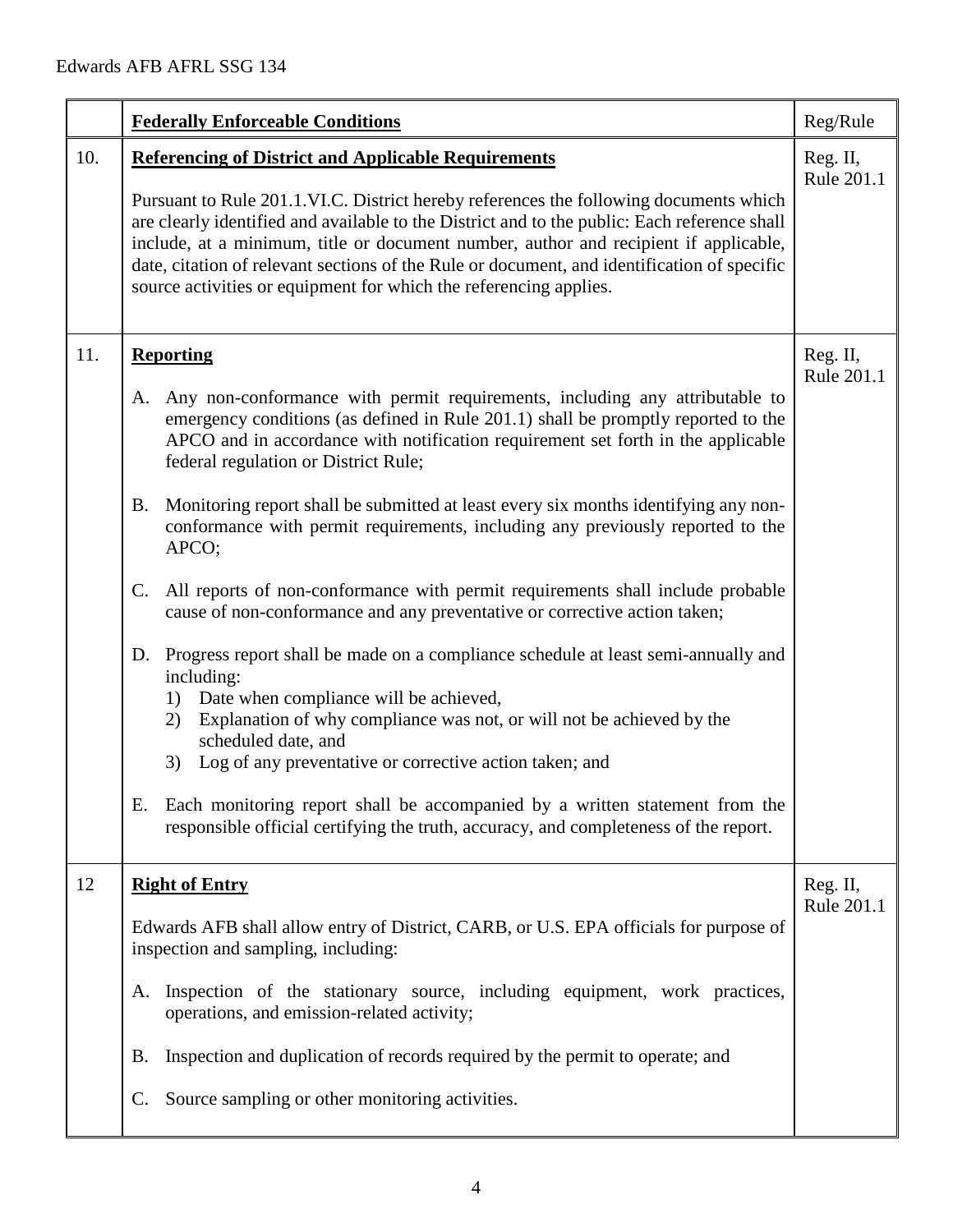|     | <b>Federally Enforceable Conditions</b>                                                                                                                                                                                                                                                                                                                                                                                                                                                                                                                                                                                                                                                                                                                                               | <b>Reg/Rule</b>        |
|-----|---------------------------------------------------------------------------------------------------------------------------------------------------------------------------------------------------------------------------------------------------------------------------------------------------------------------------------------------------------------------------------------------------------------------------------------------------------------------------------------------------------------------------------------------------------------------------------------------------------------------------------------------------------------------------------------------------------------------------------------------------------------------------------------|------------------------|
| 13. | <b>Periodic Monitoring</b>                                                                                                                                                                                                                                                                                                                                                                                                                                                                                                                                                                                                                                                                                                                                                            | Reg. II,<br>Rule 201.1 |
|     | <b>Non-Point</b>                                                                                                                                                                                                                                                                                                                                                                                                                                                                                                                                                                                                                                                                                                                                                                      |                        |
|     | Edwards AFB shall conduct testing semi-annually, in accordance with the methodology<br>contained in EPA Method 22 for all active non-point sources where conditions allow for<br>a valid Method 22. This testing will be the basis for determining compliance with the<br>visible emission standard in District Rule 401. If no emissions are observed utilizing<br>Method 22, the non-point source shall be deemed to be in compliance with the visible<br>emission standard. If emissions are observed from any non-point source operating under<br>normal operating conditions, Edwards AFB shall conduct testing on that non-point<br>source within 24 hours of the Method 22 testing in accordance with EPA Method 9 to<br>verify compliance with the visible emission standard. |                        |
|     | NOTE: This requirement does not apply to permitted emission sources such as the<br>application of paint that is not sprayed or atomized, or to fugitive emissions resulting<br>from activities not covered by a permit to operate, unless the source is subject to District<br>Rule 210.1 (NSR) requirements. Additionally, this requirement does not apply to<br>classified operations that do not have external venting to an unclassified area.                                                                                                                                                                                                                                                                                                                                    |                        |
|     | Point                                                                                                                                                                                                                                                                                                                                                                                                                                                                                                                                                                                                                                                                                                                                                                                 |                        |
|     | Edwards AFB shall conduct testing semi-annually, in accordance with the methodology<br>contained in EPA Method 22 for all active/in use point sources. This condition is only<br>applicable to areas where a valid Method 22 or Method 9 can be performed. This testing<br>will be the basis for determining compliance with the visible emission standard in<br>District Rule 401. If no emissions are observed utilizing Method 22, the point source<br>shall be deemed to be in compliance with the visible emission standard. If emissions are<br>observed from any non-point source operating under normal operating conditions,<br>Edwards AFB shall conduct testing on that point source:                                                                                      |                        |
|     | Within 24 hours of the Method 22 testing in accordance with EPA Method 9 to<br>A.<br>verify compliance with the visible emission standard.<br>If compliance is not<br>documented:                                                                                                                                                                                                                                                                                                                                                                                                                                                                                                                                                                                                     |                        |
|     | Within 30 days of the Method 9 testing in accordance with EPA Method 5 or 5D to<br><b>B.</b><br>verify compliance with the requirements of District Rules 404.1, 405, 406 and/or<br>210.1.                                                                                                                                                                                                                                                                                                                                                                                                                                                                                                                                                                                            |                        |
|     |                                                                                                                                                                                                                                                                                                                                                                                                                                                                                                                                                                                                                                                                                                                                                                                       |                        |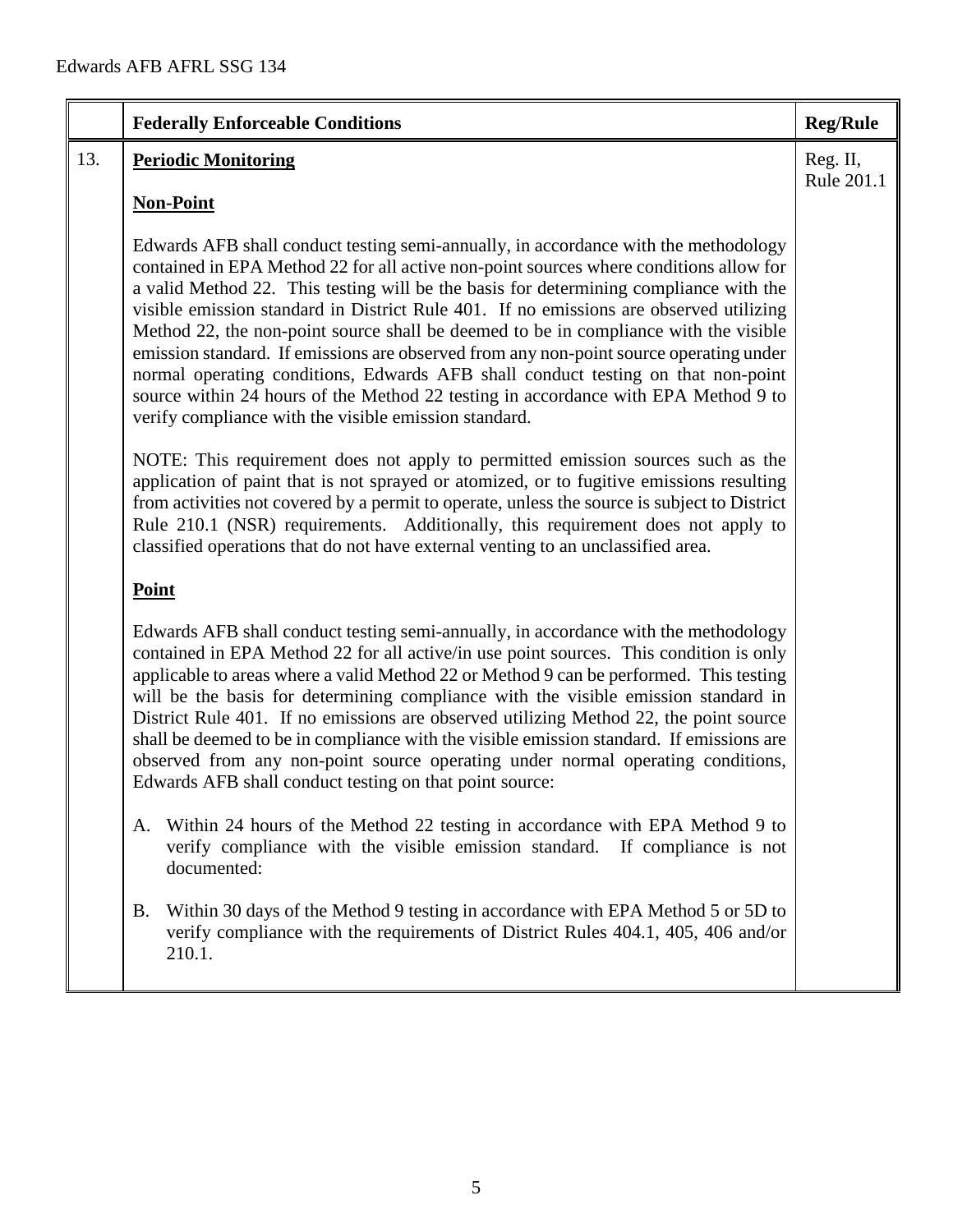|     | <b>Federally Enforceable Conditions</b>                                                                                                                                                                                                                                                                                                                                                                            | <b>Reg/Rule</b> |
|-----|--------------------------------------------------------------------------------------------------------------------------------------------------------------------------------------------------------------------------------------------------------------------------------------------------------------------------------------------------------------------------------------------------------------------|-----------------|
| 14. | <b>Additional Monitoring</b>                                                                                                                                                                                                                                                                                                                                                                                       | Reg. II,        |
|     | Diesel standby and emergency piston engines do not require opacity monitoring if<br>utilizing California diesel or other low-sulfur, low aromatic fuel including PUC natural<br>gas, LPG, and propane Fuel records shall be kept for verification purposes and an<br>operational log for hours of operation.                                                                                                       | Rule 201.1      |
|     | All control equipment shall be inspected annually for proper operation. Edwards AFB<br>shall maintain all records of control equipment maintenance for a period of five years.                                                                                                                                                                                                                                     |                 |
|     | Monitoring shall be the responsibility of the source; however, a visible emissions<br>inspection or Method 9 conducted by a District inspector may be counted as meeting the<br>requirement for the source to conduct same if the information and records generated by<br>the inspector meets the requirements of the permit and a copy of the records are<br>maintained by the source for a period of five years. |                 |
|     | Record keeping provisions associated with all monitoring requirements shall include the<br>following information:                                                                                                                                                                                                                                                                                                  |                 |
|     | Identification of stack or emission point being monitored;<br>A.                                                                                                                                                                                                                                                                                                                                                   |                 |
|     | Operational conditions at the time of monitoring;<br><b>B.</b>                                                                                                                                                                                                                                                                                                                                                     |                 |
|     | Records of any monitoring conducted, including records of emission or operational<br>$\mathbb{C}$ .<br>parameter values and the date, place and time of sampling or measurement; and                                                                                                                                                                                                                               |                 |
|     | Where corrective action is triggered, description of the corrective action and the<br>D.<br>date, time and results of any corrective action.                                                                                                                                                                                                                                                                       |                 |
|     | <b>Testing</b>                                                                                                                                                                                                                                                                                                                                                                                                     |                 |
|     | Any unit simultaneously firing a combination of different fuels shall have installed and<br>maintained a totalizing mass or volumetric flow rate meter in each fuel line.                                                                                                                                                                                                                                          |                 |
|     | Any unit utilizing equipment intended to reduce or control $NOX$ shall install and<br>maintain appropriate provisions to monitor operational parameters of unit and/or $NOX$<br>control system that correlate to $NOX$ emissions.                                                                                                                                                                                  |                 |
|     | Edwards AFB shall monitor and record higher heating value (HHV) and cumulative<br>annual use of each fuel.                                                                                                                                                                                                                                                                                                         |                 |
|     | Any unit operated under natural gas curtailment limit of District Rule 425.2, Subsection<br>V.A. shall monitor and record cumulative annual hours of operation on liquid fuel during<br>curtailment and during testing.                                                                                                                                                                                            |                 |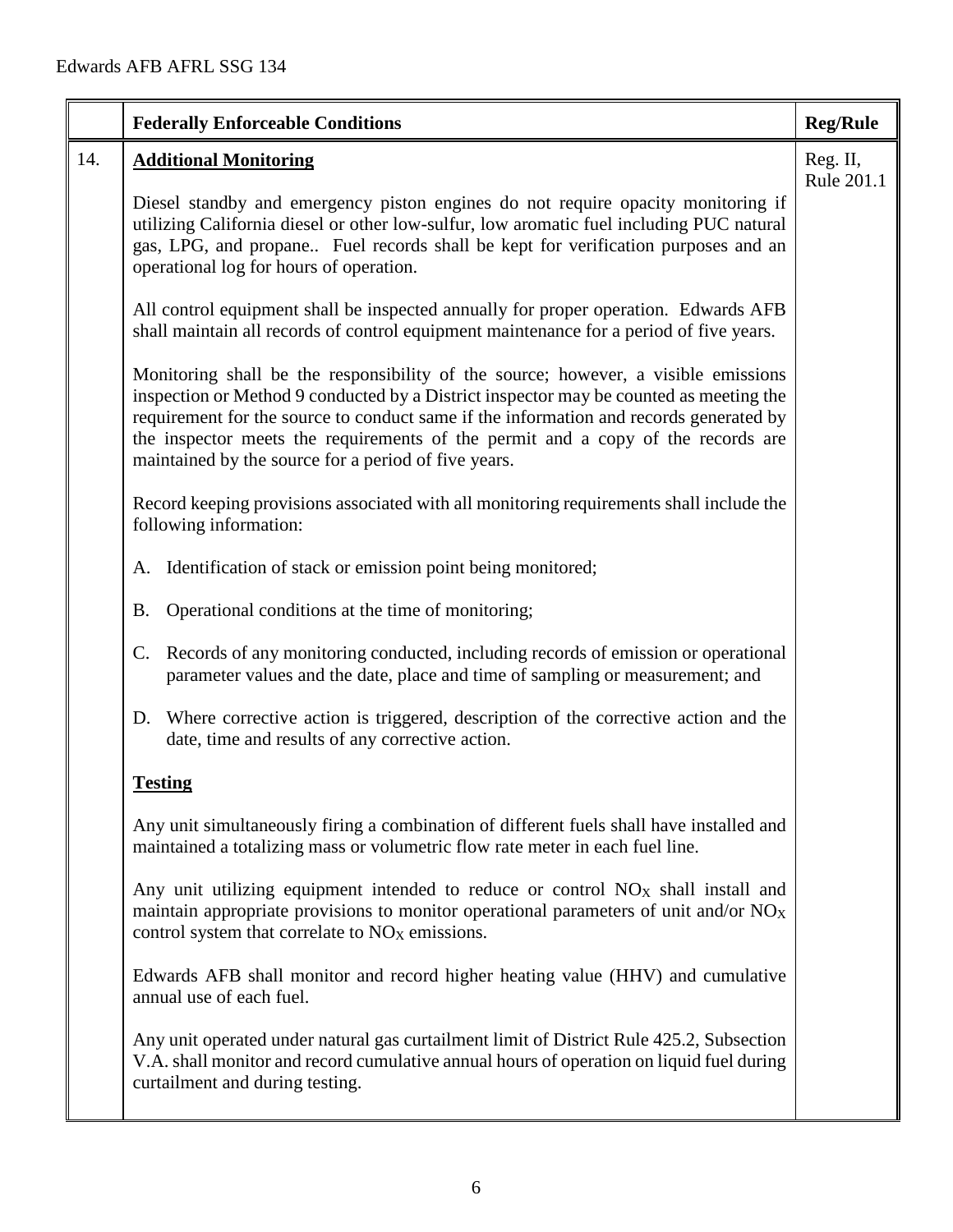|     | <b>Federally Enforceable Conditions</b>                                                                                                                                                                                                                                                                                                                                                                               | <b>Reg/Rule</b> |
|-----|-----------------------------------------------------------------------------------------------------------------------------------------------------------------------------------------------------------------------------------------------------------------------------------------------------------------------------------------------------------------------------------------------------------------------|-----------------|
| 14. | The testing of identical units may be limited to testing one unit per group of units after<br>establishing correlation of NO <sub>x</sub> emissions and key operating parameters and keeping<br>records of these data for each affected unit.                                                                                                                                                                         |                 |
|     | Records shall be maintained for at least five calendar years on site and shall be made<br>readily available to District personnel.                                                                                                                                                                                                                                                                                    |                 |
|     | Compliance test data and results collected shall be submitted to District within 60 days<br>of collection.                                                                                                                                                                                                                                                                                                            |                 |
|     | Units that exceed annual heat input of 90,000 therms or more during one or more of the<br>three preceding years of operation shall be tested to determine compliance with<br>applicable requirements not less than once every 12 months. An owner/operator of<br>gaseous fuel-fired units demonstrating compliance for two consecutive years can, if<br>desired, demonstrate compliance once every thirty-six months. |                 |
|     | Test results from an individual unit may be used for other units at the same location<br>provided manufacturer, model number, rated capacity, fuel type, and emission control<br>provisions are identical and key operating parameters such as stack gas oxygen, fuel<br>consumption, etc. are monitored and established to correlate with $NOX$ emissions from<br>unit tested.                                       |                 |
|     | Fuel HHV shall be certified by third party fuel supplier or determined by:                                                                                                                                                                                                                                                                                                                                            |                 |
|     | ASTM D 240-87 or D 2382-88 for liquid fuels; and<br>A.                                                                                                                                                                                                                                                                                                                                                                |                 |
|     | ASTM D 1826-88 or D 1945-81 in conjunction with ASTM D 3588-89 for gaseous<br><b>B.</b><br>fuels.                                                                                                                                                                                                                                                                                                                     |                 |
|     | Oxides of nitrogen (ppmv) - EPA Method 7E, or CARB Method 100.<br>Carbon monoxide (ppmv) - EPA Method 10, or CARB Method 100.<br>Stack gas oxygen - EPA Method 3 or 3A, or CARB Method 100.                                                                                                                                                                                                                           |                 |
|     | $NOx$ emission rate (heat input basis) - EPA Method 19, or CARB Method 100 and data<br>from fuel flow meter.                                                                                                                                                                                                                                                                                                          |                 |
|     | Period monitoring may also be performed based on CARB's June 24, 1999 Periodic<br>Monitoring Guidelines.                                                                                                                                                                                                                                                                                                              |                 |
|     | Testing and Monitoring for SO2 and PM may be accomplished by fuel sulfur content<br>certification from the fuel supplier in accordance with procedures in 40 CFR 60 Subpart<br>Dc.                                                                                                                                                                                                                                    |                 |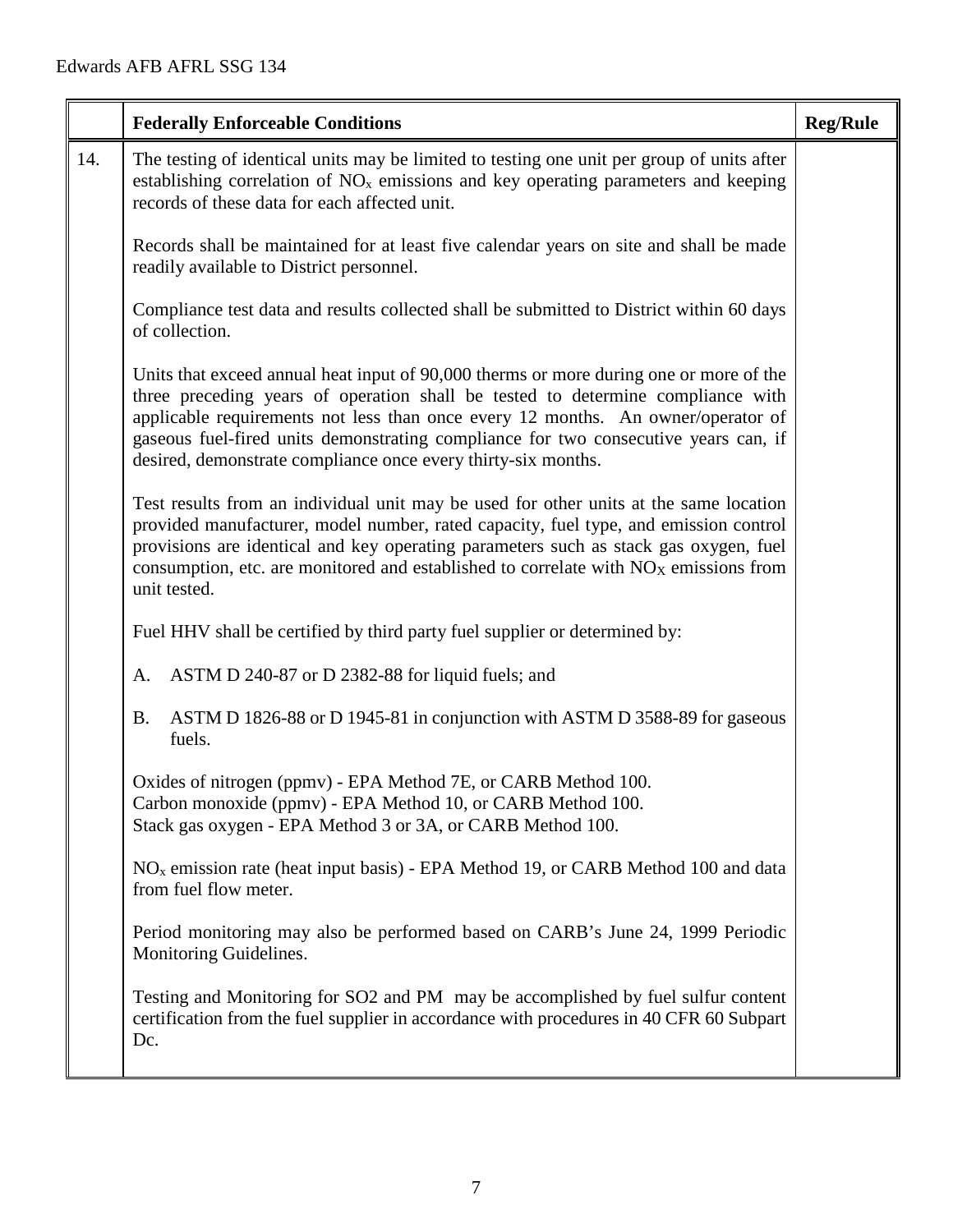|     | <b>Federally Enforceable Conditions</b>                                                                                                                                                                                                                                                                                                                                                                                                                                                                                                                                                                                                                                                                                                                                                                                                              | <b>Reg/Rule</b>        |
|-----|------------------------------------------------------------------------------------------------------------------------------------------------------------------------------------------------------------------------------------------------------------------------------------------------------------------------------------------------------------------------------------------------------------------------------------------------------------------------------------------------------------------------------------------------------------------------------------------------------------------------------------------------------------------------------------------------------------------------------------------------------------------------------------------------------------------------------------------------------|------------------------|
| 15. | <b>Conditional Approval</b><br>The Control Officer shall issue an Authority to Construct or a Permit to Operate,<br>subject to conditions to insure compliance of the operation of any article, machine,<br>equipment or other contrivance within the standards of Rule 208 and 208.1, in which<br>case the conditions shall be specified in writing. Commencing work under such<br>Authority to Construct or operation under such Permit to Operate shall be deemed<br>acceptance of all conditions so specified. The Control Officer shall issue an Authority<br>to Construct or Permit to Operate with revised conditions upon receipt of a new<br>application, if the applicant demonstrates the article, machine, equipment or other<br>contrivance can be operated within the standards of Rule 208 and 208.1 under the<br>revised conditions. | Reg. II,<br>Rule 209   |
| 16. | <b>Standards for Authority to Construct</b><br>A. Edwards AFB may make a change to this permitted facility that is not addressed or<br>prohibited by the federally enforceable conditions of this Part 70 permit without<br>obtaining a Part 70 permit revision if:<br>The Permittee has obtained all permits and approvals required by District Rules<br>1)<br>201 and 210.1 (unless the change is exempt under District Rule 202);<br>The change is not subject to any requirements under Title IV of the CAA;<br>2)<br>The change is not a Title I modification; and<br>3)<br>The change does not violate an applicable requirement of the CAA or a<br>4)<br>federally enforceable term or condition of this permit.<br>For a change that qualified under this section, the Permittee shall provide<br><b>B.</b>                                  | Reg. II,<br>Rule 201.1 |
|     | contemporaneous written notice to the District and the U.S. EPA (except for a<br>change that is exempt under District Rule 202). This written notice shall describe<br>the change, including the date it was made, and shall contain other information as<br>required to determine new applicable requirements of the Clean Air Act that apply<br>as a result of the change;<br>Upon satisfying the requirements of paragraph B above, the Permittee may make<br>$\mathbf{C}$ .<br>the proposed change;<br>Changes that qualify under this section are not subject to the requirements for Part<br>D.<br>70 revisions;<br>The Permittee shall include each off-permit change made under this section in the<br>Е.<br>application for renewal of this Part 70 permit; and                                                                             |                        |
|     | F.<br>The permit shield(s) provided in this permit do not apply to off-permit changes<br>made under this section.                                                                                                                                                                                                                                                                                                                                                                                                                                                                                                                                                                                                                                                                                                                                    |                        |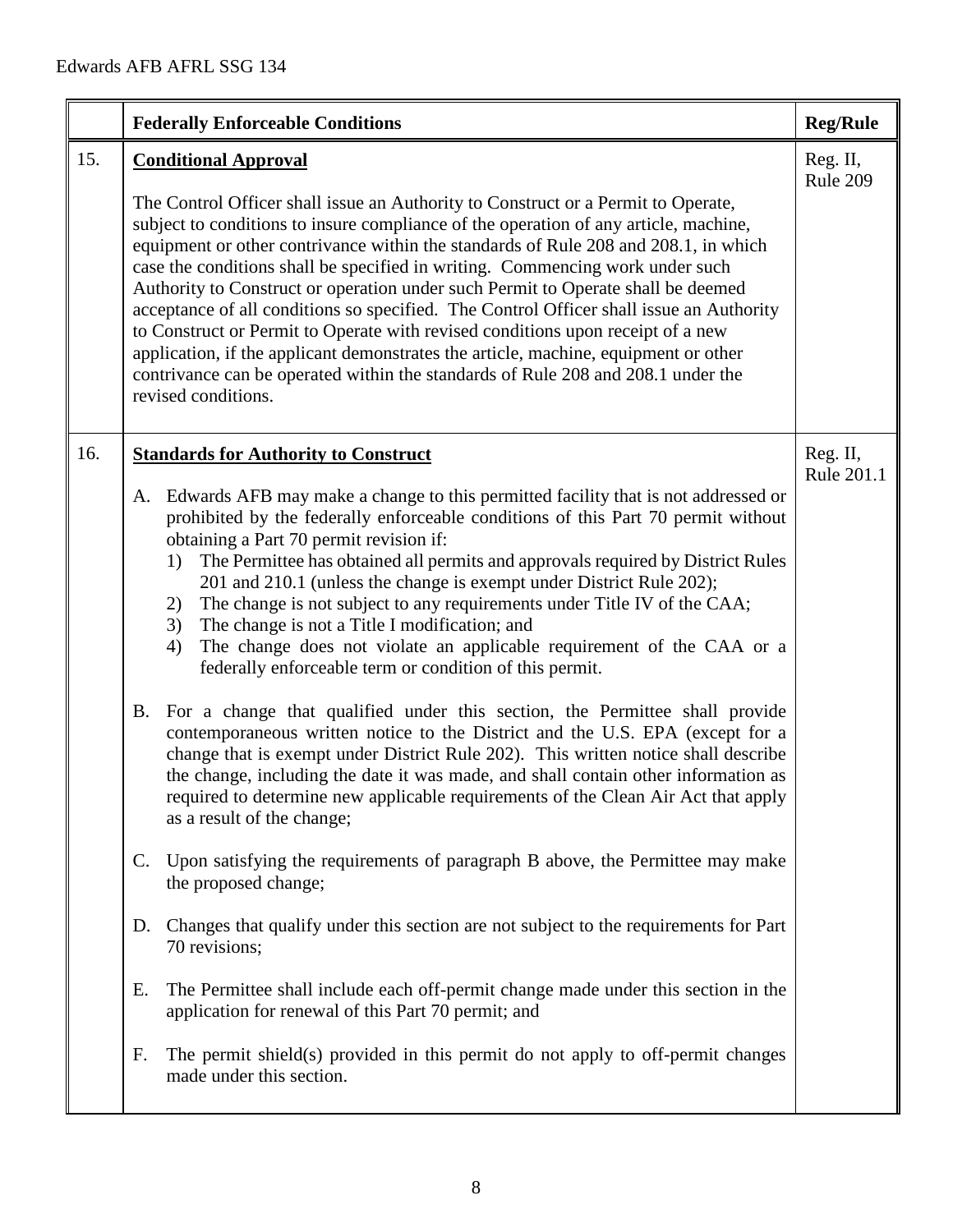|     | <b>Federally Enforceable Conditions</b>                                                                                                                                                                                                                                                                                                                                                                                                                                                                                                                                                                                                                                                                                                                   | Reg/Rule                        |
|-----|-----------------------------------------------------------------------------------------------------------------------------------------------------------------------------------------------------------------------------------------------------------------------------------------------------------------------------------------------------------------------------------------------------------------------------------------------------------------------------------------------------------------------------------------------------------------------------------------------------------------------------------------------------------------------------------------------------------------------------------------------------------|---------------------------------|
| 17. | <b>Prevention of Significant Deterioration (PSD)</b><br>Edwards AFB may be subject to District Rule 210.4, Prevention of Significant<br>Deterioration (PSD) if it undergoes major modification(s).                                                                                                                                                                                                                                                                                                                                                                                                                                                                                                                                                        | Reg. II,<br>Rule 210.4          |
| 18. | <b>Permit Fees</b><br>Every applicant for an Authority to Construct or a Permit to Operate shall pay a filing<br>fee. For issuance of an Authority to Construct, or an initial Permit to Operate, the<br>applicant shall pay fees as prescribed in Rule 301. For issuance of an Authority to<br>Construct, application processing fees shall also be paid as prescribed in Rule 303. The<br>applicant shall receive credit for filing fees paid.<br>Annually on the anniversary of issuance of a Permit to Operate, the permittee shall pay<br>a renewal fee as prescribed in Rule 301. Fees collected pursuant to Rule 201.1, Section<br>VIII.B. shall supplement applicable Rules 301 and 301.3 fee requirements.<br><b>Payment of Supplemental Fee</b> | Reg. III,<br>Rule 301           |
|     | An owner or operator, or his designee, shall pay an annual supplemental fee for a permit<br>to operate pursuant to Rule 201.1 as determined by the calculation method in Subsection<br>VII.B.3., to provide a District-wide fee rate of \$25 per ton of fee-based emissions (CPI-<br>adjusted) for all facilities subject to Rule 201.1, unless Rule 201.1 VII.B.2. applies.                                                                                                                                                                                                                                                                                                                                                                              | Rule 201.1<br>Section<br>VII.B. |
| 19. | <b>Greenhouse Gas Fee</b><br>Any stationary source that has actual GHG emissions, in the prior calendar year, greater<br>than or equal to 100,000 tons of CO2e, as calculated in accordance with 40 CFR Part 98,<br>shall pay a Consumer Price Index (CPI) adjusted GHG fee per ton of CO2e being<br>emitted. Sources subject to this Rule shall submit an annual report of GHG emissions<br>to the District no later than the thirty-first day of March.                                                                                                                                                                                                                                                                                                 | Reg. III,<br>Rule 301.4         |

Remainder of Page Intentionally Left Blank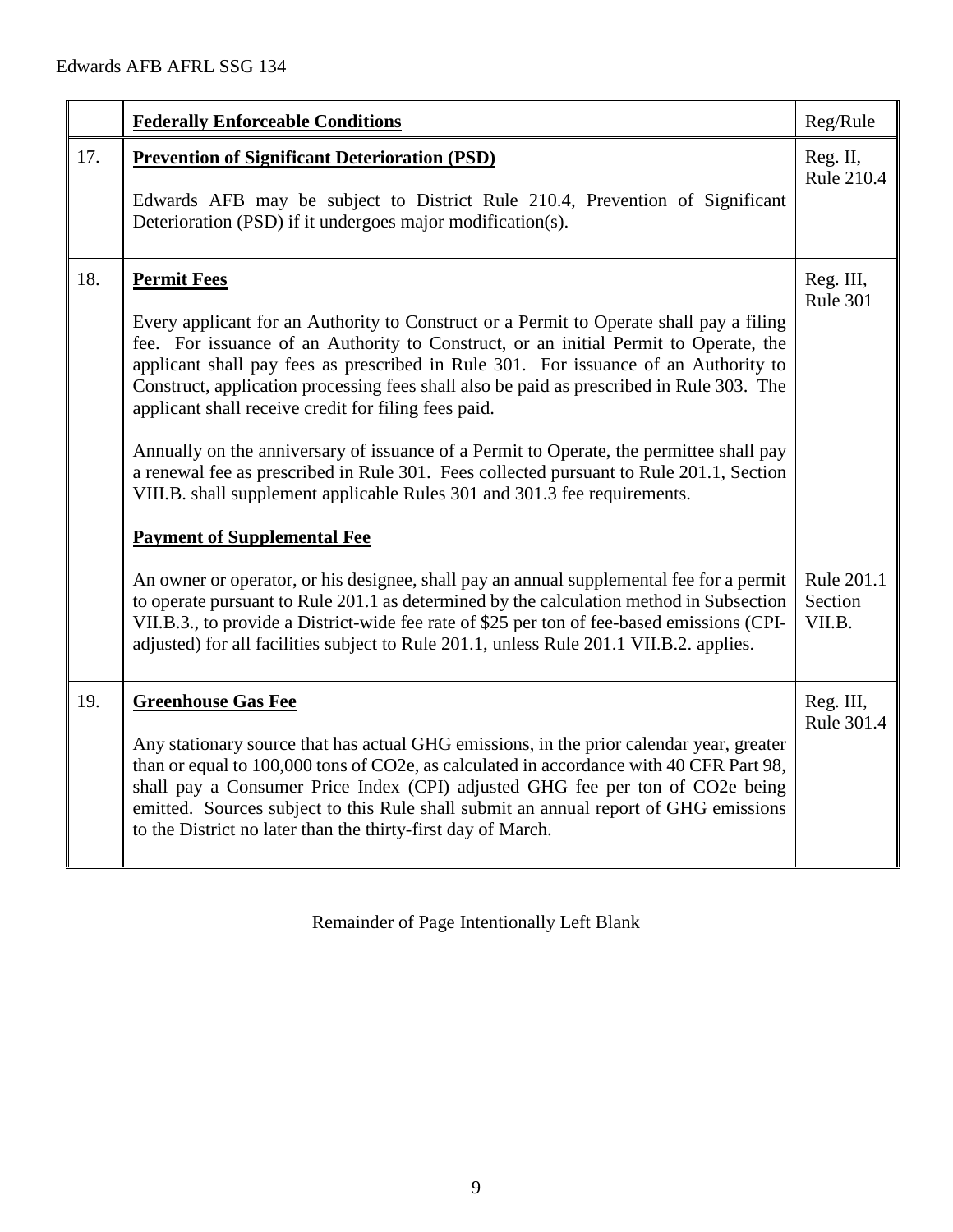|     | <b>Federally Enforceable Conditions</b>                                                                                                                                                                                                                                    | <b>Reg/Rule</b>        |
|-----|----------------------------------------------------------------------------------------------------------------------------------------------------------------------------------------------------------------------------------------------------------------------------|------------------------|
| 20. | <b>Visible Emissions</b><br>Unless otherwise stated in equipment specific permits, the following limits apply:                                                                                                                                                             | Reg. IV,<br>Rule 401   |
|     |                                                                                                                                                                                                                                                                            |                        |
|     | <b>Limits</b>                                                                                                                                                                                                                                                              |                        |
|     | A person shall not discharge into the atmosphere, from any single source of emission<br>whatsoever, any air contaminant for a period or periods aggregating more than three<br>minutes in any one hour which is:                                                           |                        |
|     | As dark or darker in shade as that designated as No. 1 on the Ringelmann Chart, as<br>А.<br>published by the United States Bureau of Mines, or                                                                                                                             |                        |
|     | Of such opacity as to obscure an observer's view to a degree equal to or greater than<br>B.<br>does smoke described in Subsection A.                                                                                                                                       |                        |
| 21. | <b>Particulate Matter Concentration - Desert Basin</b>                                                                                                                                                                                                                     | Reg. IV,<br>Rule 404.1 |
|     | A person shall not discharge into the atmosphere from any single source operation, the<br>construction or modification of which commenced after the adoption of this Rule,<br>particulate matter in excess of 0.1 grains per cubic foot of gas at standard conditions.     |                        |
|     | This condition does not apply to rocket engine testing meeting the requirements of Rule<br>431, fires set in accordance with Rule 416, or boilers, steam generators, water or process<br>heaters that combust only CARB certified or PUC regulated liquid or gaseous fuel. |                        |
| 22. | <b>Particulate Matter - Emission Rate</b>                                                                                                                                                                                                                                  | Reg. IV,<br>Rule 405   |
|     | A person shall not discharge into the atmosphere from any source operation, particulate<br>matter in excess of the limits set forth in the allowable particle emissions based on<br>process weight rate table included in Rule 405.                                        |                        |
| 23. | <b>Sulfur Compounds</b>                                                                                                                                                                                                                                                    | Reg. IV,<br>Rule 407   |
|     | A person shall not discharge into the atmosphere sulfur compounds, which would exist<br>as a liquid or gas at standard conditions, exceeding in concentration at the point of<br>discharge: $0.2$ percent by volume calculated as sulfur dioxide $(SO2)$ .                 |                        |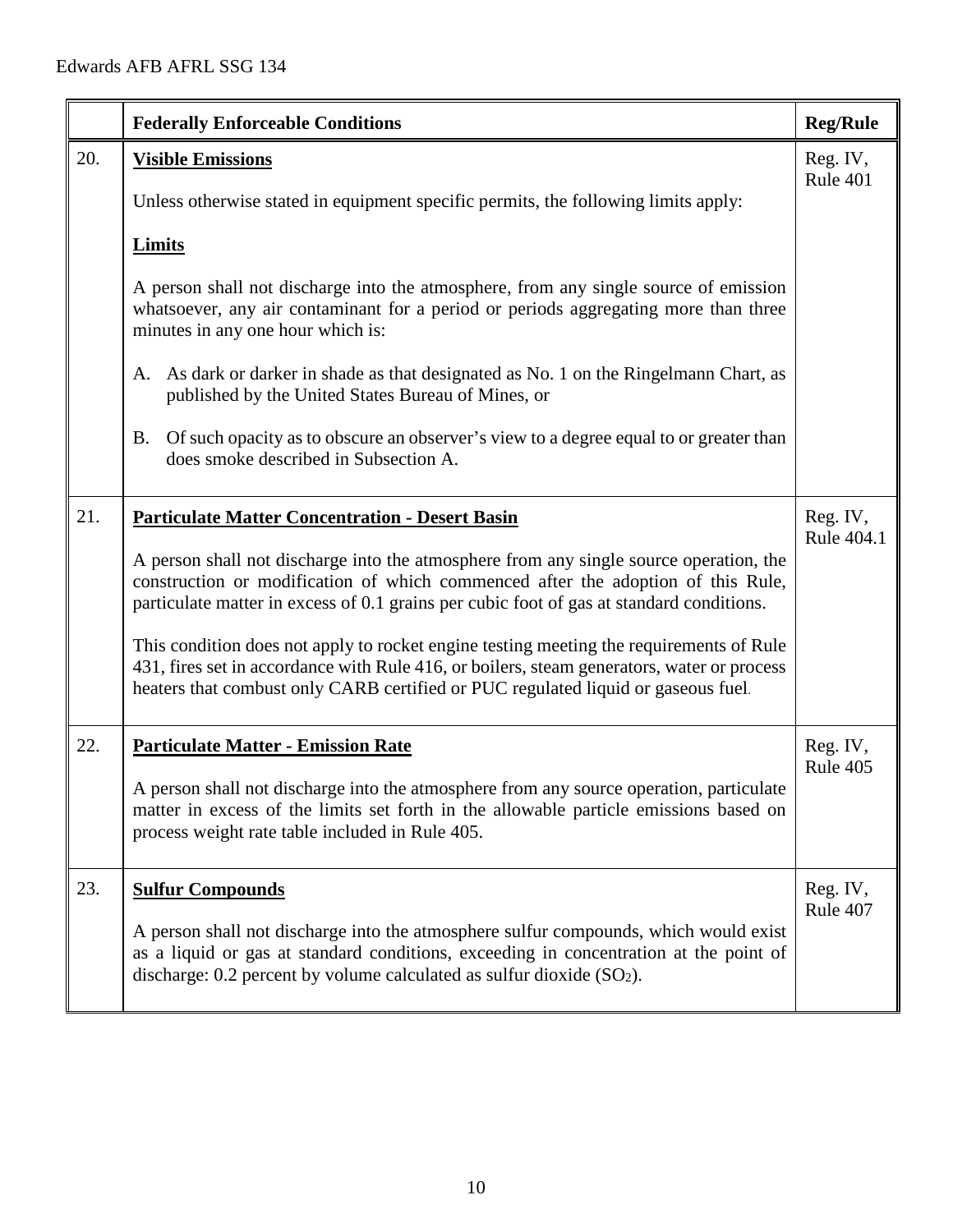|     | <b>Federally Enforceable Conditions</b>                                                                                                                                                                                                                                                                                                                                                                                                                                                                                                                                                                                                | <b>Reg/Rule</b>             |
|-----|----------------------------------------------------------------------------------------------------------------------------------------------------------------------------------------------------------------------------------------------------------------------------------------------------------------------------------------------------------------------------------------------------------------------------------------------------------------------------------------------------------------------------------------------------------------------------------------------------------------------------------------|-----------------------------|
| 24. | <b>Fuel Burning Equipment - Combustion Contaminants</b><br>A. Fuel burning equipment, the construction or modification of which is commenced<br>after August 17, 1971, shall not discharge into the atmosphere particulate matter,<br>sulfur dioxide or nitrogen oxides in excess of the Environmental Protection Agency<br><b>Standard of Performance.</b><br><b>B.</b><br>A person shall not discharge into the atmosphere combustion contaminants<br>exceeding in concentration at the point of discharge: 0.1 grain per cubic foot of gas<br>calculated to 12 percent of carbon dioxide (CO <sub>2</sub> ) at standard conditions. | Reg. IV,<br>Rule 409        |
| 25. | <b>Nuisance</b><br>A person shall not discharge from any source whatsoever such quantities of air<br>contaminants or other material which cause injury, detriment, nuisance or annoyance to<br>any considerable number of persons or to the public or which endanger the comfort,<br>repose, health or safety of any such persons or the public or which cause or have a natural<br>tendency to cause injury or damage to business or property.                                                                                                                                                                                        | Reg. IV,<br><b>Rule 419</b> |
| 26. | <b>Federal New Source Performance Standards (NSPS)</b><br>Provisions of Part 60, Chapter 1, Title 40, Code of Federal Regulations, in effect<br>September 5, 1996, are hereby adopted by reference and made a part hereof. All new<br>and modified sources shall comply with applicable standards, criteria and requirements<br>set forth therein.<br>All applicable requirements of 40 CFR Part 60, Subpart A (General Requirements), Dc<br>(Small Steam Generating Units), and IIII (Compression Ignition Internal Combustion<br>Engines) apply to this facility.                                                                    | Reg. IV,<br>Rule 422        |

*Remainder of Page Intentionally Left Blank*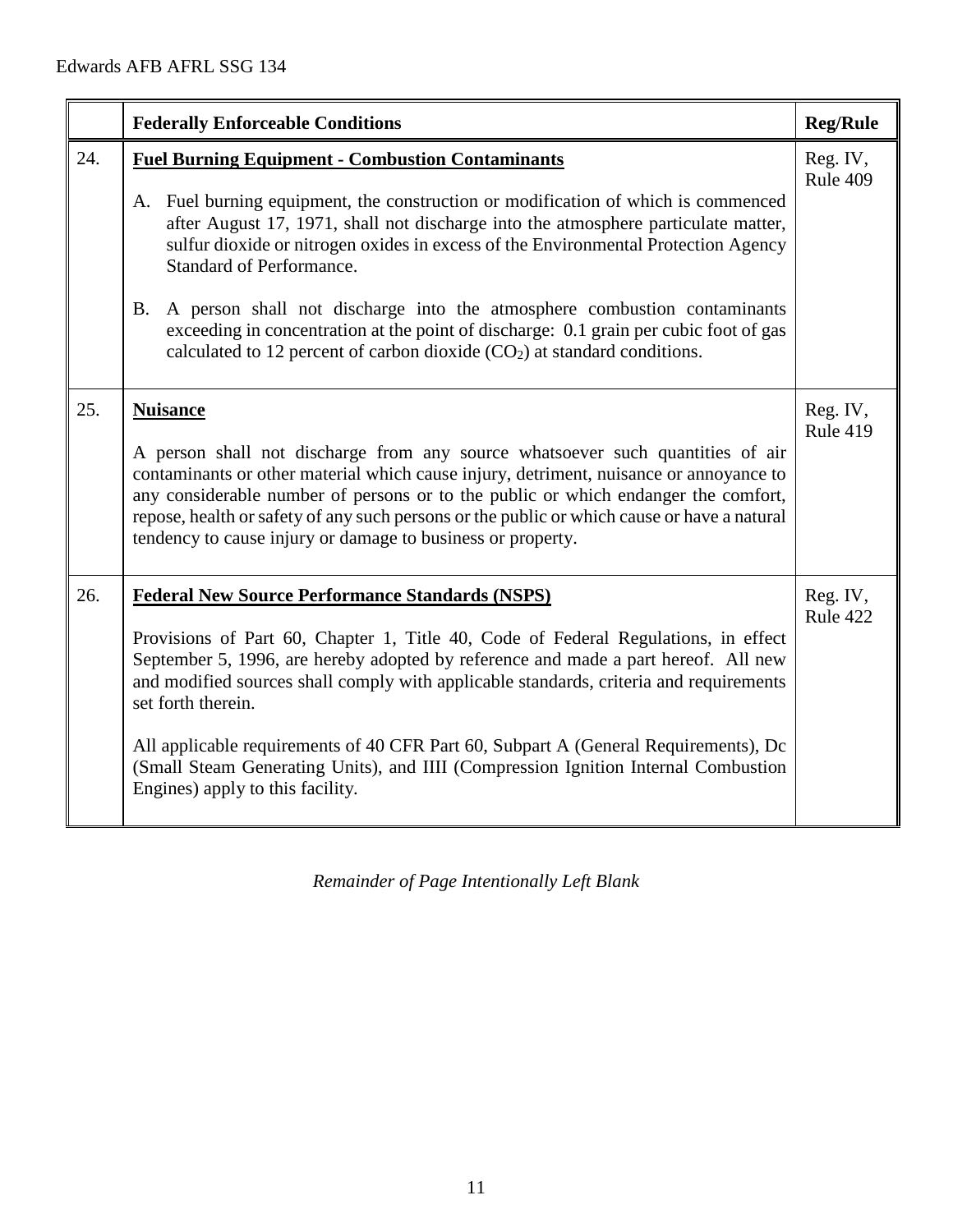|     | <b>Federally Enforceable Conditions</b>                                                                                                                                                                                                                                                                                                                                                                                                                                                                                                                                  | <b>Reg/Rule</b>        |
|-----|--------------------------------------------------------------------------------------------------------------------------------------------------------------------------------------------------------------------------------------------------------------------------------------------------------------------------------------------------------------------------------------------------------------------------------------------------------------------------------------------------------------------------------------------------------------------------|------------------------|
| 27  | <b>National Emission Standards for Hazardous Air Pollutants and Source Categories</b><br>(NESHAPS)                                                                                                                                                                                                                                                                                                                                                                                                                                                                       | Reg. IV,<br>Rule 423   |
|     | Provisions of Title 40, Chapter 1, Parts 61 and 63, Code of Federal Regulations, in effect<br>November 7, 2002, are hereby adopted by reference and made a part hereof. All sources<br>of hazardous air pollution shall comply with applicable standards, criteria and<br>requirements set forth herein.                                                                                                                                                                                                                                                                 |                        |
|     | All applicable requirements of 40 CFR Part 61, Subpart M (Asbestos) and 40 CFR Part<br>63, DDDDD (Industrial, Commercial, and Institutional Boilers and Process Heaters) and<br>ZZZZ (RICE) apply to this facility apply to this facility.                                                                                                                                                                                                                                                                                                                               |                        |
|     | <b>Asbestos</b><br>EAFB shall comply with the applicable requirements of Sections 61.145 through 61.147<br>of the National Emission Standard for Asbestos for all demolition and renovation<br>projects.                                                                                                                                                                                                                                                                                                                                                                 |                        |
| 28. | Boilers, Steam Generators, and Process Heaters (Oxides of Nitrogen)                                                                                                                                                                                                                                                                                                                                                                                                                                                                                                      | Reg. IV,<br>Rule 425.2 |
|     | An owner/operator of any emission boiler, steam generator or process heater with a rated<br>heat input of 5 million Btu/hr unit with and annual heat input of 90,000 therms or more<br>during one or more of the three preceding years of operation shall comply with<br>applicable NO <sub>x</sub> emission limit(s) listed in Section V, Requirements of Rule 425.2.<br>An owner/operator of any unit becoming subject to requirements of Section V.A by<br>exceeding the annual heat input exemption threshold shall comply with following<br>increments of progress: |                        |
|     | 1. On or before December 31st of calendar year immediately following year annual heat<br>input threshold was exceeded, submit an Emission Control Plan containing information<br>prescribed in Section VI.D; and                                                                                                                                                                                                                                                                                                                                                         |                        |
|     | 2. No later than three calendar years following submission of Emission Control Plan,<br>demonstrate final compliance with all applicable standards and requirements of this<br>Rule.                                                                                                                                                                                                                                                                                                                                                                                     |                        |
| 29. | <b>Risk Management Plan</b>                                                                                                                                                                                                                                                                                                                                                                                                                                                                                                                                              | 40 CFR 68              |
|     | Should this stationary source, as defined in 40 CFR section 68.3, become subject to the<br>accidental release prevention regulations in part` 68, then the owner or operator shall<br>submit a risk management plan (RMP) by the date specified in section 68.10 and shall<br>certify compliance with the requirements of part 68 as part of the annual compliance<br>certification as required by 40 CFR part 70 or 71.                                                                                                                                                 |                        |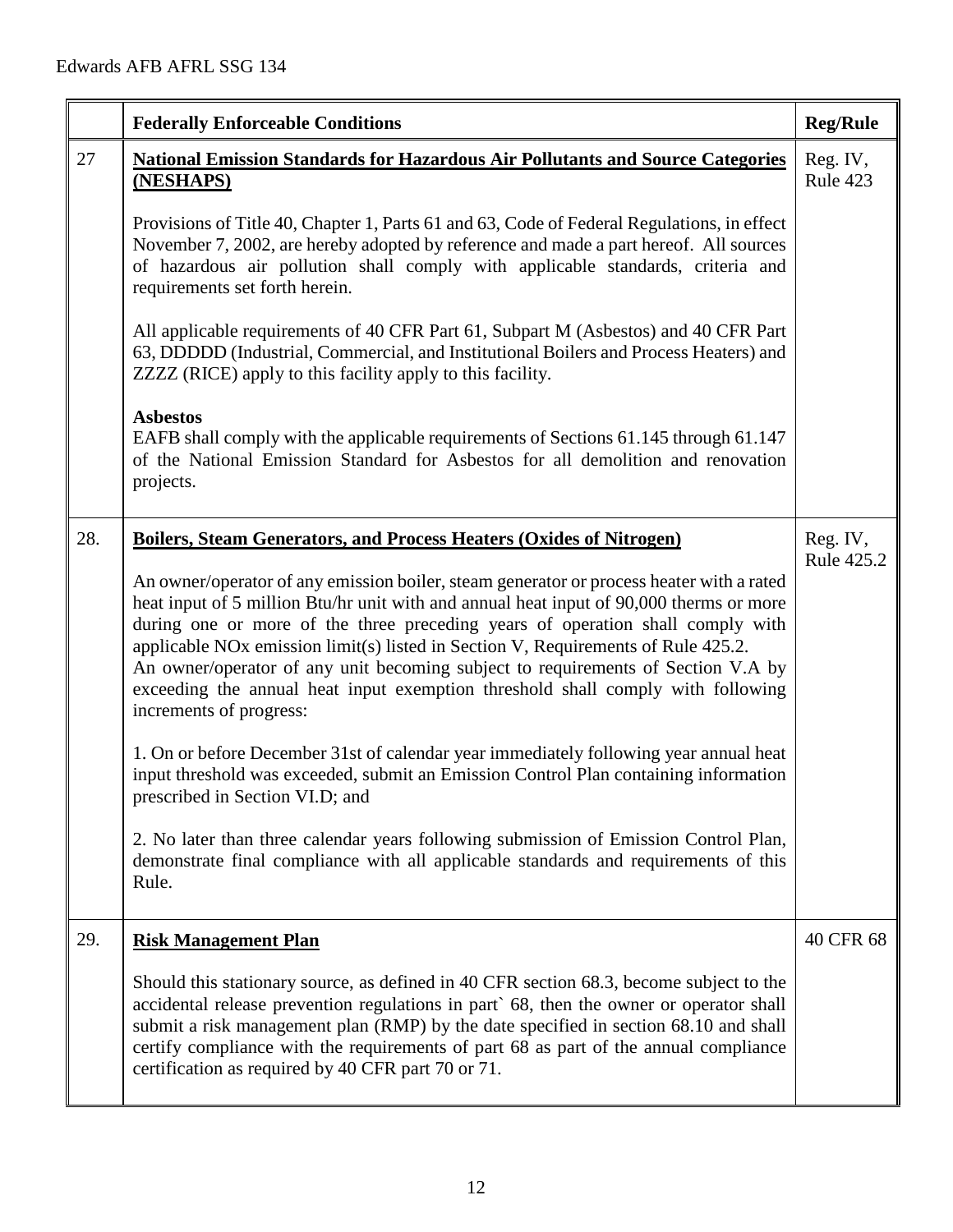|     | <b>Federally Enforceable Conditions</b>                                                                                                                                                                                                                                                                                                                                                                                                                                                     | Reg/Rule  |  |  |
|-----|---------------------------------------------------------------------------------------------------------------------------------------------------------------------------------------------------------------------------------------------------------------------------------------------------------------------------------------------------------------------------------------------------------------------------------------------------------------------------------------------|-----------|--|--|
| 30. | 40 CFR<br><b>Compliance Certification</b>                                                                                                                                                                                                                                                                                                                                                                                                                                                   |           |  |  |
|     | The owner/operator shall comply with the following procedures for compliance<br>certification:                                                                                                                                                                                                                                                                                                                                                                                              |           |  |  |
|     | A. Submittal of a compliance certification by the owner or operator to the U.S. EPA<br>and copy to the APCO within 90 days after end of compliance certification period;                                                                                                                                                                                                                                                                                                                    |           |  |  |
|     | Compliance certification period shall begin 1 March of each year and end the last<br><b>B.</b><br>day of February of the following year;                                                                                                                                                                                                                                                                                                                                                    |           |  |  |
|     | The Annual Compliance Certification also satisfies the second semi-annual<br>C.<br>Monitoring Report requirement;                                                                                                                                                                                                                                                                                                                                                                           |           |  |  |
|     | Such compliance certification shall identify the basis for each permit term or<br>D.<br>condition, e.g., specify the emissions limitation, standard or work practice, and a<br>means of monitoring compliance with the term or condition;                                                                                                                                                                                                                                                   |           |  |  |
|     | Such compliance certification shall include compliance status and method(s) used<br>Ε.<br>to determine compliance for the current time period and over entire reporting period;<br>and                                                                                                                                                                                                                                                                                                      |           |  |  |
|     | Such compliance certification shall include any additional inspection, monitoring<br>F.<br>or entry requirement promulgated pursuant to Sections 114(a) and 504(b) of the<br>CAA.                                                                                                                                                                                                                                                                                                           |           |  |  |
|     | Any application form, report, or compliance certification submitted pursuant to these<br>regulations shall contain certification by a responsible official of truth, accuracy, and<br>completeness. This certification and any other certification required under this part shall<br>state that, based on information and belief formed after reasonable inquiry, the<br>statements and information in the document are true, accurate, and complete.                                       |           |  |  |
|     | U.S. EPA's Mailing Address:                                                                                                                                                                                                                                                                                                                                                                                                                                                                 |           |  |  |
|     | Director, Air Division<br>75 Hawthorne Street                                                                                                                                                                                                                                                                                                                                                                                                                                               |           |  |  |
|     | $AIR-3$                                                                                                                                                                                                                                                                                                                                                                                                                                                                                     |           |  |  |
|     | San Francisco, CA 94105                                                                                                                                                                                                                                                                                                                                                                                                                                                                     |           |  |  |
| 31. | <b>Protection of Stratospheric Ozone</b>                                                                                                                                                                                                                                                                                                                                                                                                                                                    | 40 CFR 82 |  |  |
|     | Persons opening appliances for maintenance, service, repair, or disposal must comply<br>with the required practices pursuant to 40 CFR §82.156.<br>Equipment used during maintenance, service, repair, or disposal of appliances must meet<br>the standards for recycling and recovery equipment in accordance with 40 CFR §82.158.<br>Persons performing maintenance, service, repair or disposal of appliances must be<br>certified by a certified technician pursuant to 40 CFR §82.161. |           |  |  |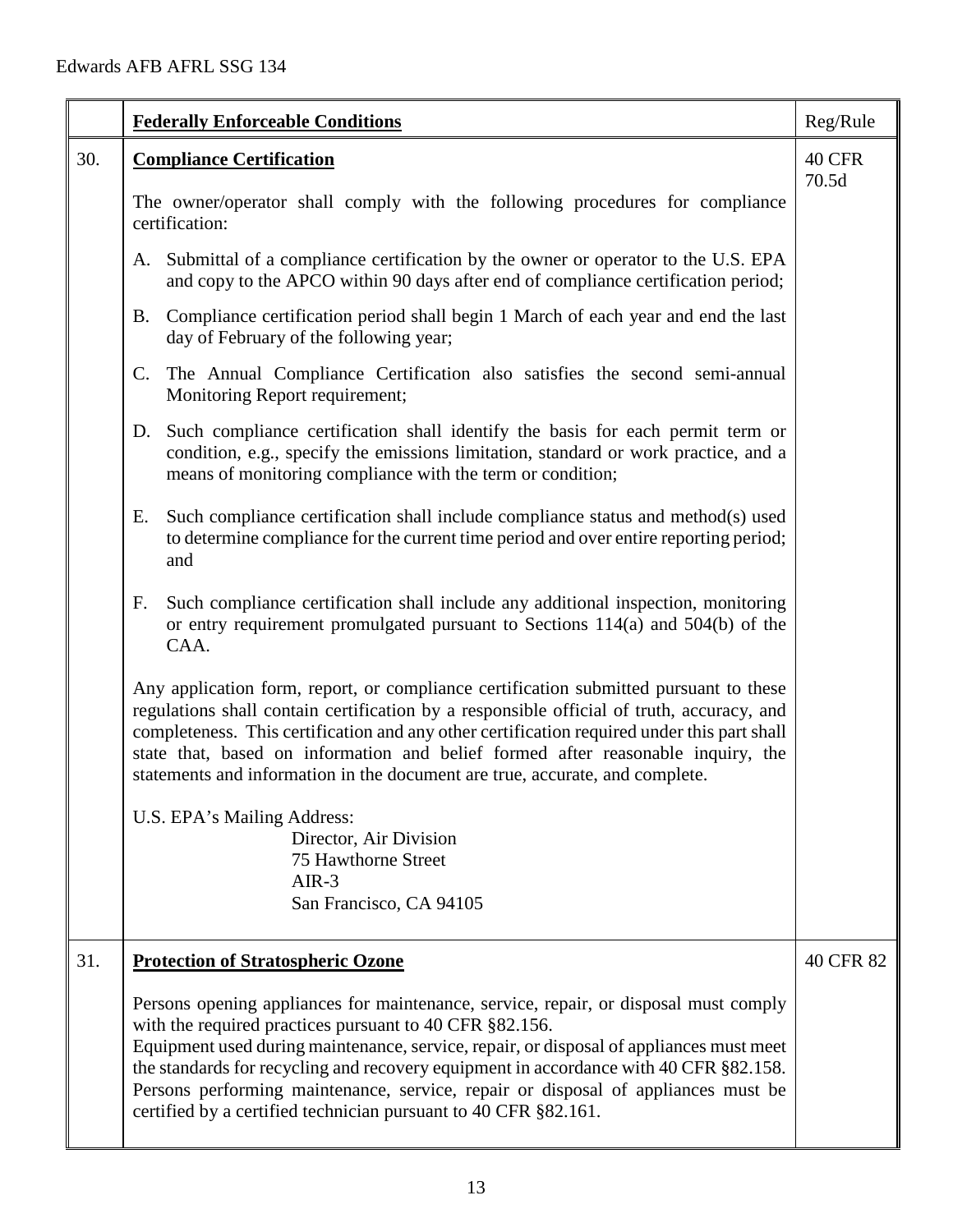## **List of Insignificant Air Pollutant Emitting Equipment**

Air Conditioning Equipment Used for Comfort Architectural Surface Coatings Boilers, Steam Generators & Heaters < 5 MM Btu/hr Brazing, Soldering, Welding Equipment Bunsen Burners Cooling Towers Small Degreasing Operations Electric Baking Oven Electric Fired Kiln Emissions Unit Emitting < 2 lbs in any 24 hr Period Emissions Unit Temporary Operations Fugitive Emission Sources Inductively Coupled Plasma Laboratory Hood Loading Racks and Equipment, (Heavy Oil) Motor Vehicles as Defined in the CH&SC Portable Engines, (California Registered) Printing and Reproduction Equipment Sources emitting less 10lbs/day or 180lbs/year of NOx and VOC; uncontrolled Small IC Engines < 50 bhp Small Turbine Engine Test Stand Space Heating Equipment Spectrophotometer Steam Cleaners, Natural Gas < 5 MM Btu/hr Storage Vessels Surface Coating and Cleaning Operations (Small) Unvented Pressure Vessels Excluding PV vent Wastewater Separator, (Nuisance Applies) Wet Scrubber, (Control Equipment is Not Exempt)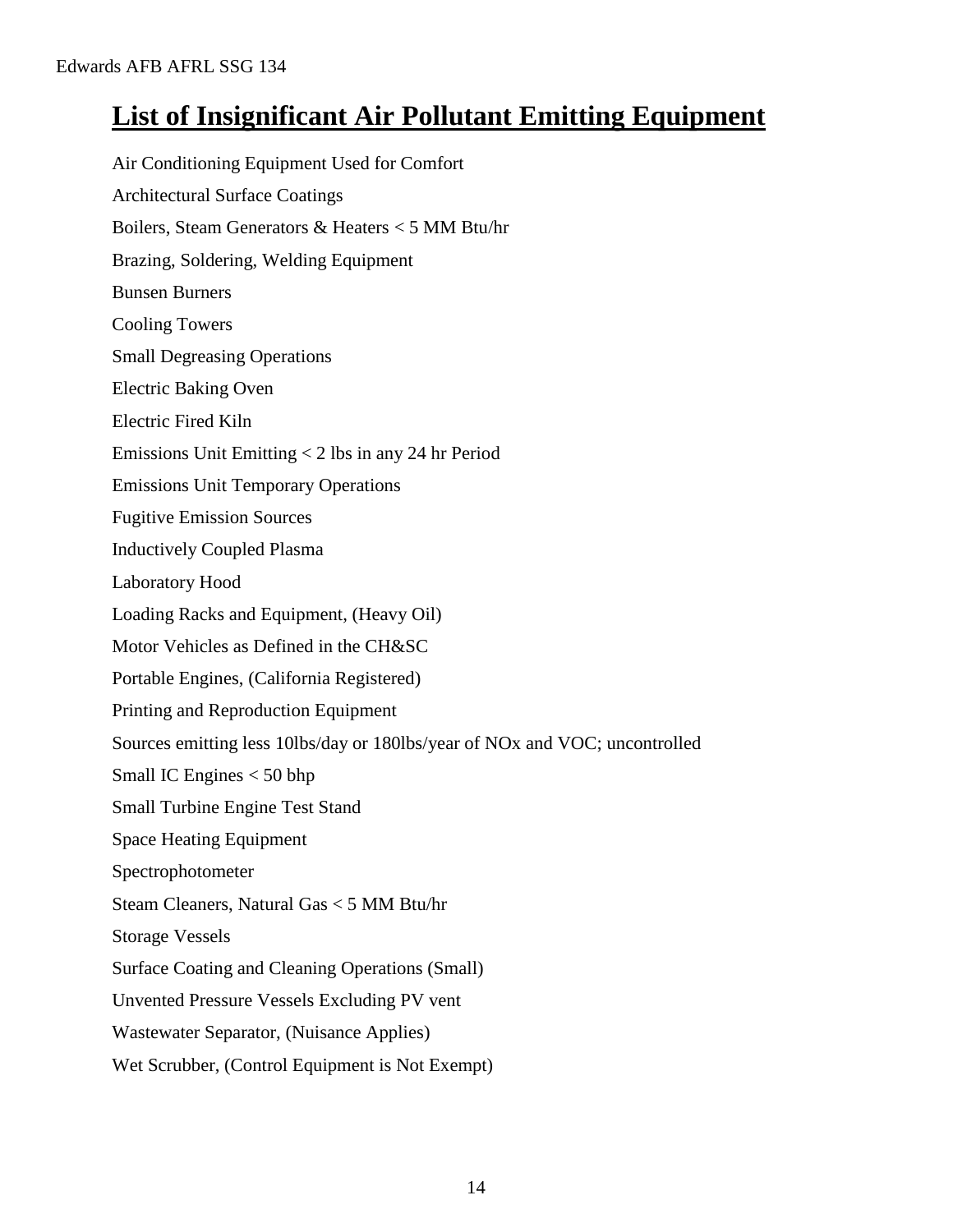Emission Unit 0134050 Permit Conditions

| <b>Facility</b><br><b>Number</b> | <b>Emissions</b><br>Unit | <b>Description of Source</b> |
|----------------------------------|--------------------------|------------------------------|
| 9002                             | 0134050                  | <b>Steam Generator #2</b>    |

#### **Emission Unit Equipment Description/Permit Conditions**

#### **Federally Enforceable Conditions**

#### **EQUIPMENT DESCRIPTION:** Steam Generator #2, including following equipment:

One 31.2 MMBtu/hr gaseous fuel steam generator with low  $NO_X$  burner and forced draft flue gas recirculation.

#### **OPERATIONAL CONDITIONS:**

- 1. Steam generator shall be fueled with propane. (Rule 210.1)
- 2. Steam generator shall be equipped with low NOx burners (Rule 210.1)
- 3. Steam generator exhaust stack shall be equipped with provisions for collection of pollutant samples in manner consistent with U. S. EPA test methods. (Rule 210.1)
- 4. Steam generator shall be equipped with forced draft flue gas recirculation and low NOX burner. (Rule 210.1)
- 5. Visible emissions shall be less than 20% opacity or Ringelmann No. 1 except for not more than three minutes in any one hour. (Rule 401)
- 6. Exhaust gas particulate matter concentration shall not exceed 0.1-gr/scf calculated to 12% CO2. (Rule 409)
- 7. Sulfur compound emissions shall be no more than 0.2% (2,000 ppmv) calculated as sulfur dioxide (SO2). (Rule 407)
- 8. Volume of propane used as fuel for boiler shall not exceed 2.7 million gallons per year (MMgal/yr). (Rule 210.1)
- 9. Operator shall comply with applicable monitoring, testing, and record keeping requirements of Rule 425.2.
- 10. Operator shall maintain records of total fuel use. (Rule 210.1)
- 11. Equipment shall be maintained according to manufacturer's specifications to ensure compliance with emissions limitations. (Rules 209 and 210.1)
- 12. No emission resulting from use of this equipment shall cause injury, detriment, nuisance, annoyance to or endanger comfort, repose, health or safety of any considerable number of persons or public. (Rule 419 and CH & SC 41700)

### **COMPLIANCE TESTING REQUIREMENTS:**

Should inspection reveal conditions indicative of non-compliance, compliance with any emission limitations shall be verified, within 60 days of District request. Test results shall be submitted to the District within 30 days after test completion. (Rule 108.1 and 210.1)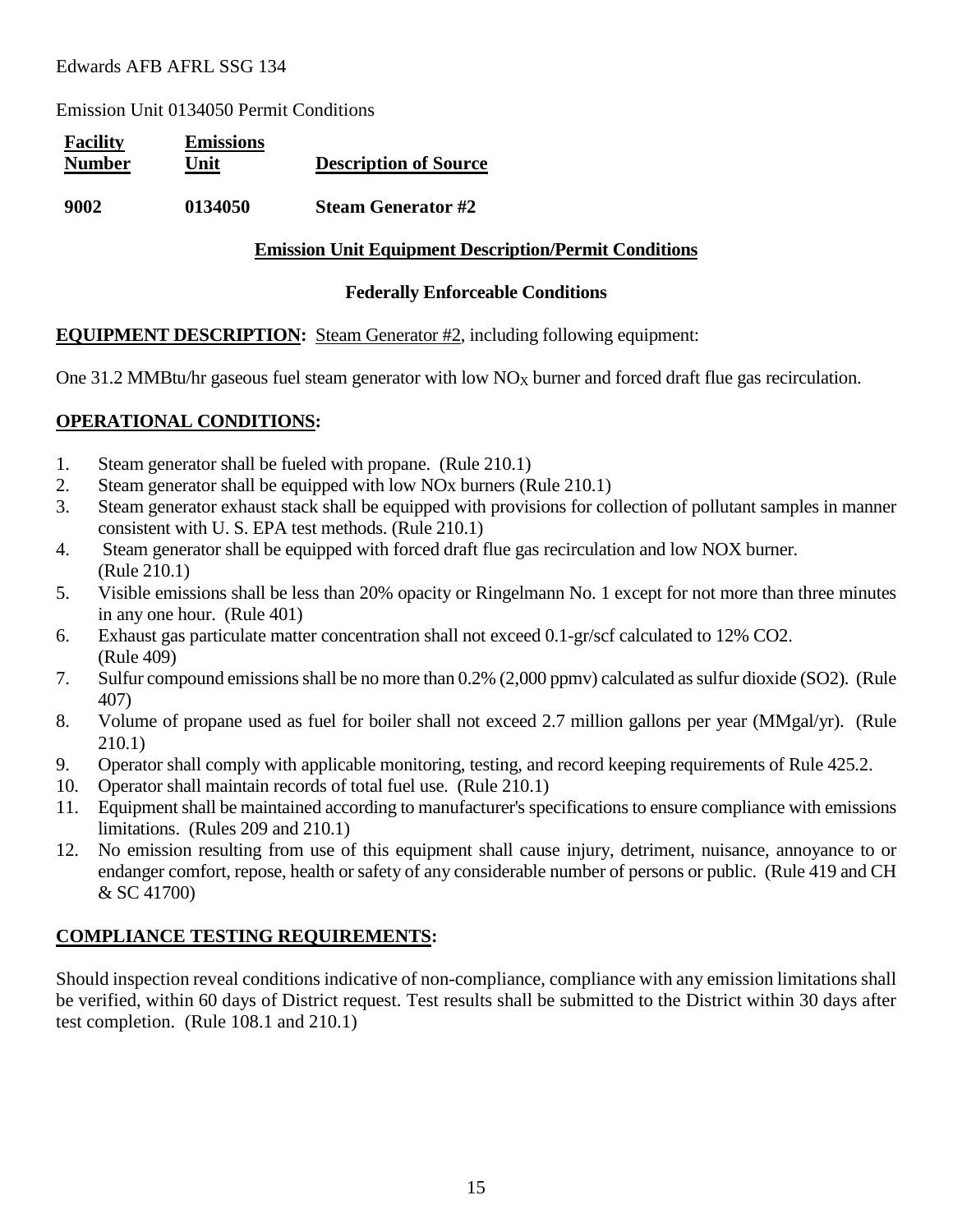Emission Unit 0134050 Permit Conditions

#### **EMISSION LIMITS:**

Maximum emission rate of each air contaminant from this emission unit shall not exceed following limits:

#### **Particulate Matter (of PM10):**

0.43 lbm/hr 10.26 lbm/day 1.68 ton/yr

#### **Sulfur Oxides (as SO2):**

0.51 lbm/hr 12.28 lbm/day 2.01 ton/yr

#### **Oxides of Nitrogen (as NO2):**

2.81 lbm/hr (Rule 425.2) 67.39 lbm/day 11.05 ton/yr

#### **Volatile Organic Compounds (VOC):**

0.09 lbm/hr (as defined in Rule 210.1) 2.08 lbm/day

0.34 ton/yr

#### **Carbon Monoxide:**

1.15 lbm/hr 27.71 lbm/day 4.54 ton/yr

(Emission limits established pursuant to Rule 210.1, unless otherwise noted.)

Compliance with maximum daily emission limits shall be verified by source operator (with appropriate operational data and record keeping to document maximum daily emission rate) each day source is operated and such documentation of compliance shall be retained and made readily available to District for period of three years. (Rules 209 and 210.1)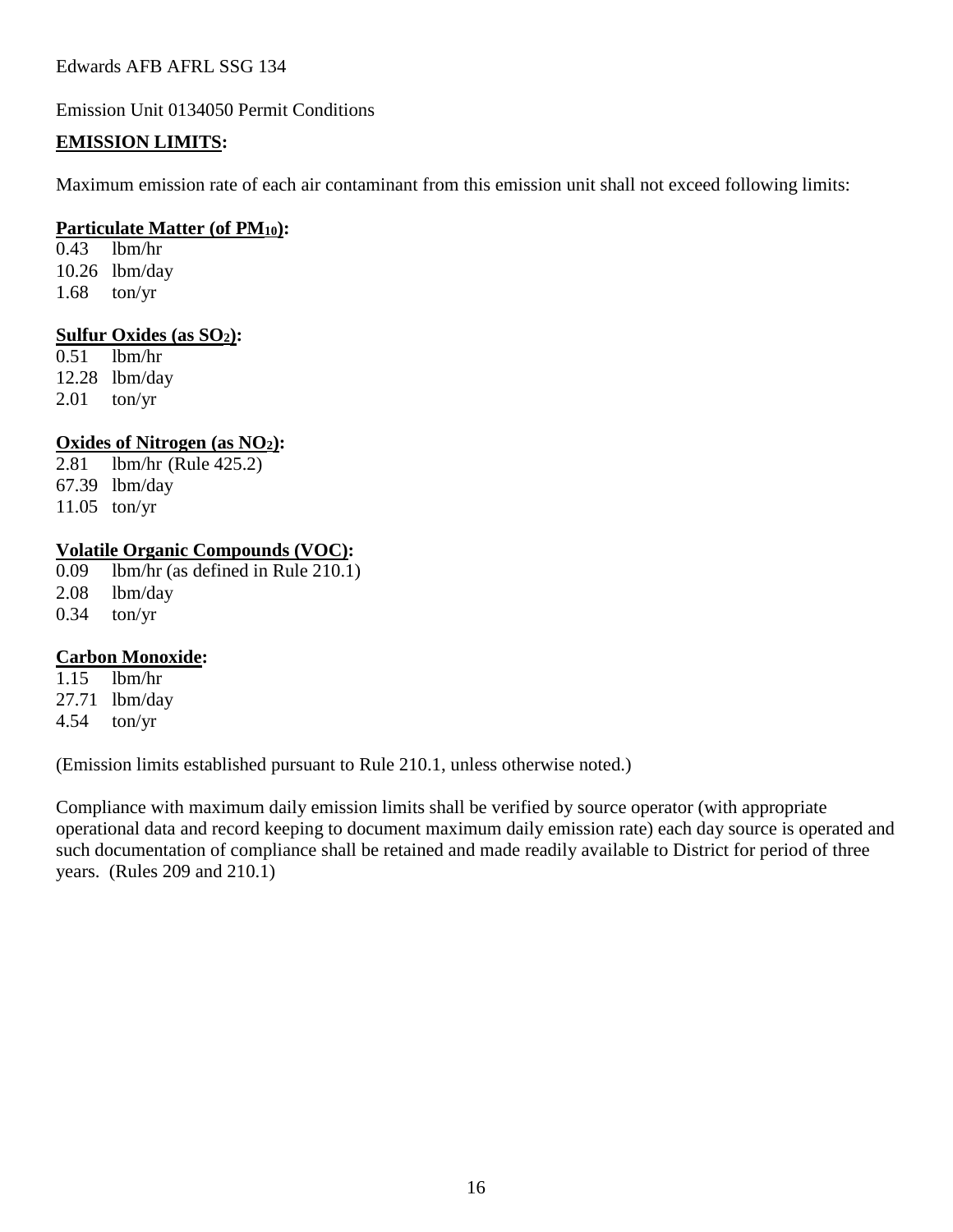Emission Unit 0134051 Permit Conditions

| <b>Facility</b><br><b>Number</b> | <b>Emissions</b><br>Unit | <b>Description of Source</b> |
|----------------------------------|--------------------------|------------------------------|
| 9002                             | 0134051                  | <b>Steam Generator #1</b>    |

#### **Emission Unit Equipment Description/Permit Conditions**

#### **Federally Enforceable Conditions**

#### **EQUIPMENT DESCRIPTION:** Steam Generator #1, including following equipment:

One 31.2 MMBtu/hr gaseous fuel steam generator with low  $NO_X$  burner and forced draft flue gas recirculation.

#### **OPERATIONAL CONDITIONS:**

- 1. Steam generator shall be fueled with propane. (Rule 210.1)
- 2. Steam generator shall be equipped with low NOx burners. (Rule 210.1)
- 3. Steam generator exhaust stack shall be equipped with provisions for collection of pollutant samples in manner consistent with U. S. EPA test methods. (Rule 210.1)
- 4. Steam generator shall be equipped with forced draft flue gas recirculation and low NOX burner. (Rule 210.1)
- 5. Visible emissions shall be less than 20% opacity or Ringelmann No. 1 except for not more than three minutes in any one hour. (Rule 401)
- 6. Exhaust gas particulate matter concentration shall not exceed 0.1-gr/scf calculated to 12% CO2. (Rule 409)
- 7. Sulfur compound emissions shall be no more than 0.2% (2,000 ppmv) calculated as sulfur dioxide (SO2). (Rule 407)
- 8. Volume of propane used as fuel for boiler shall not exceed 2.7 million gallons per year (MMgal/yr). (Rule 210.1)
- 9. Operator shall comply with applicable monitoring, testing, and record keeping requirements of Rule 425.2.
- 10. Operator shall maintain records of total fuel use. (Rule 210.1)
- 11. Equipment shall be maintained according to manufacturer's specifications to ensure compliance with emissions limitations. (Rules 209 and 210.1)
- 12. No emission resulting from use of this equipment shall cause injury, detriment, nuisance, annoyance to or endanger comfort, repose, health or safety of any considerable number of persons or public. (Rule 419 and CH & SC 41700)

### **COMPLIANCE TESTING REQUIREMENTS:**

Should inspection reveal conditions indicative of non-compliance, compliance with any emission limitations shall be verified, within 60 days of District request. Test results shall be submitted to the District within 30 days after test completion. (Rule 108.1 and 210.1)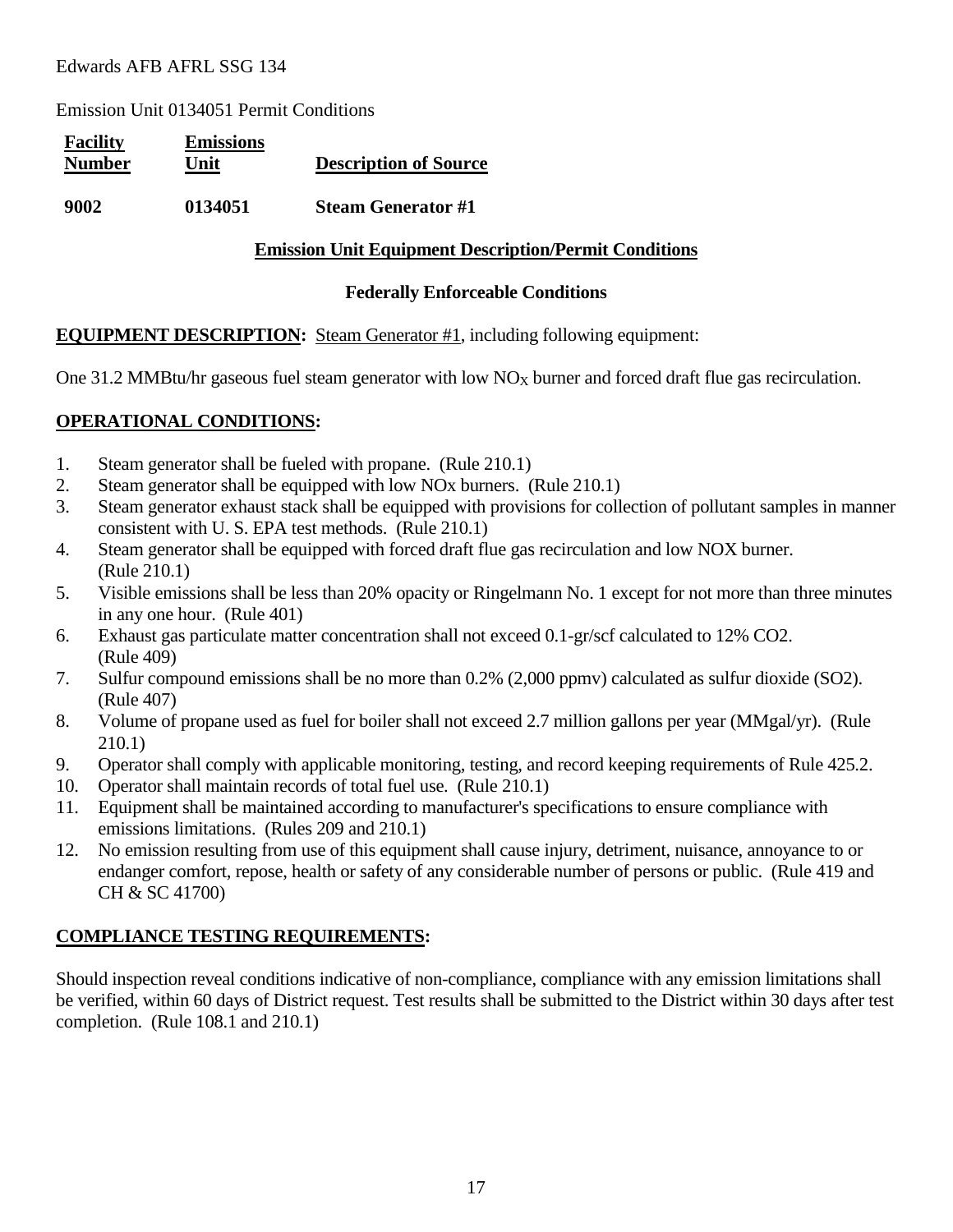Emission Unit 0134051 Permit Conditions

#### **EMISSION LIMITS:**

Maximum emission rate of each air contaminant from this emission unit shall not exceed following limits:

#### **Particulate Matter (of PM10):**

0.43 lbm/hr 10.26 lbm/day 1.68 ton/yr

#### **Sulfur Oxides (as SO2):**

0.51 lbm/hr 12.28 lbm/day 2.01 ton/yr

#### **Oxides of Nitrogen (as NO2):**

2.81 lbm/hr (Rule 425.2) 67.39 lbm/day 11.05 ton/yr

#### **Volatile Organic Compounds (VOC):**

0.09 lbm/hr (as defined in Rule 210.1) 2.08 lbm/day

0.34 ton/yr

#### **Carbon Monoxide:**

1.15 lbm/hr 27.71 lbm/day 4.54 ton/yr

(Emission limits established pursuant to Rule 210.1, unless otherwise noted.)

Compliance with maximum daily emission limits shall be verified by source operator (with appropriate operational data and record keeping to document maximum daily emission rate) each day source is operated and such documentation of compliance shall be retained and made readily available to District for period of three years. (Rules 209 and 210.1)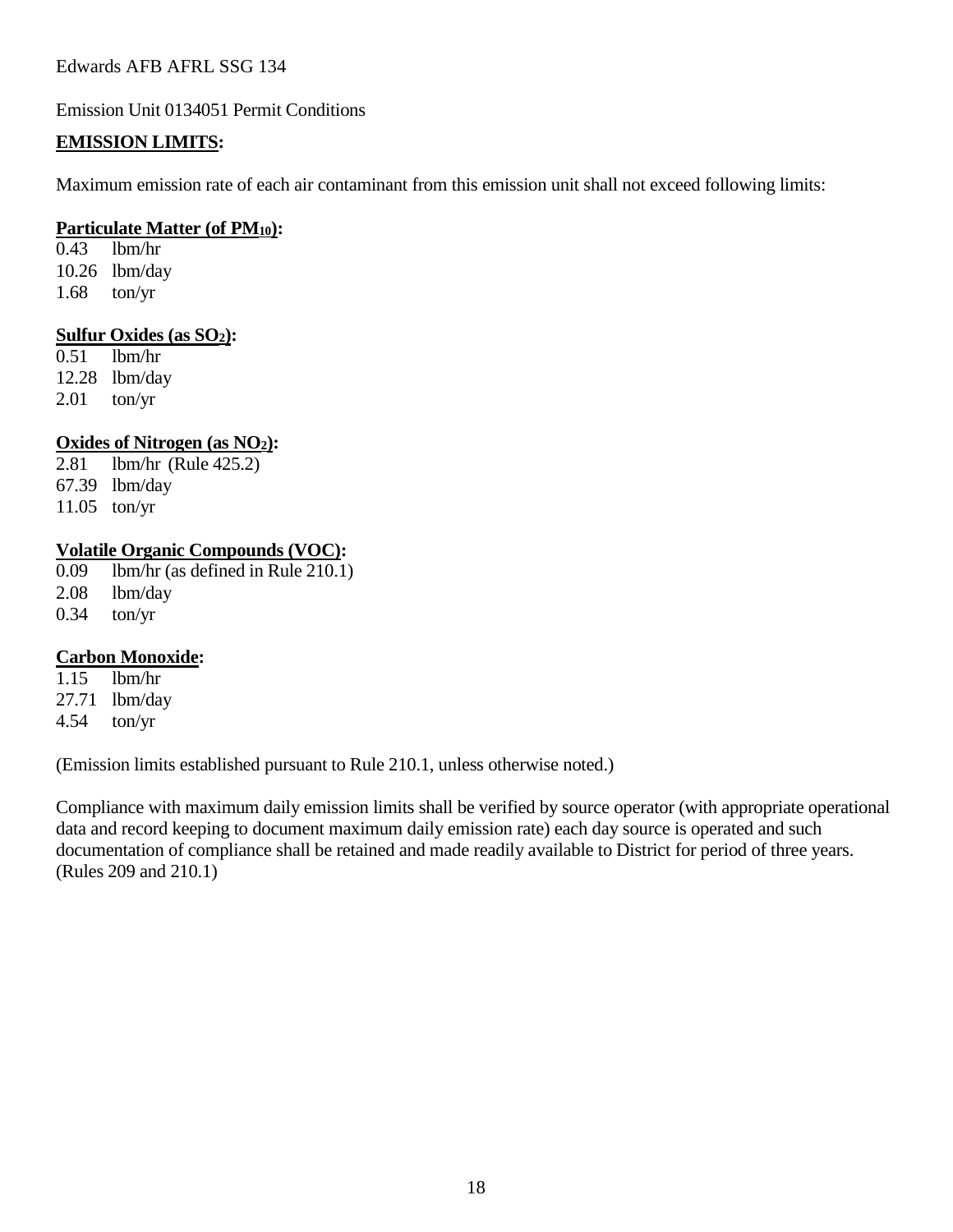Emission Unit 0134065 Permit Conditions

| <b>Facility</b><br><b>Number</b> | <b>Emissions</b><br>Unit | <b>Description of Source</b> |
|----------------------------------|--------------------------|------------------------------|
| 9002                             | 0134065                  | <b>Steam Generator #4</b>    |

#### **Emission Unit Equipment Description/Permit Conditions**

#### **Federally Enforceable Conditions**

#### **EQUIPMENT DESCRIPTION:** Steam Generator #4, including following equipment:

One 20.9 MMBtu/hr, propane fueled steam generator with low  $NO_X$  burner.

#### **OPERATIONAL CONDITIONS:**

- 1. Steam generator shall be equipped with low NOX burner and be certified by California Air Resources Board under Executive Order G-96-029-012-A. (Rules 209 and 210.1)
- 2. Visible emissions shall be less than 5% opacity or Ringelmann No. 3 except for not more than three minutes in any one hour. (Rule 210.1 BACT Requirement)
- 3. Exhaust gas particulate matter concentration shall be no more than 0.02 gr/scf. (Rule 210.1 BACT Requirement)
- 4. Operator shall comply with applicable monitoring, testing, and recordkeeping requirements of Rule 425.2.
- 5. Operator shall maintain records of hours of operation. (Rule 425.2)

#### **COMPLIANCE TESTING REQUIREMENTS:**

Should inspection reveal conditions indicative of non-compliance, compliance with hourly and concentration emission limits shall be verified pursuant to Rule 108.1 and District Guidelines for Compliance Testing, within 30 days of District request. (Rule 108.1)

#### **EMISSION LIMITS:**

Maximum emission rate of each air contaminant from this emission unit shall not exceed following limits:

#### **Particulate Matter (PM10):**

- 0.02 gr/scf
- 0.29 lbm/hr
- 6.96 lbm/day
- 1.27 ton/yr

#### **Sulfur Oxides (as SO2):**

- 0.01 lbm/hr
- 0.24 lbm/day
- $0.04$  ton/yr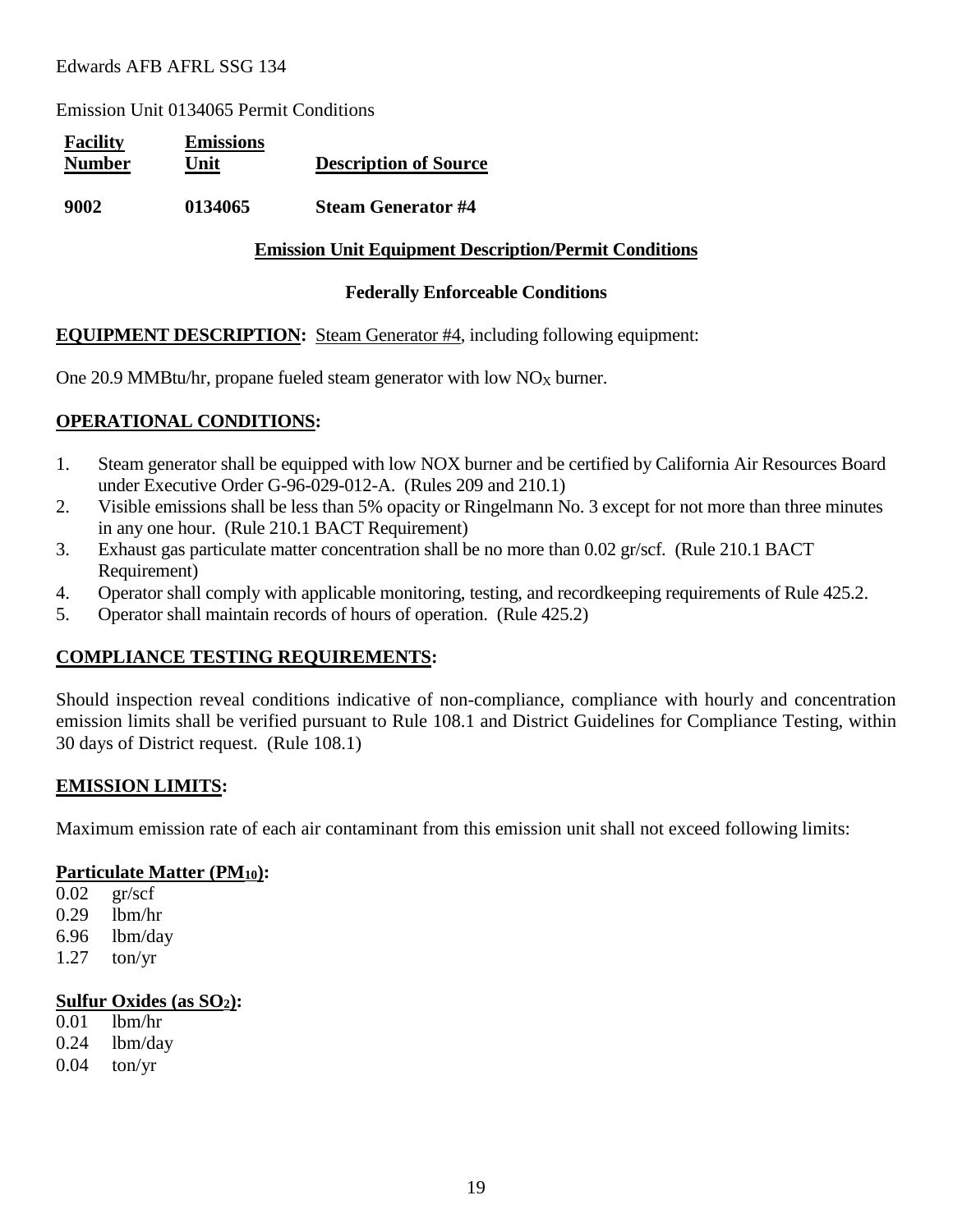Emission Unit 0134065 Permit Conditions

#### **Oxides of Nitrogen (as NO2):**

0.76 lbm/hr (30 ppmv) 18.24 lbm/day 3.33 ton/yr

#### **Volatile Organic Compounds (VOC):**

0.06 lbm/hr (as defined in Rule 210.1) 1.44 lbm/day  $0.26$  ton/yr

#### **Carbon Monoxide:**

 $4.64$  lbm/hr 111.36 lbm/day

(Emission limits established pursuant to Rule 210.1, unless otherwise noted.)

Compliance with maximum daily emission limits shall be verified by source operator (with appropriate operational data and record keeping to document maximum daily emission rate) each day source is operated and such documentation of compliance shall be retained and made readily available to District for period of three years. (Rules 209 and 210.1)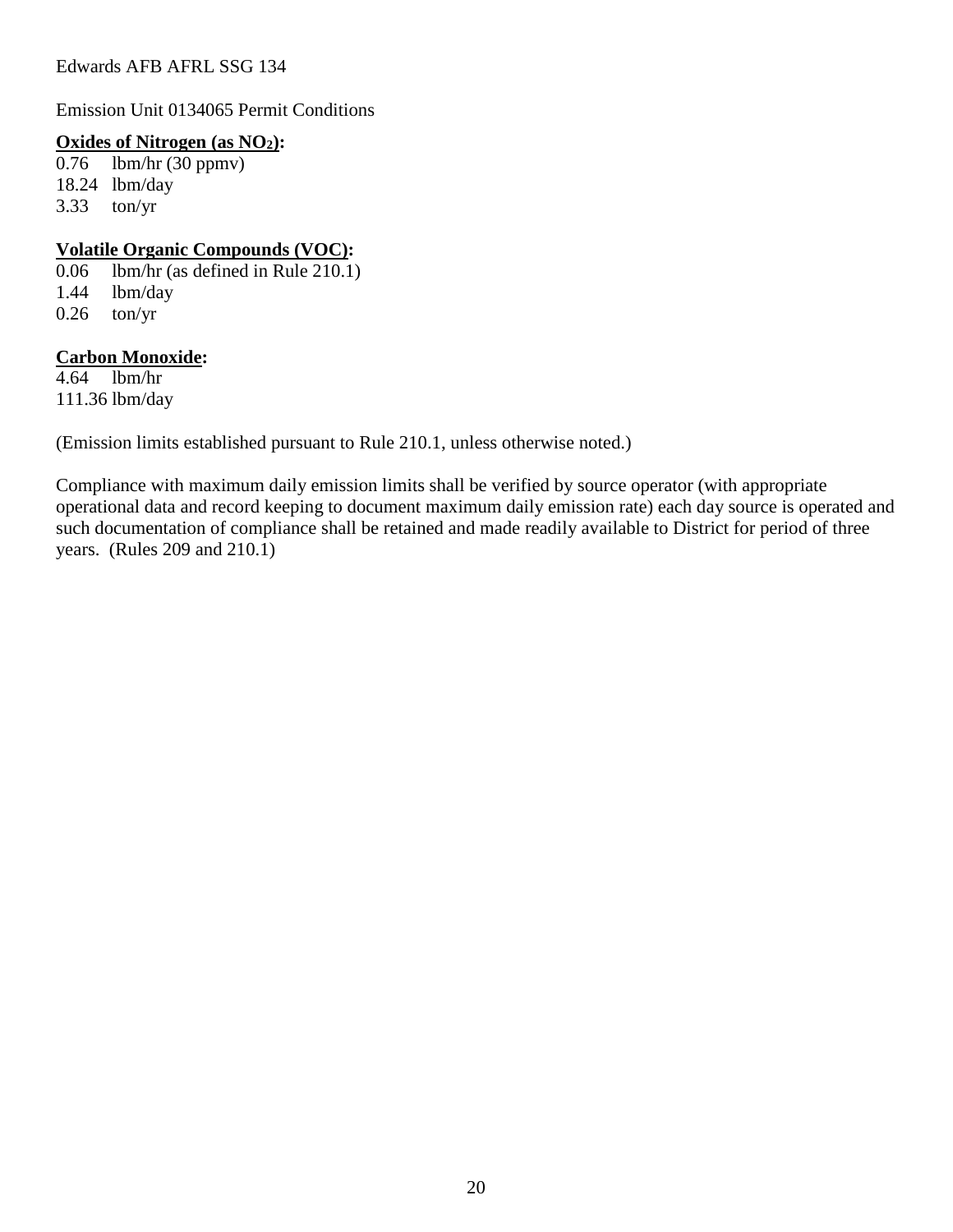Emission Unit 0134066 Permit Conditions

| <b>Facility</b><br><b>Number</b> | <b>Emissions</b><br>Unit | <b>Description of Source</b> |
|----------------------------------|--------------------------|------------------------------|
| 9002                             | 0134066                  | <b>Steam Generator #1</b>    |

#### **Emission Unit Equipment Description/Permit Conditions**

#### **Federally Enforceable Conditions**

#### **EQUIPMENT DESCRIPTION:** Steam Generator #1, including following equipment:

One 20.9 MMBtu/hr, propane fueled steam generator with low NOX burner.

#### **OPERATIONAL CONDITIONS:**

- 1. Steam generator shall be equipped with low NOX burner and be certified by California Air Resources Board under Executive Order G-96-029-012-A. (Rules 209 and 210.1)
- 2. Visible emissions shall be less than 5% opacity or Ringelmann No. 3 except for not more than three minutes in any one hour. (Rule 210.1 BACT Requirement)
- 3. Exhaust gas particulate matter concentration shall be no more than 0.02 gr/scf. (Rule 210.1 BACT Requirement)
- 4. Operator shall comply with applicable monitoring, testing, and record keeping requirements of Rule 425.2.
- 5. Operator shall maintain records of hours of operation. (Rule 425.2)

#### **COMPLIANCE TESTING REQUIREMENTS:**

Should inspection reveal conditions indicative of non-compliance, compliance with hourly and concentration emission limits shall be verified pursuant to Rule 108.1 and EKAPCD Guidelines for Compliance Testing, within 30 days of District request. (Rule 108.1)

#### **EMISSION LIMITS:**

Maximum emission rate of each air contaminant from this emission unit shall not exceed following limits:

#### **Particulate Matter (PM10):**

- 0.02 gr/scf
- 0.29 lbm/hr
- 6.96 lbm/day
- 1.27 ton/yr

#### **Sulfur Oxides (as SO2):**

- 0.01 lbm/hr
- 0.24 lbm/day
- $0.04$  ton/yr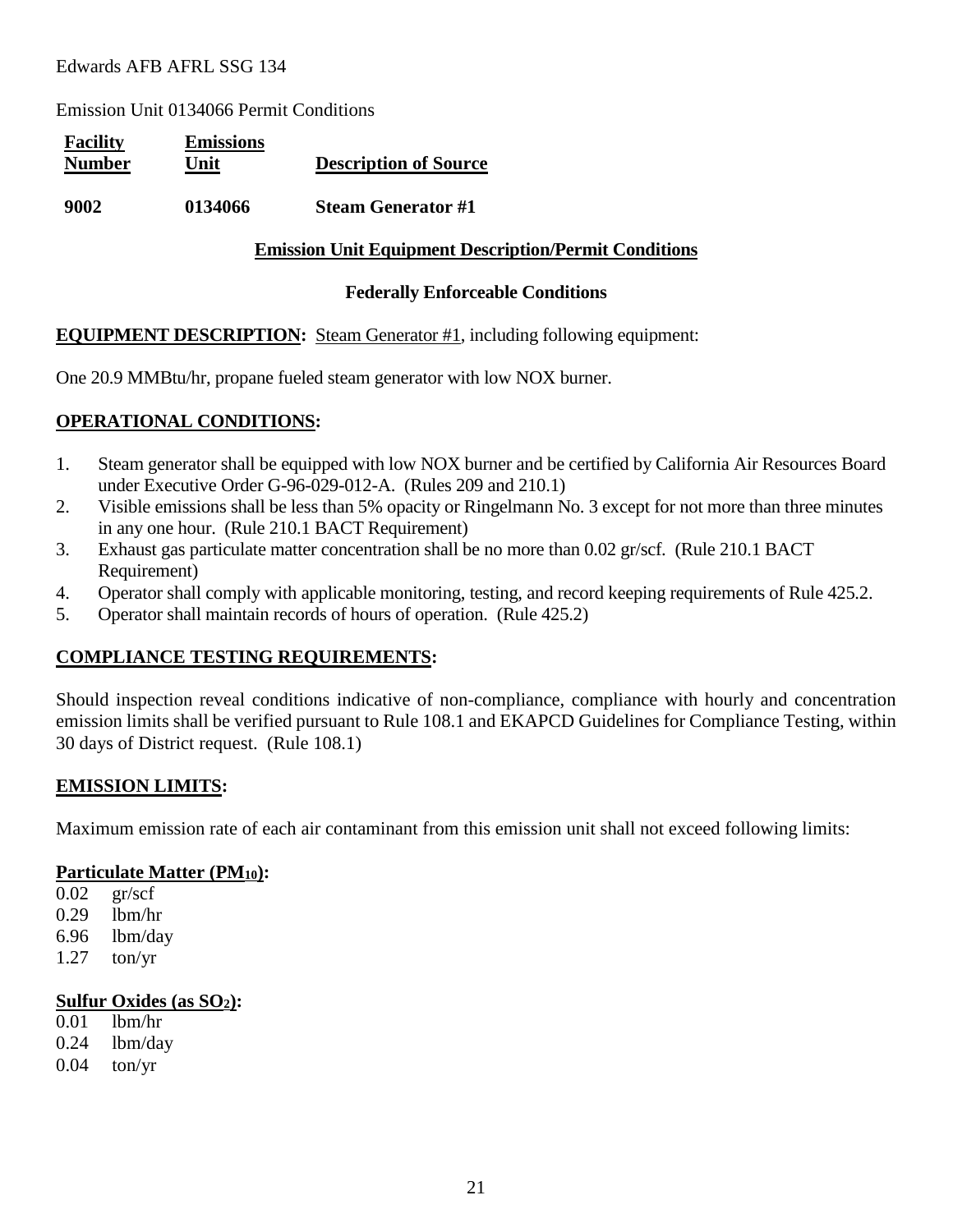Emission Unit 0134066 Permit Conditions

#### **Oxides of Nitrogen (as NO2):**

0.76 lbm/hr (30 ppmv) 18.24 lbm/day 3.33 ton/yr

#### **Volatile Organic Compounds (VOC):**

0.06 lbm/hr (as defined in Rule 210.1) 1.44 lbm/day  $0.26$  ton/yr

#### **Carbon Monoxide:**

 $4.64$  lbm/hr 111.36 lbm/day

(Emission limits established pursuant to Rule 210.1, unless otherwise noted.)

Compliance with maximum daily emission limits shall be verified by source operator (with appropriate operational data and record keeping to document maximum daily emission rate) each day source is operated and such documentation of compliance shall be retained and made readily available to District for period of three years. (Rules 209 and 210.1)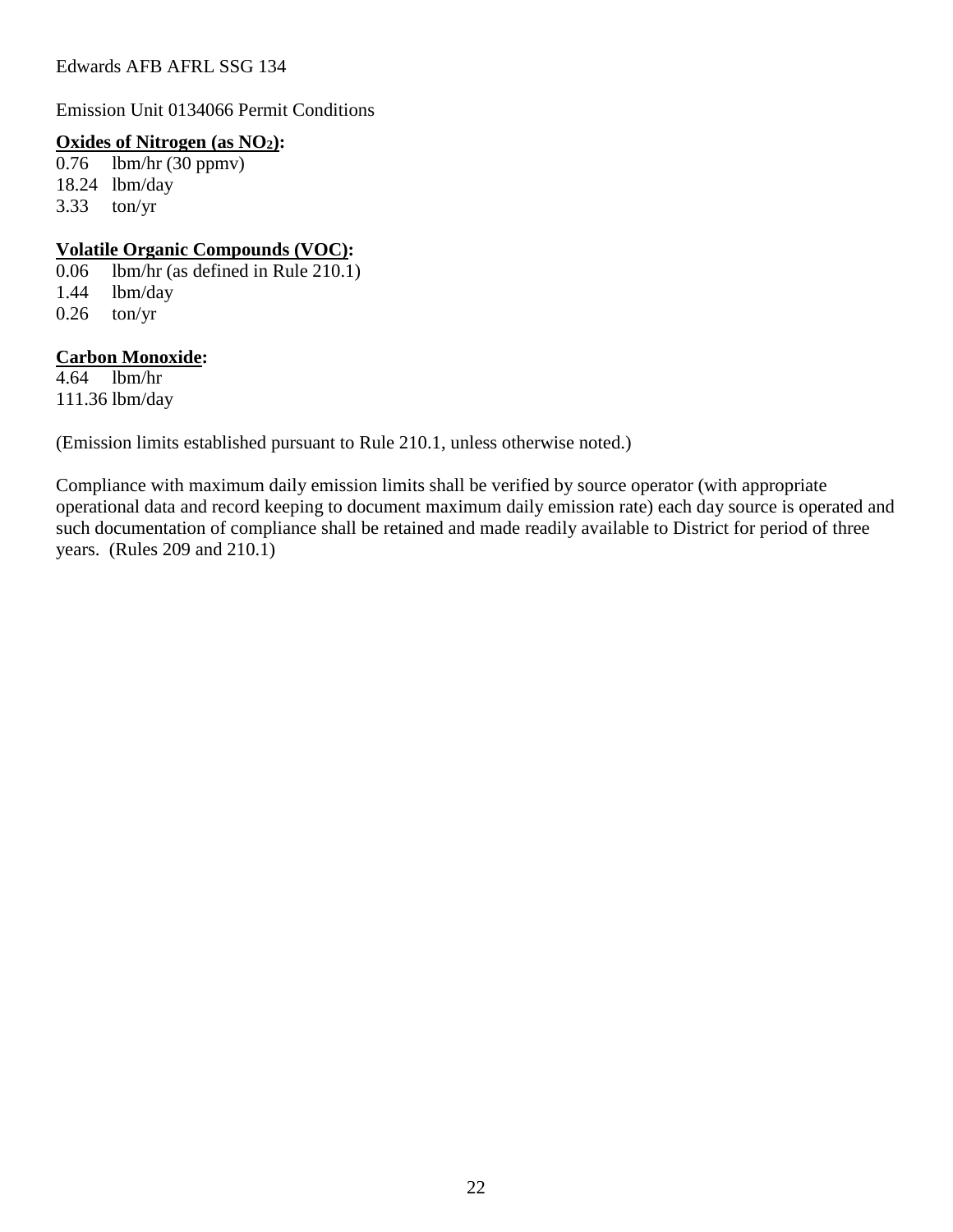Emission Unit 0134067 Permit Conditions

| <b>Facility</b><br><b>Number</b> | <b>Emissions</b><br>Unit | <b>Description of Source</b> |
|----------------------------------|--------------------------|------------------------------|
| 9002                             | 0134067                  | <b>Steam Generator #2</b>    |

#### **Emission Unit Equipment Description/Permit Conditions**

#### **Federally Enforceable Conditions**

#### **EQUIPMENT DESCRIPTION:** Steam Generator #2, including following equipment:

One 20.9 MMBtu/hr, propane fueled steam generator with low NOX burner.

#### **OPERATIONAL CONDITIONS:**

- 1. Steam generator shall be equipped with low NOX burner and be certified by California Air Resources Board under Executive Order G-96-029-012-A. (Rules 209 and 210.1)
- 2. Visible emissions shall be less than 5% opacity or Ringelmann No. 3 except for not more than three minutes in any one hour. (Rule 210.1 BACT Requirement)
- 3. Exhaust gas particulate matter concentration shall be no more than 0.02 gr/scf. (Rule 210.1 BACT Requirement)
- 4. Operator shall comply with applicable monitoring, testing, and recordkeeping requirements of Rule 425.2.
- 5. Operator shall maintain records of hours of operation. (Rule 425.2)

#### **COMPLIANCE TESTING REQUIREMENTS:**

Should inspection reveal conditions indicative of non-compliance, compliance with hourly and concentration emission limits shall be verified pursuant to Rule 108.1 and District Guidelines for Compliance Testing, within 30 days of District request. (Rule 108.1)

#### **EMISSION LIMITS:**

Maximum emission rate of each air contaminant from this emission unit shall not exceed following limits:

#### **Particulate Matter (PM10):**

- 0.02 gr/scf
- 0.29 lbm/hr
- 6.96 lbm/day
- 1.27 ton/yr

#### **Sulfur Oxides (as SO2):**

- 0.01 lbm/hr
- 0.24 lbm/day
- 0.04 ton/yr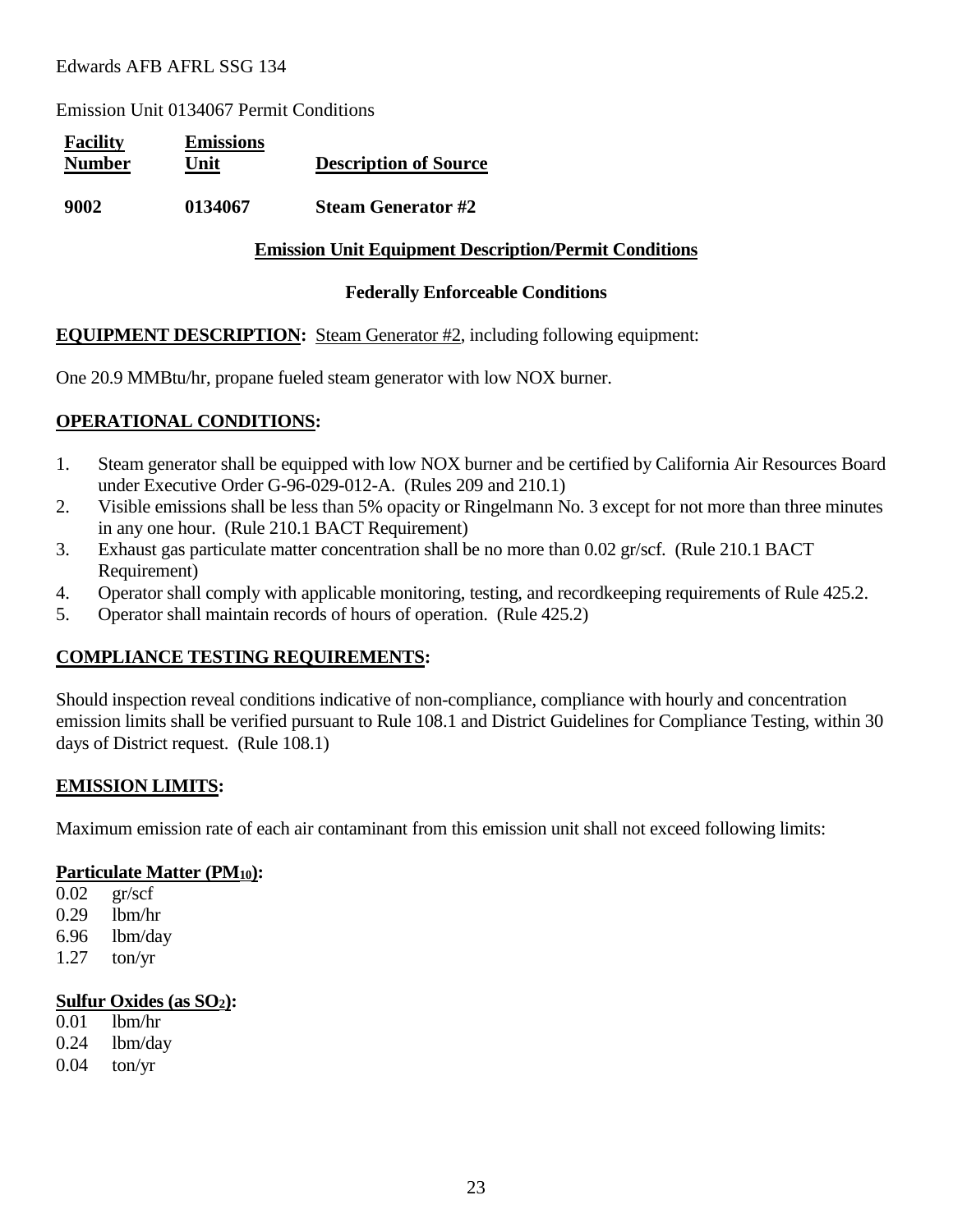Emission Unit 0134067 Permit Conditions

#### **Oxides of Nitrogen (as NO2):**

0.76 lbm/hr (30 ppmv) 18.24 lbm/day 3.33 ton/yr

#### **Volatile Organic Compounds (VOC):**

0.06 lbm/hr (as defined in Rule 210.1) 1.44 lbm/day  $0.26$  ton/yr

#### **Carbon Monoxide:**

 $4.64$  lbm/hr 111.36 lbm/day

(Emission limits established pursuant to Rule 210.1, unless otherwise noted.)

Compliance with maximum daily emission limits shall be verified by source operator (with appropriate operational data and record keeping to document maximum daily emission rate) each day source is operated and such documentation of compliance shall be retained and made readily available to District for period of three years. (Rules 209 and 210.1)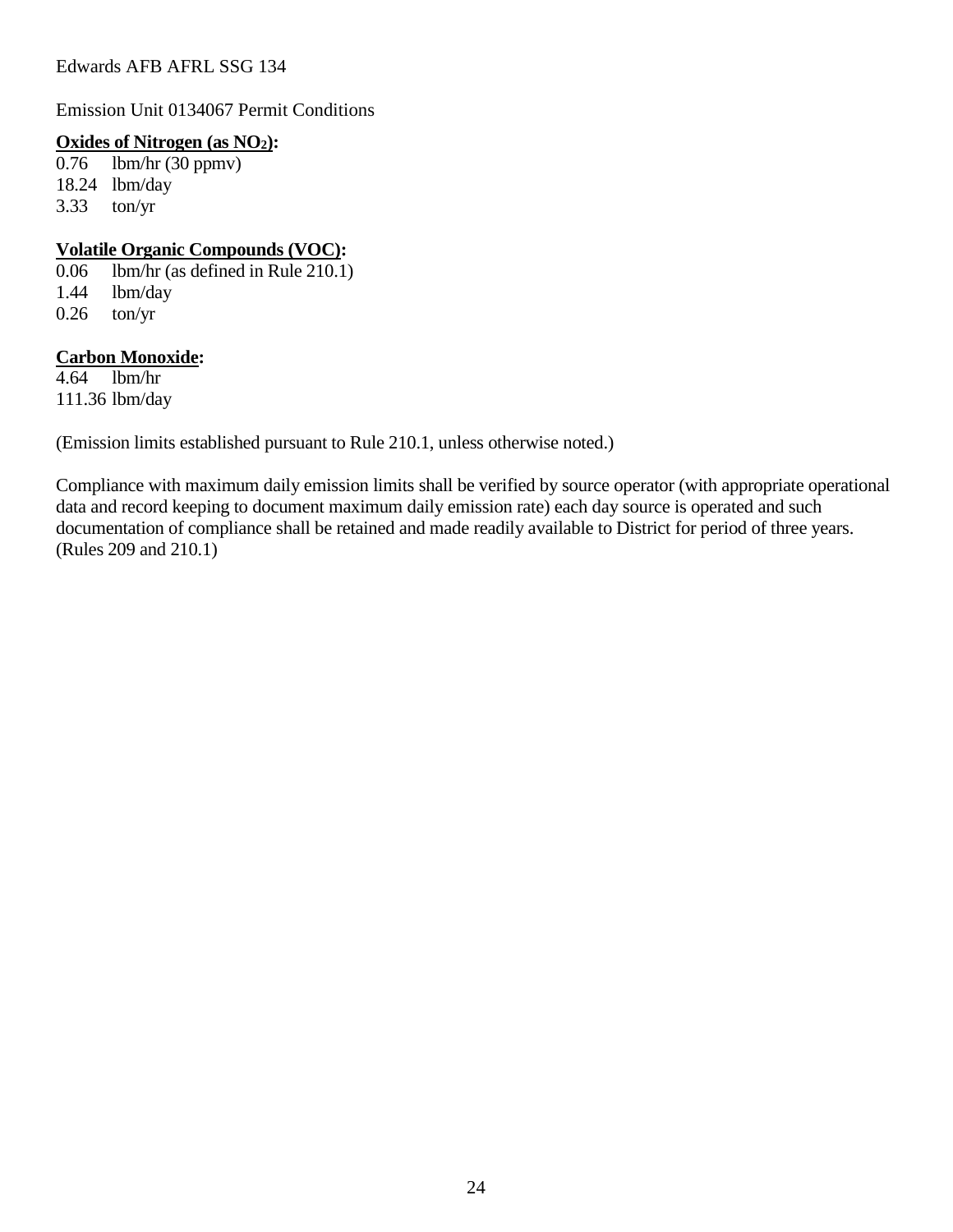Emission Unit 0134068 Permit Conditions

| <b>Facility</b><br><b>Number</b> | <b>Emissions</b><br>Unit | <b>Description of Source</b> |
|----------------------------------|--------------------------|------------------------------|
| 9002                             | 0134068                  | Steam Generator #3           |

#### **Emission Unit Equipment Description/Permit Conditions**

#### **Federally Enforceable Conditions**

#### **EQUIPMENT DESCRIPTION:** Steam Generator #3, including following equipment:

One 20.9 MMBtu/hr, propane fueled steam generator with low NOX burner.

#### **OPERATIONAL CONDITIONS:**

- 1. Steam generator shall be equipped with low NOX burner and be certified by California Air Resources Board under Executive Order G-96-029-012-A. (Rules 209 and 210.1)
- 2. Visible emissions shall be less than 5% opacity or Ringelmann No. 3 except for not more than three minutes in any one hour. (Rule 210.1 BACT Requirement)
- 3. Exhaust gas particulate matter concentration shall be no more than 0.02 gr/scf. (Rule 210.1 BACT Requirement)
- 4. Operator shall comply with applicable monitoring, testing, and record keeping requirements of Rule 425.2.
- 5. Operator shall maintain records of hours of operation. (Rule 425.2)

#### **COMPLIANCE TESTING REQUIREMENTS:**

Should inspection reveal conditions indicative of non-compliance, compliance with hourly and concentration emission limits shall be verified pursuant to Rule 108.1 and District Guidelines for Compliance Testing, within 30 days of District request. (Rule 108.1)

#### **EMISSION LIMITS:**

Maximum emission rate of each air contaminant from this emission unit shall not exceed following limits:

#### **Particulate Matter (PM10):**

- 0.02 gr/scf
- 0.29 lbm/hr
- 6.96 lbm/day
- 1.27 ton/yr

#### **Sulfur Oxides (as SO2):**

- 0.01 lbm/hr
- 0.24 lbm/day
- 0.04 ton/yr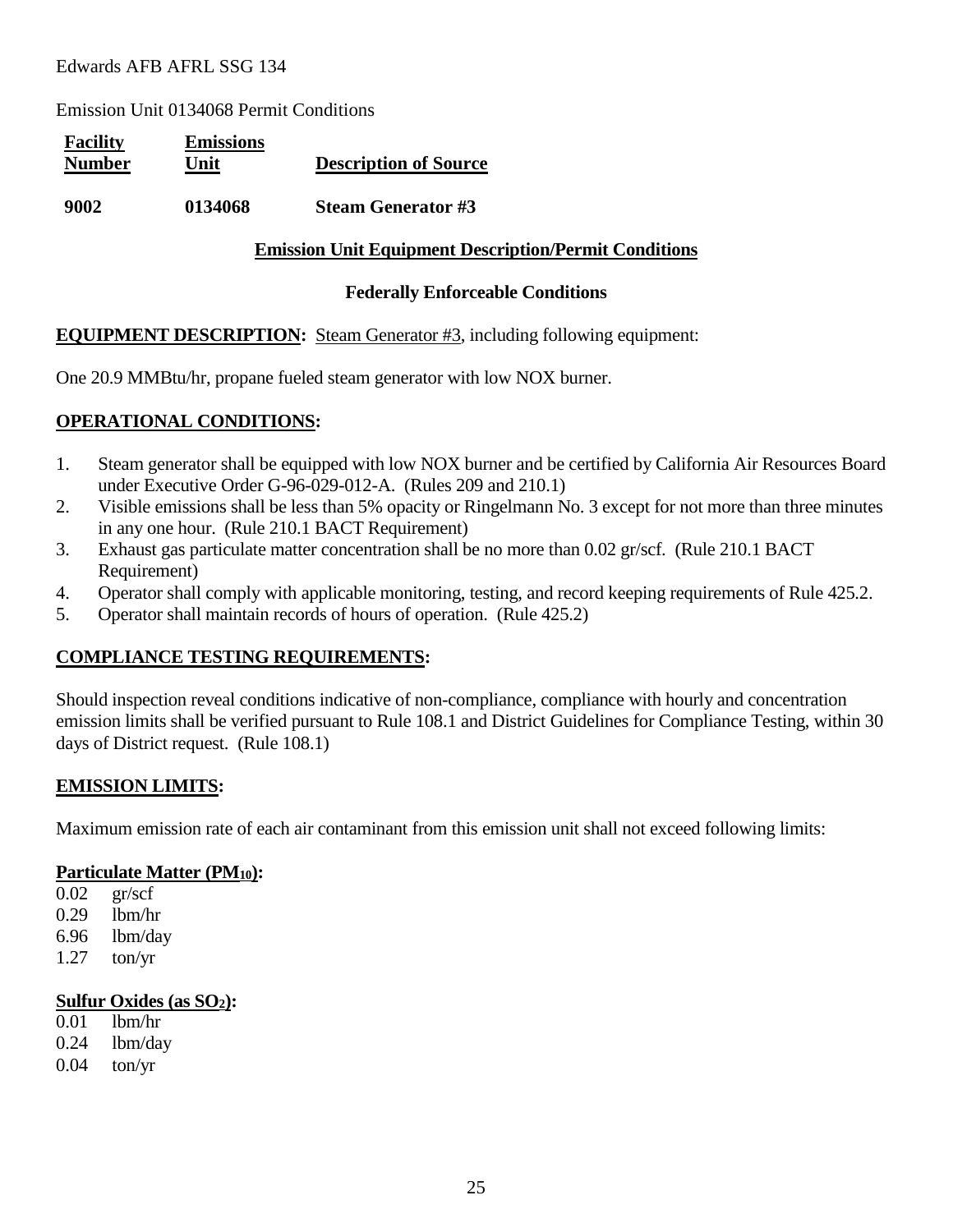Emission Unit 0134068 Permit Conditions

#### **Oxides of Nitrogen (as NO2):**

0.76 lbm/hr (30 ppmv) 18.24 lbm/day 3.33 ton/yr

#### **Volatile Organic Compounds (VOC):**

0.06 lbm/hr (as defined in Rule 210.1) 1.44 lbm/day  $0.26$  ton/yr

#### **Carbon Monoxide:**

 $4.64$  lbm/hr 111.36 lbm/day

(Emission limits established pursuant to Rule 210.1, unless otherwise noted.)

Compliance with maximum daily emission limits shall be verified by source operator (with appropriate operational data and record keeping to document maximum daily emission rate) each day source is operated and such documentation of compliance shall be retained and made readily available to District for period of three years. (Rules 209 and 210.1)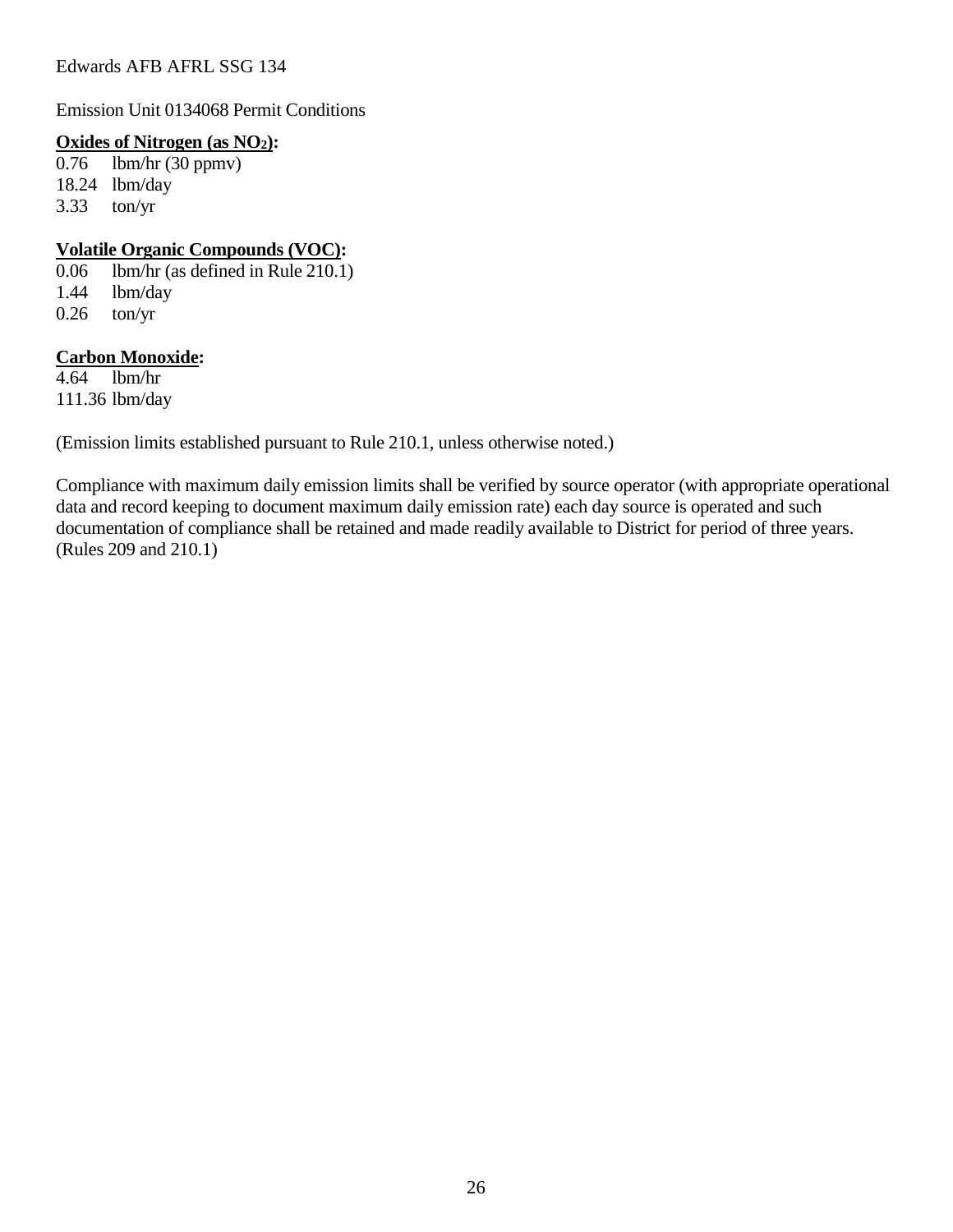Emission Unit 0134070 Permit Conditions

| <b>Facility</b><br><b>Number</b> | <b>Emissions</b><br>Unit | <b>Description of Source</b> |
|----------------------------------|--------------------------|------------------------------|
| 9002                             | 0134070                  | <b>Steam Generator #101</b>  |

#### **Emission Unit Equipment Description/Permit Conditions**

#### **Federally Enforceable Conditions**

#### **EQUIPMENT DESCRIPTION:** Steam Generator #101, including following equipment:

One propane-fueled 8.5 MMBtu/hr, steam generator equipped with ultra low-NOx burner.

#### **OPERATIONAL CONDITIONS:**

- 1. Boiler shall be equipped with appropriate provisions to monitor operational parameters, i.e. oxygen content. (Rules 210.1and 425.2)
- 2. Hours of operation shall not exceed 3456 hours per year without prior District approval. (Rule 210.1)
- 3. Steam generator shall be fired exclusively on commercial grade propane or PUC quality natural gas. (Rule 210.1 BACT)
- 4. Operation shall exhibit no visible emissions. (Rule 210.1 BACT)
- 5. Exhaust gas particulate matter concentration shall be no more than 0.1 gr/scf calculated to 12% CO2. (Rule 409)
- 6. If annual heat input is less than 90,000 therms than owner/ operator shall comply with the NOx minimization procedures:
	- a. Tune unit as least once per year and operate unit in a manner maintaining stack gas oxygen at no more than 3.00 percent by volume; or
	- b. Operate unit with an automatic stack gas oxygen trim system set at 3.00 percent by volume on dry basis. (Rule 425.2)
- 7. Compliance testing for units with greater than 90,000 therms per year of heat input shall be performed once every twelve months. If compliance with Rule 425.2 emission limits has been demonstrated for two consecutive years, than compliance testing, if desired, can be performed once every 36 months. If compliance with Rule 425.2 emission limits has not been demonstrated for a tri-annual test, then testing shall be revert back to once every twelve months and a new two year compliance demonstration period shall begin starting on the date of a successful compliance demonstration.
- 8. There shall be no odors detectable at or beyond property boundary. (Rule 419)
- 9. No emission resulting from use of this equipment shall cause injury, detriment, nuisance, annoyance to or endanger comfort, repose, health, or safety of any considerable number of persons or public. (Rule 419 and CH&SC, Sec 41700)
- 10. Equipment shall be maintained and operated according to manufacturer's specifications to ensure compliance with emissions limitations. (Rules 210.1 and 209)
- 11. Operator shall comply with applicable monitoring, testing, record keeping and administrative requirements of Rule 425.2.
- 12. Compliance with all operational conditions shall be verified by appropriate record keeping, including records of operational data needed to demonstrate compliance. Such records shall be kept on site in readily available format. (Rules 210.1 and 425.2)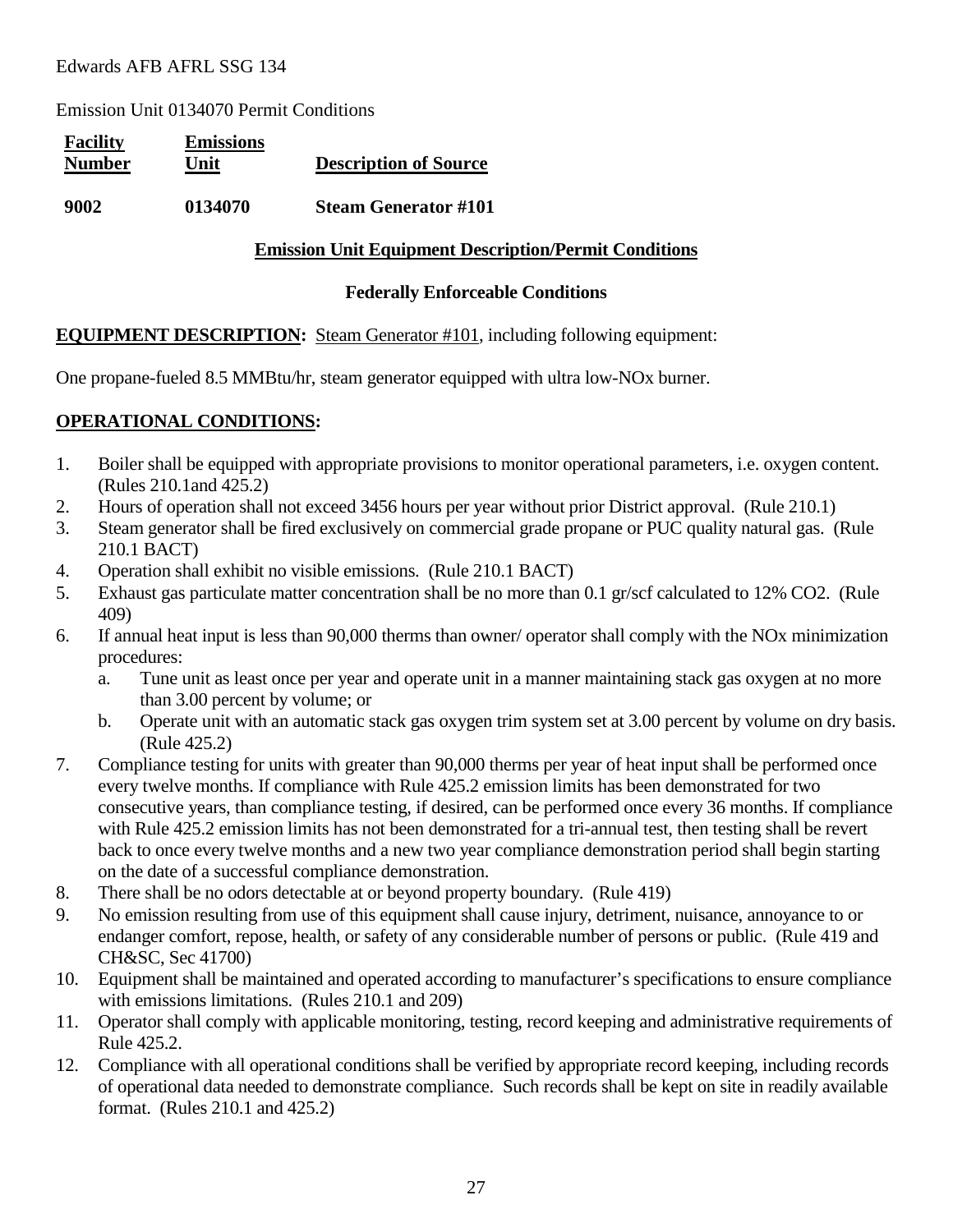Emission Unit 0134070 Permit Conditions

#### **COMPLIANCE TESTING REQUIREMENTS:**

Should inspection reveal conditions indicative of non-compliance, compliance with hourly and concentration emission limits shall be verified pursuant to Rule 108.1 and District Guidelines for Compliance Testing, within 30 days of District request. (Rule 108.1)

#### **EMISSION LIMITS:**

Maximum emission rate of each air contaminant from this emission unit shall not exceed following limits:

#### **Particulate Matter:**

- 0.06 lbm/hr (of  $PM_{10}$ ) 1.42 lbm/day (of  $PM_{10}$ ) 0.10 ton/yr (of  $PM_{10}$ )
- 

#### **Sulfur Oxides (as SO2):**

 $0.01$  lbm/hr 0.12 lbm/day 0.01 ton/yr

#### **Oxides of Nitrogen (as NO2):**

25 ppm @ 3% O2 0.25 lbm/hr 5.93 lbm/day 0.43 ton/yr

#### **Volatile Organic Compounds (VOC):**

0.04 lbm/hr 1.03 lbm/day 0.07 ton/yr

#### **Carbon Monoxide:**

150 ppm  $@3\%O_2$ 0.90 lbm/hr 21.62 lbm/day 1.56 ton/yr

(Emission limits established pursuant to Rule 210.1, unless otherwise noted.)

Compliance with maximum daily emission limits shall be verified by source operator (with appropriate operational data and record keeping to document maximum daily emission rate) each day source is operated and such documentation of compliance shall be retained and made readily available to District for period of three years. (Rules 209 and 210.1)

### **SPECIAL CONDITIONS:**

No emission reduction credits shall be obtained for shutdown unit PTO0134070A. (Rules 210.1 and 210.3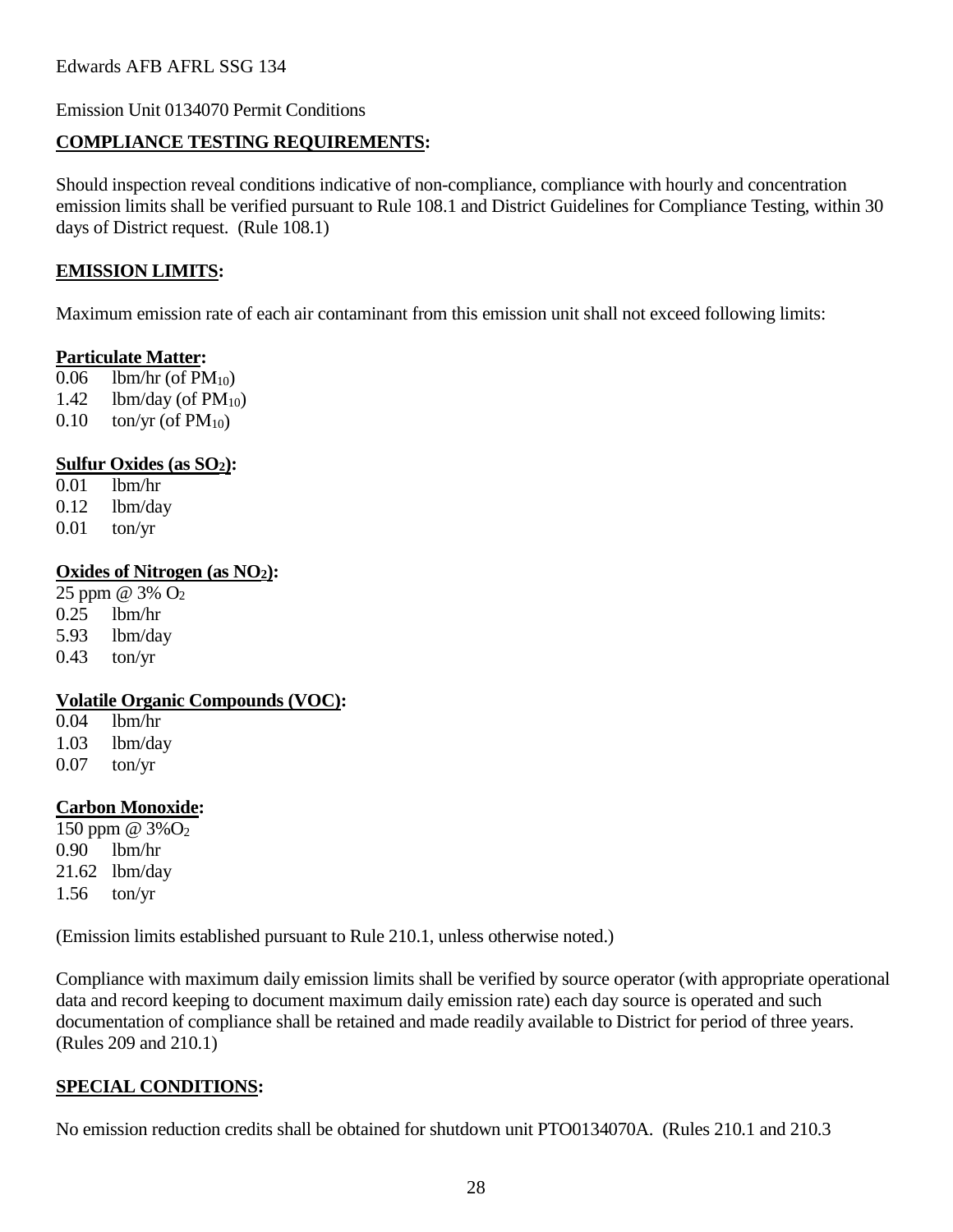Emission Unit 0134071 Permit Conditions

| <b>Facility</b><br><b>Number</b> | <b>Emissions</b><br>Unit | <b>Description of Source</b> |
|----------------------------------|--------------------------|------------------------------|
| 9002                             | 0134071                  | <b>Steam Generator #103</b>  |

#### **Emission Unit Equipment Description/Permit Conditions**

#### **Federally Enforceable Conditions**

#### **EQUIPMENT DESCRIPTION:** Steam Generator #103, including following equipment:

One 8.5 MMBtu/hr, steam generator/vacuum chamber.

#### **OPERATIONAL CONDITIONS:**

- 1. Visible emissions shall be less than 20% opacity or Ringelmann No. 1 except for not more than three minutes in any one hour. (Rule 401)
- 2. Exhaust gas particulate matter concentration shall be no more than 0.1 gr/scf calculated to 12% CO2. (Rule 409)
- 3. Sulfur compound emissions shall be no more than 0.2% (2,000 ppmv) calculated as sulfur dioxide (SO2). (Rule 407)
- 4. Unit shall comply with Rule 425.2 NOX minimization tuning procedure or shall operate in manner maintaining stack gas oxygen content at no more than 3% by volume. (Rule 425.2)
- 5. If annual heat input exceeds 90,000 therms (8.6 mmcf) in one or more of three preceding years, in lieu of complying with NOX minimization tuning procedure or stack gas oxygen limit of 3%, emissions shall not exceed following:

#### **Oxides of Nitrogen:**

70 ppmv (gaseous fuel) 115 ppmv (liquid fuel)

#### **Carbon Monoxide:**

400 ppmv

- 6. Operator shall comply with applicable monitoring, testing, and record keeping requirements of Rule 425.2.
- 7. Operator shall maintain annual records of fuel use. (Rule 425.2)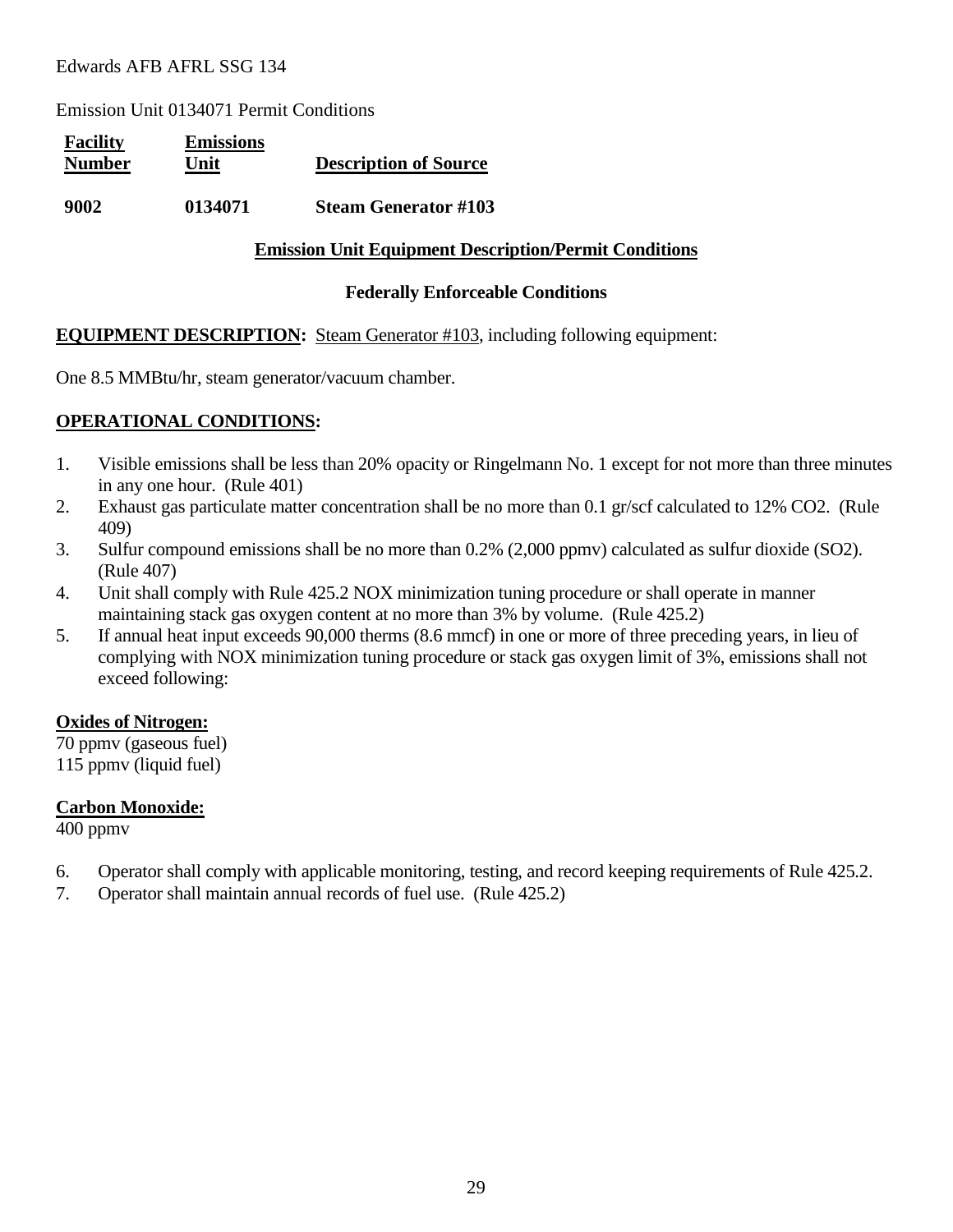Emission Unit 0134072 Permit Conditions

| <b>Facility</b><br><b>Number</b> | <b>Emissions</b><br>Unit | <b>Description of Source</b> |
|----------------------------------|--------------------------|------------------------------|
| 9002                             | 0134072                  | <b>Steam Generator #102</b>  |

#### **Emission Unit Equipment Description/Permit Conditions**

#### **Federally Enforceable Conditions**

#### **EQUIPMENT DESCRIPTION:** Steam Generator #102, including following equipment:

One 8.5 MMBtu/hr, steam generator/vacuum chamber.

#### **OPERATIONAL CONDITIONS:**

- 1. Visible emissions shall be less than 20% opacity or Ringelmann No. 1 except for not more than three minutes in any one hour. (Rule 401)
- 2. Exhaust gas particulate matter concentration shall be no more than 0.1 gr/scf calculated to 12% CO2. (Rule 409)
- 3. Sulfur compound emissions shall be no more than 0.2% (2,000 ppmv) calculated as sulfur dioxide (SO2). (Rule 407)
- 4. Unit shall comply with Rule 425.2 NOX minimization tuning procedure or shall operate in manner maintaining stack gas oxygen content at no more than 3% by volume. (Rule 425.2)
- 5. If annual heat input exceeds 90,000 therms (8.6 mmcf) in one or more of three preceding years, in lieu of complying with NOX minimization tuning procedure or stack gas oxygen limit of 3%, emissions shall not exceed following:

#### **Oxides of Nitrogen:**

70 ppmv (gaseous fuel) 115 ppmv (liquid fuel)

#### **Carbon Monoxide:**

400 ppmv

- 6. Operator shall comply with applicable monitoring, testing, and record keeping requirements of Rule 425.2.
- 7. Operator shall maintain annual records of fuel use. (Rule 425.2)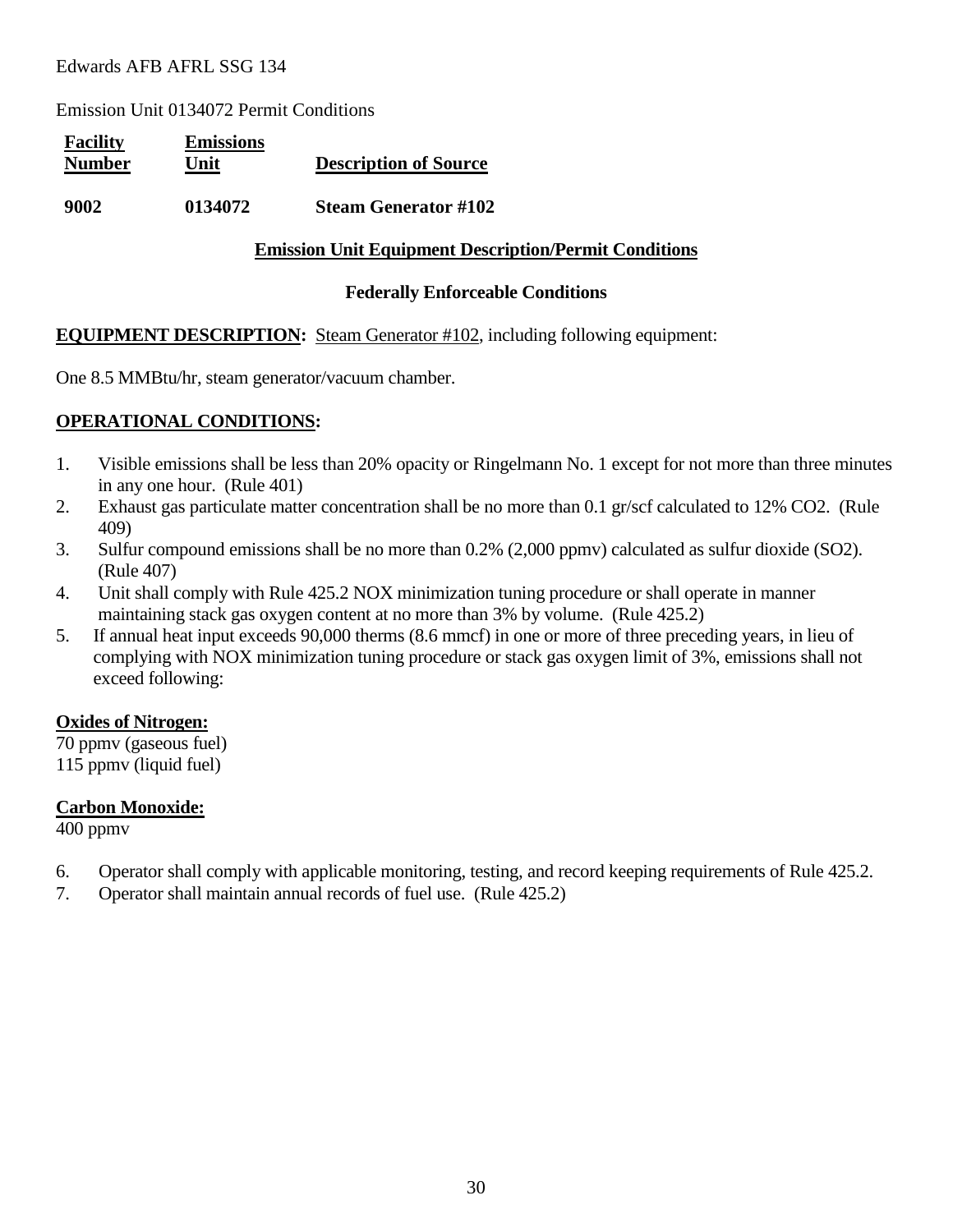Emission Unit 0134075 Permit Conditions

| <b>Facility</b><br><b>Number</b> | <b>Emissions</b><br>Unit | <b>Description of Source</b> |
|----------------------------------|--------------------------|------------------------------|
| 9002                             | 0134075                  | <b>Propane Vaporizer</b>     |

#### **Emission Unit Equipment Description/Permit Conditions**

#### **Federally Enforceable Conditions**

#### **EQUIPMENT DESCRIPTION:** Propane Vaporizer, including following equipment:

Two burners, aggregate heat input 7.6 MMBtu/hr.

#### **OPERATIONAL CONDITIONS:**

- 1. Visible emissions shall be less than 20% opacity or Ringelmann No. 1 except for not more than three minutes in any one hour. (Rule 401)
- 2. Exhaust gas particulate matter concentration shall be no more than 0.1 gr/scf (0.2 gr/scf if installed before 4/18/72). (Rule 404.1)
- 3. Sulfur compounds emissions shall be no more than 0.2% (2,000 ppmv) calculated as sulfur dioxide (SO2). (Rule 407)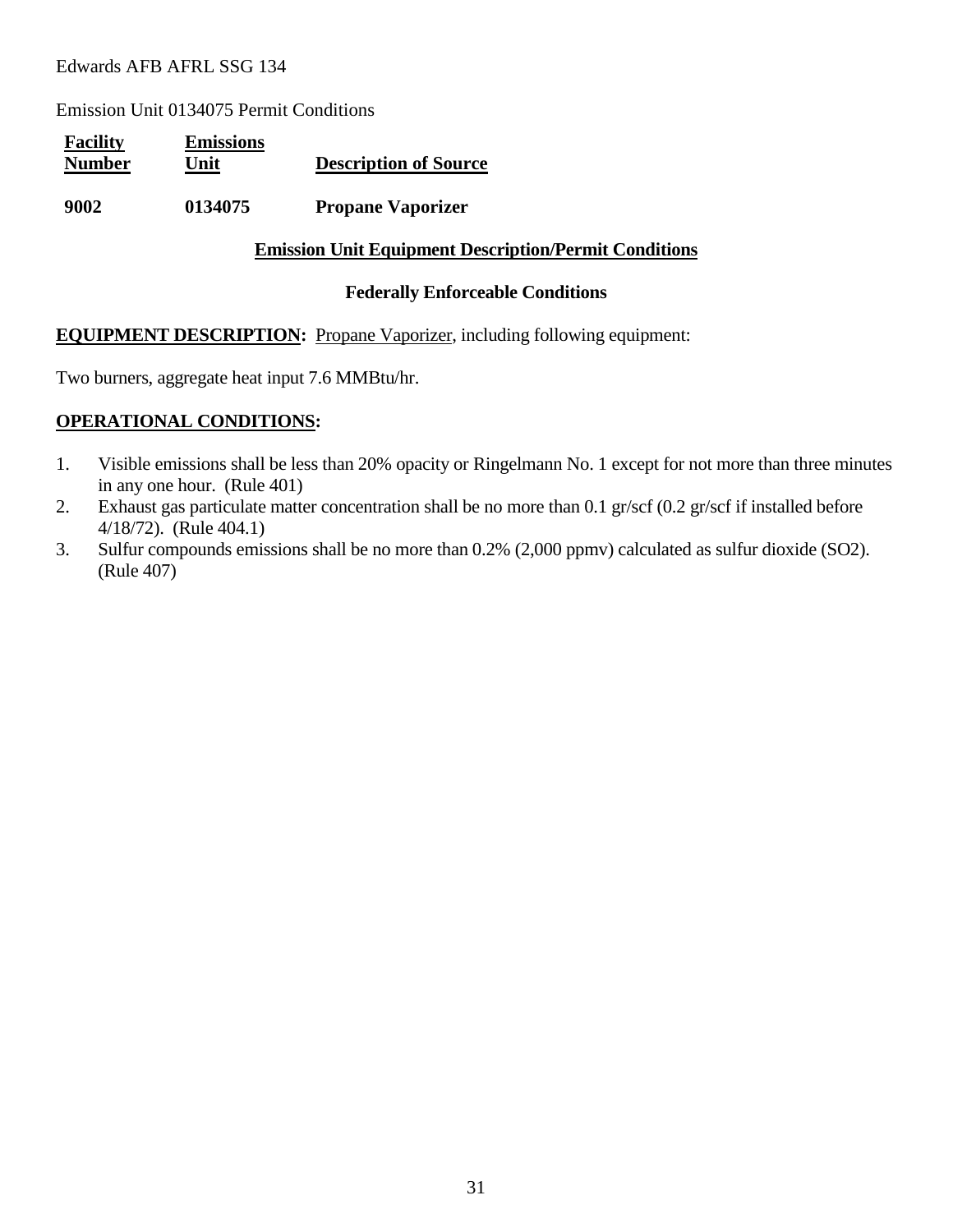## **FEDERAL REGULATIONS 40 CFR 60 SUBPART A General Provisions**

#### **Applicable provisions of 40 CFR 60 Subpart A shall apply.**

#### **[40 FR 53346, Nov. 17, 1975, as amended at 55 FR 51382, Dec. 13, 1990; 59 FR 12427, Mar. 16, 1994; 62 FR 52641, Oct. 8, 1997]**

#### **Applicability**

| §60.1(a)    | Except as provided in subparts B and C, the provisions of this part apply to the owner or operator of any<br>stationary source which contains an affected facility, the construction or modification of which is commenced<br>after the date of publication in this part of any standard (or, if earlier, the date of publication of any proposed<br>standard) applicable to that facility.                                                                                                                                                    |
|-------------|------------------------------------------------------------------------------------------------------------------------------------------------------------------------------------------------------------------------------------------------------------------------------------------------------------------------------------------------------------------------------------------------------------------------------------------------------------------------------------------------------------------------------------------------|
| §60.1(b)    | Any new or revised standard of performance promulgated pursuant to section 111(b) of the Act shall apply<br>to the owner or operator of any stationary source which contains an affected facility, the construction or<br>modification of which is commenced after the date of publication in this part of such new or revised standard<br>(or, if earlier, the date of publication of any proposed standard) applicable to that facility.                                                                                                     |
| §60.1(c)    | In addition to complying with the provisions of this part, the owner or operator of an affected facility may<br>be required to obtain an operating permit issued to stationary sources by an authorized State air pollution<br>control agency or by the Administrator of the U.S. Environmental Protection Agency (EPA) pursuant to Title V<br>of the Clean Air Act (Act) as amended November 15, 1990 (42 U.S.C. 7661). For more information about<br>obtaining an operating permit see part 70 of this chapter.                              |
| §60.1(a)(2) | Except for compliance with 40 CFR $60.49b(u)$ , the site shall have the option of either complying directly<br>with the requirements of this part, or reducing the site-wide emissions caps in accordance with the procedures<br>set forth in a permit issued pursuant to 40 CFR 52.2454. If the site chooses the option of reducing the site-wide<br>emissions caps in accordance with the procedures set forth in such permit, the requirements of such permit shall<br>apply in lieu of the otherwise applicable requirements of this part. |
| §60.1(a)(3) | Notwithstanding the provisions of paragraph (d)(2) of this section, for any provisions of this part except for<br>Subpart Kb, the owner/operator of the site shall comply with the applicable provisions of this part if the<br>Administrator determines that compliance with the provisions of this part is necessary for achieving the<br>objectives of the regulation and the Administrator notifies the site in accordance with the provisions of the<br>permit issued pursuant to 40 CFR 52.2454.                                         |

*Remainder of Page Intentionally Left Blank*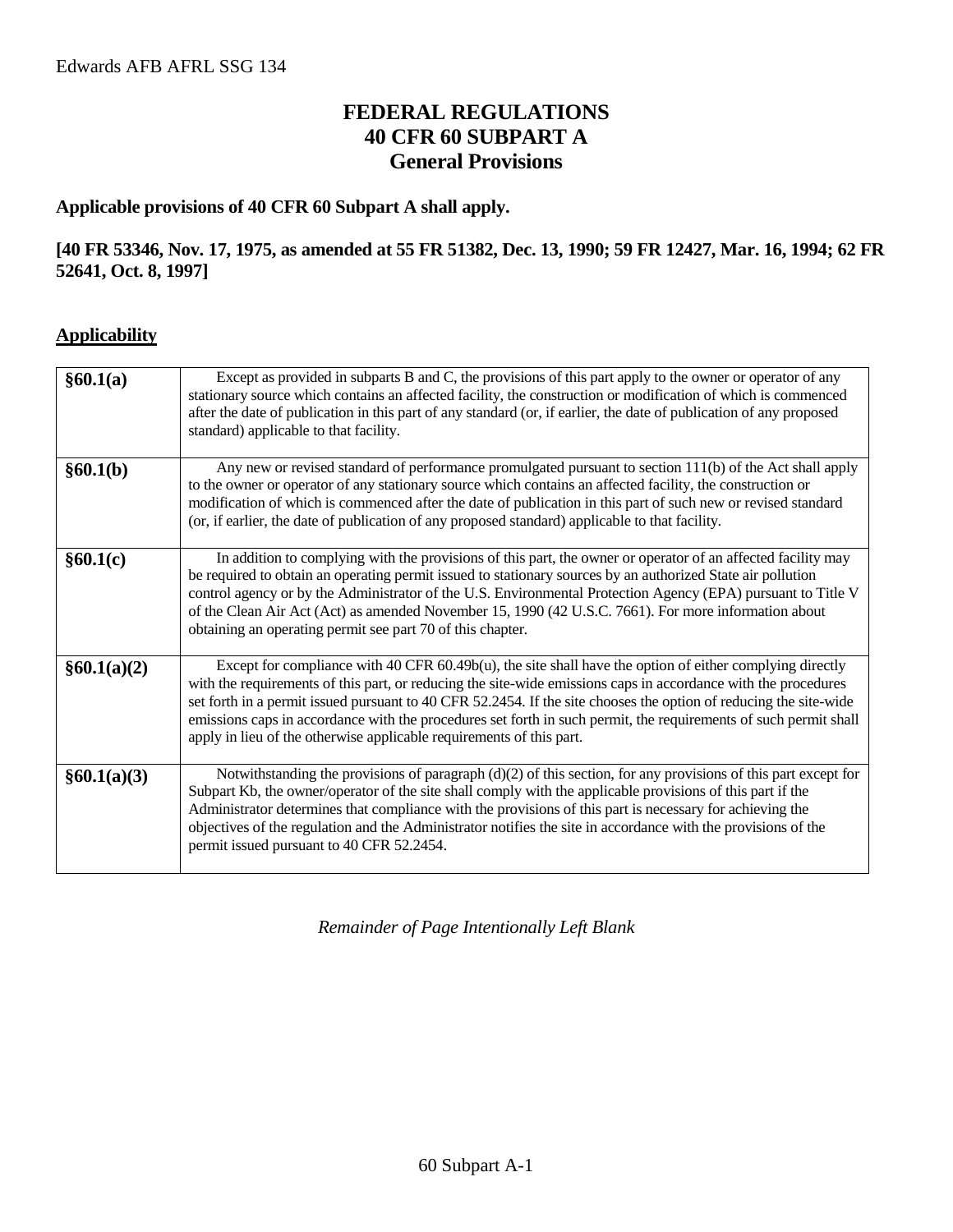## **FEDERAL REGULATIONS 40 CFR 60 SUBPART Dc Standards of Performance for Small Industrial, Commercial, and Institutional Steam Generating Units**

#### **Applicable provisions of 40 CFR 60 Subpart Dc shall apply.**

**[72 FR 32759, June 13, 2007, as amended at 74 FR 5090, Jan. 28, 2009; 77 FR 9461, Feb. 16, 2012]**

#### **Requirements for New Steam Generating Units and Boilers Burning Natural Gas that Commenced Construction after June 9, 1989**

#### **General Requirements**

| §60.40c | Each new steam generating unit for which construction, modification, or reconstruction is commenced<br>after June 9, 1989 and that has a maximum design heat input capacity of 29 megawatts (MW) (100 million<br>British thermal units per hour (MMBtu/h)) or less, but greater than or equal to 2.9 MW (10 MMBtu/h) must<br>comply with 40 CFR 60 Subpart Dc upon startup. Steam generating units that meet the applicability<br>requirements in paragraph (a) of 40 CFR 60.40c are not subject to the sulfur dioxide (SO2) or particulate<br>matter (PM) emission limits, performance testing requirements, or monitoring requirements under this<br>subpart (§60.42c, §60.43c, §60.44c, §60.45c, §60.46c, or §60.47c) during periods of combustion research, as<br>defined in §60.41c. [40 CFR 60.40c]                                                                                                       |
|---------|-----------------------------------------------------------------------------------------------------------------------------------------------------------------------------------------------------------------------------------------------------------------------------------------------------------------------------------------------------------------------------------------------------------------------------------------------------------------------------------------------------------------------------------------------------------------------------------------------------------------------------------------------------------------------------------------------------------------------------------------------------------------------------------------------------------------------------------------------------------------------------------------------------------------|
|         | (e) Affected facilities (i.e. heat recovery steam generators and fuel heaters) that are associated with<br>stationary combustion turbines and meet the applicability requirements of subpart KKKK of this part are not<br>subject to this subpart. This subpart will continue to apply to all other heat recovery steam generators, fuel<br>heaters, and other affected facilities that are capable of combusting more than or equal to 2.9 MW (10)<br>MMBtu/h) heat input of fossil fuel but less than or equal to 29 MW (100 MMBtu/h) heat input of fossil fuel.<br>If the heat recovery steam generator, fuel heater, or other affected facility is subject to this subpart, only<br>emissions resulting from combustion of fuels in the steam generating unit are subject to this subpart. (The<br>stationary combustion turbine emissions are subject to subpart GG or KKKK, as applicable, of this part.) |
| §60.42c | For new steam generating units combusting distillate oil, natural gas, or other fues mixture that contains<br>no more than 0.50 weight percent sulfur, compliance with the emission limits, permformance testing, and<br>emission monitoring limits under this section may be determined based on a certification from the fuel<br>supplier, as described under $\S 60.48c$ (f), as applicable. [40 CFR 60.42c (d), (h), 60.44c (h), 60.45c (d),<br>60.46c (e), $60.47c$ (c)]<br>For new steam generating units rated greater than 8.7 MW (30 MMBTU/hr) combusting distillate oil,<br>natural gas, or other fuels, combusting a fuel mixture that contains no more than 0.50 weight percent sulfur is                                                                                                                                                                                                           |
|         | not subject to the PM limit in section 40 CFR 60.43c. [40 CFR 60.43c (e)(4)]                                                                                                                                                                                                                                                                                                                                                                                                                                                                                                                                                                                                                                                                                                                                                                                                                                    |
| §60.44c | For affected facilities demonstrating compliance with the $SO2$ and PM standards based on fuel<br>supplier certification, the performance test shall consist of the certification from the fuel supplier, as<br>described in $§60.48c(f)$ , as applicable. [40 CFR 60.44c (h), 60.45c (d)]                                                                                                                                                                                                                                                                                                                                                                                                                                                                                                                                                                                                                      |
| §60.48c | Fuel supplier certification shall include the following information:<br>$(1)$ The name of the oil supplier;<br>(2) A statement from the oil supplier that the oil complies with the specifications under the<br>definition of distillate oil or natural gas in §60.41c;<br>(3) The sulfur content or maximum sulfur content of the oil;<br>(4) The method used to determine the potential sulfur emissions rate of the fuel.                                                                                                                                                                                                                                                                                                                                                                                                                                                                                    |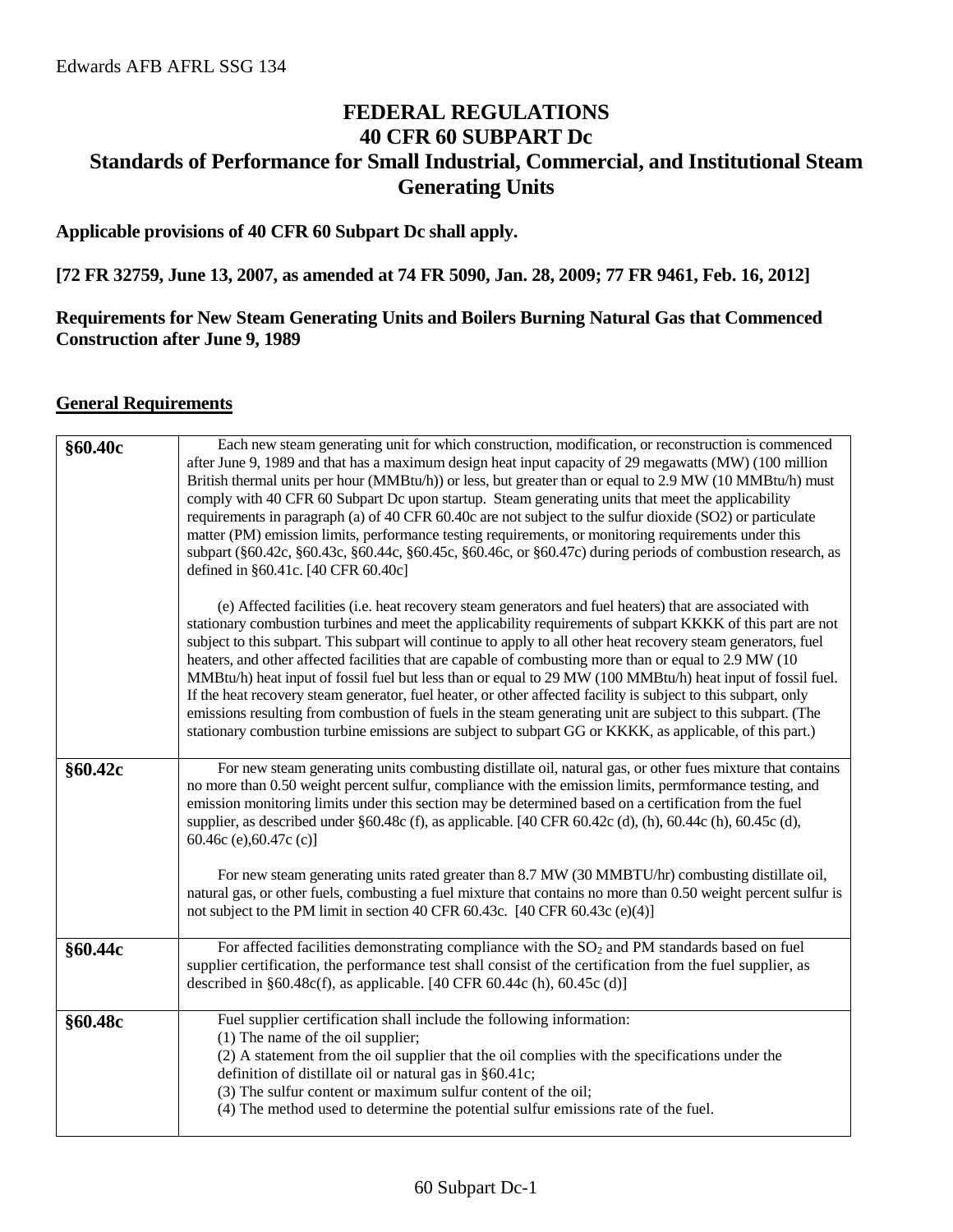| §60.48c | All records must be kept for at least two years. Document and keep information on occurrence and       |
|---------|--------------------------------------------------------------------------------------------------------|
|         | duration of any startup, shutdown, or malfunction in the operation of an affected boiler or any        |
|         | malfunction of air pollution control equipment. Record and maintain records of the amount of each fuel |
|         | combusted during each month if combusting only natural gas, wood, or other fuels using fuel            |
|         | certification for compliance with emissions standards. [40 CFR Part 60.48c (g)(1), (2) and (3)]        |
|         |                                                                                                        |

*Remainder of Page Intentionally Left Blank*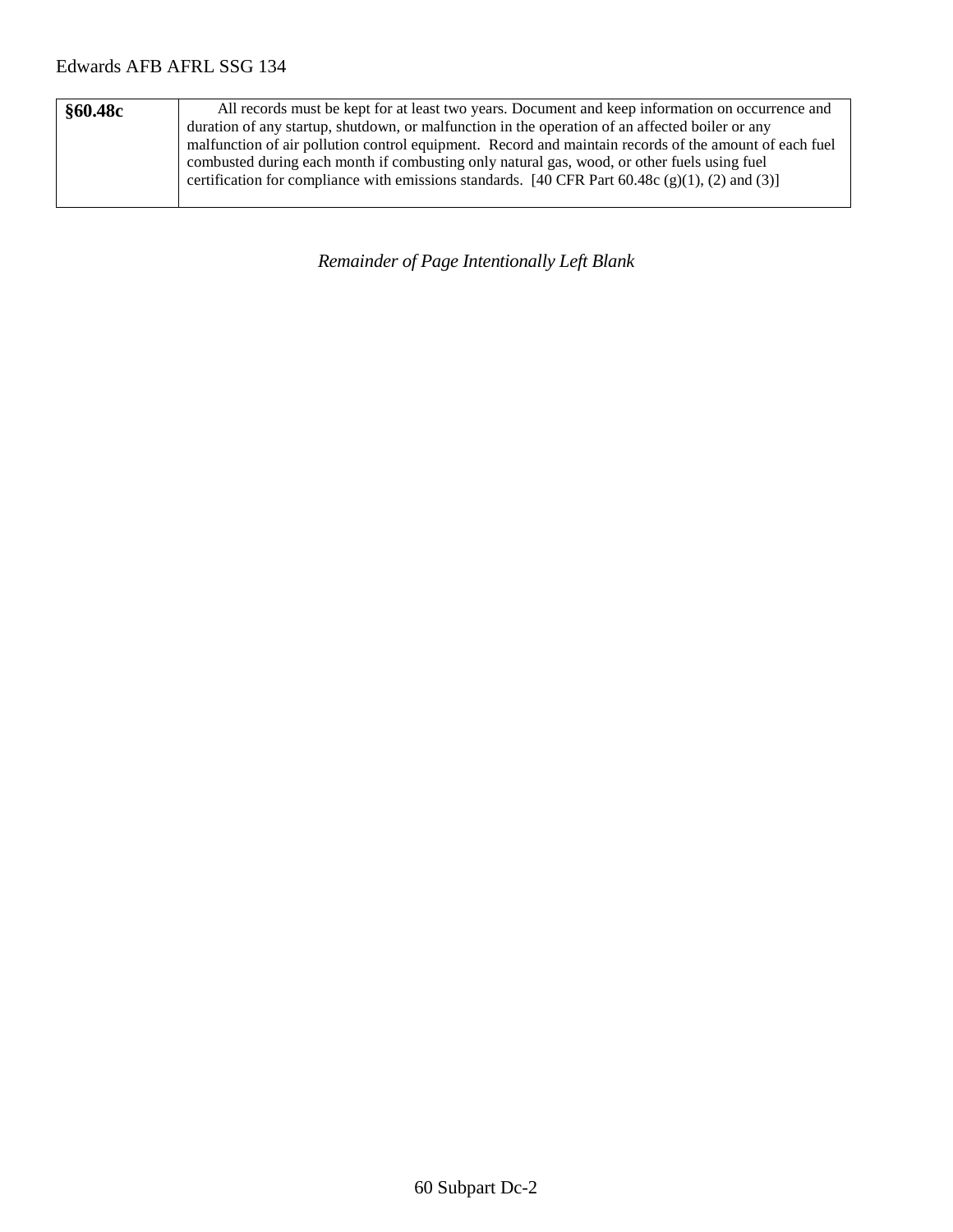## **FEDERAL REGULATIONS 40 CFR 60 SUBPART IIII Standards of Performance for Stationary Compression Ignition Internal Combustion Engines**

**Requirements for Emergency** *Compression Ignition Diesel Engines* **(CI RICE) that Commenced Construction after July 11, 2005 and were Manufactured after April 1, 2006 or after July 1, 2006 for Fire Pump Engines**

**Applicable provisions of 40 CFR 60 Subpart IIII shall apply.**

**[71 FR 39172, July 11, 2006, as amended at 76 FR 37967, June 28, 2011]**

#### **General Requirements**

| §60.4218 | The General Provisions in 40 CFR 60.1 through 60.19 apply as specified in Table 8 to Subpart IIII of part 60.<br>$[40 \text{ CFR } 60.4218]$ |
|----------|----------------------------------------------------------------------------------------------------------------------------------------------|
|          |                                                                                                                                              |

#### **Emission Standards and Work Practices**

| §60. .4205 | 1. Each 2007 model year or later CI RICE that are not fire pump engines shall comply with the emission<br>standards in 40 CFR 40.4202 for the same year model year and maximum engine power. You must comply by<br>purchasing an engine certified to the emission standards in 40 CFR 60.4205(a) for the same model year and<br>maximum engine power. The engine must be installed and configured according to the manufacturer's<br>emission-related specifications. [40 CFR 60.4205(b), 40 CFR 60.4211(c)]<br>2. Each pre-2007 model year RICE that are not fire pump engines shall comply with the emission<br>standards in Table 1 to Subpart IIII of 40 CFR part 60. You must demonstrate compliance according to one of |
|------------|-------------------------------------------------------------------------------------------------------------------------------------------------------------------------------------------------------------------------------------------------------------------------------------------------------------------------------------------------------------------------------------------------------------------------------------------------------------------------------------------------------------------------------------------------------------------------------------------------------------------------------------------------------------------------------------------------------------------------------|
|            | the methods specified in 40 CFR 60.4211(b)(1) through (5). [40 CFR 60.4205(a), 40 CFR 60.4211(b)]<br>3 .Each fire pump CI RICE shall comply with the emission standards in Table 4 to Subpart IIII of 40 CFR<br>part 60. You must demonstrate compliance according to one of the methods specified in 40 CFR 60.4211(b)(1)<br>through (5). [40 CFR 60.4205(c), 40 CFR 60.4211(b)]                                                                                                                                                                                                                                                                                                                                             |
| §60.4206   | Owners and operators of CI RICE must operate and maintain the RICE over the entire life of the engine.<br>[40 CFR 60.4206]                                                                                                                                                                                                                                                                                                                                                                                                                                                                                                                                                                                                    |
| §60.4207   | Diesel fuel must meet the requirements of 40 CFR 80.510(b) for nonroad diesel fuel, except that any<br>existing diesel fuel purchased (or otherwise obtained) prior to October 1, 2010, may be used until depleted. [40<br>CFR 60.4207(b)]                                                                                                                                                                                                                                                                                                                                                                                                                                                                                    |
| §60.4211   | 1. The owner/operator shall:<br>Operate and maintain the CI RICE and control devices according to the manufacturer's emission-<br>a.<br>related written instructions,<br>b. Change only those emission-related settings that are permitted by the manufacturer; and<br>Meet the requirements of 40 CFR parts 89, 94 and/or 1068, as they apply to you.<br>$c_{\cdot}$<br>[40 CFR 60.4211(a)]                                                                                                                                                                                                                                                                                                                                  |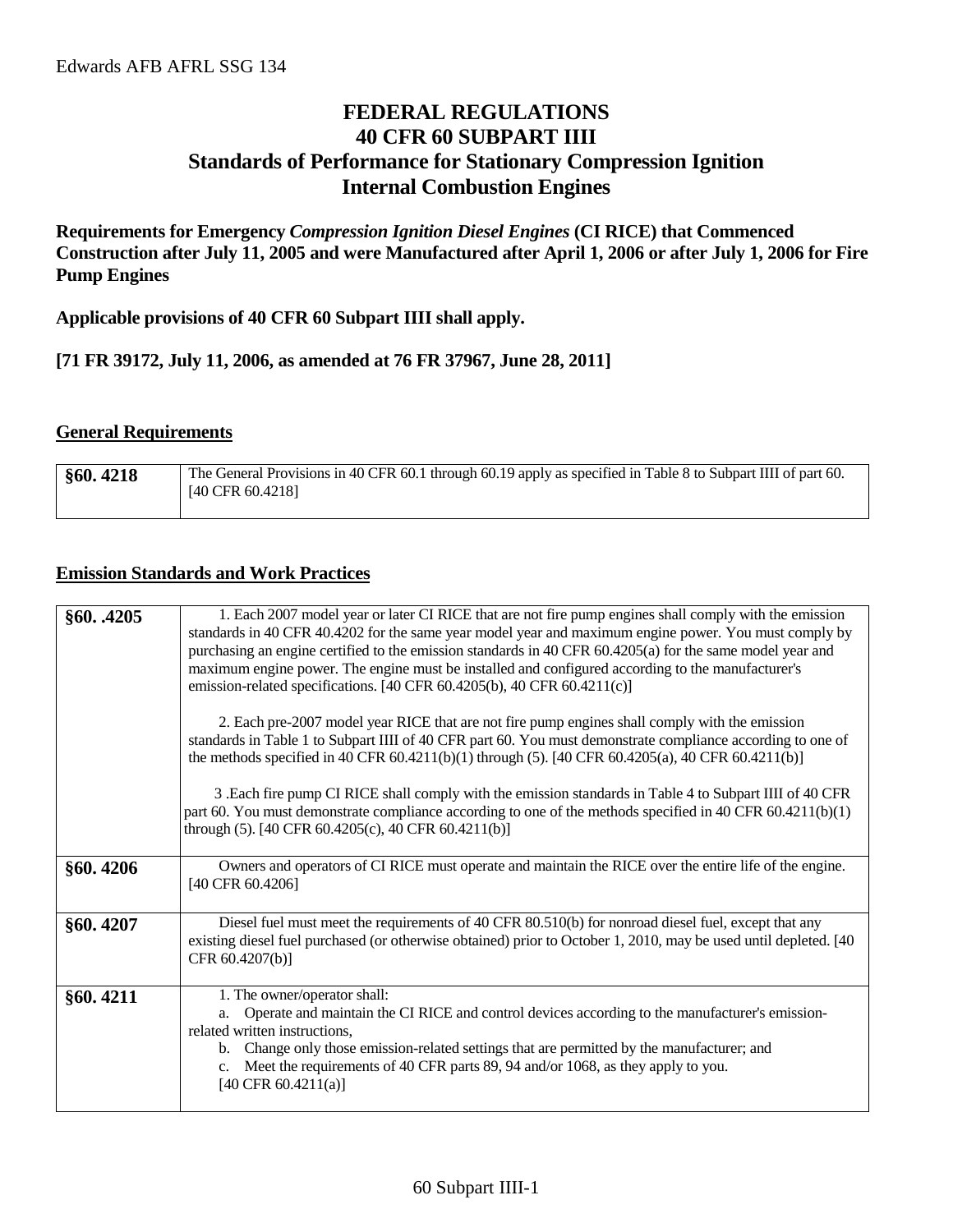| §60.4211 | 2. You must operate the emergency CI RICE according to the requirements in 40 CFR $60.4211(f)(1)$                 |
|----------|-------------------------------------------------------------------------------------------------------------------|
|          | through (3). In order for the engine to be considered an emergency RICE, any operation other than emergency       |
|          | operation, maintenance and testing, emergency demand response, and as otherwise described in 40 CFR               |
|          | $60.4211(f)(1)$ through (3), is prohibited. If you do not operate the engine according to these requirements, the |
|          | engine will not be considered an emergency engine and must meet all requirements for non-emergency engines.       |
|          | $[40 \text{ CFR } 60.4211(f)]$                                                                                    |
|          |                                                                                                                   |

## **Monitoring and Recordkeeping Requirements**

| §60.4209 | 1. You must install a non-resettable hour meter prior to startup of the engine. [40 CFR 60.4209(a)]                                                                                                                                                                                                                                                                                                                                                                                   |
|----------|---------------------------------------------------------------------------------------------------------------------------------------------------------------------------------------------------------------------------------------------------------------------------------------------------------------------------------------------------------------------------------------------------------------------------------------------------------------------------------------|
|          | 2. If your CI RICE is equipped with a diesel particulate filter, the diesel particulate filter must be installed<br>with a backpressure monitor that notifies the owner or operator when the high backpressure limit of the engine is<br>approached. You must keep records of any corrective action taken after the backpressure monitor has notified<br>the owner or operator that the high backpressure limit of the engine is approached. [40 CFR 60.4209(b), 40 CFR<br>60.4214(c) |
| §60.4214 | 3. Starting with the model years in Table 5 to Subpart IIII of 40 CFR part 60 the owner or operator must<br>keep records of the operation of the engine in emergency and non-emergency service that are recorded through<br>the non-resettable hour meter. The owner must record the time of operation of the engine and the reason the<br>engine was in operation during that time. [40 CFR 60.4214(b)]                                                                              |

## **Reports and Notification**

| §60.4214 | 1. If you own or operate an emergency CI RICE with a maximum engine power more than 100 HP that                  |
|----------|------------------------------------------------------------------------------------------------------------------|
|          | operates or is contractually obligated to be available for more than 15 hours per calendar year for the purposes |
|          | specified in 40 CFR 60.4211(f)(2)(ii) and (iii), or that operates for the purposes specified in 40 CFR           |
|          | $60.4211(f)(3)(i)$ , you must submit an annual report according to the requirements in paragraphs 40 CFR         |
|          | 60.4214(d)(1) through (3). [40 CFR 60.4214(d)]                                                                   |
|          |                                                                                                                  |

*Remainder of Page Intentionally Left Blank*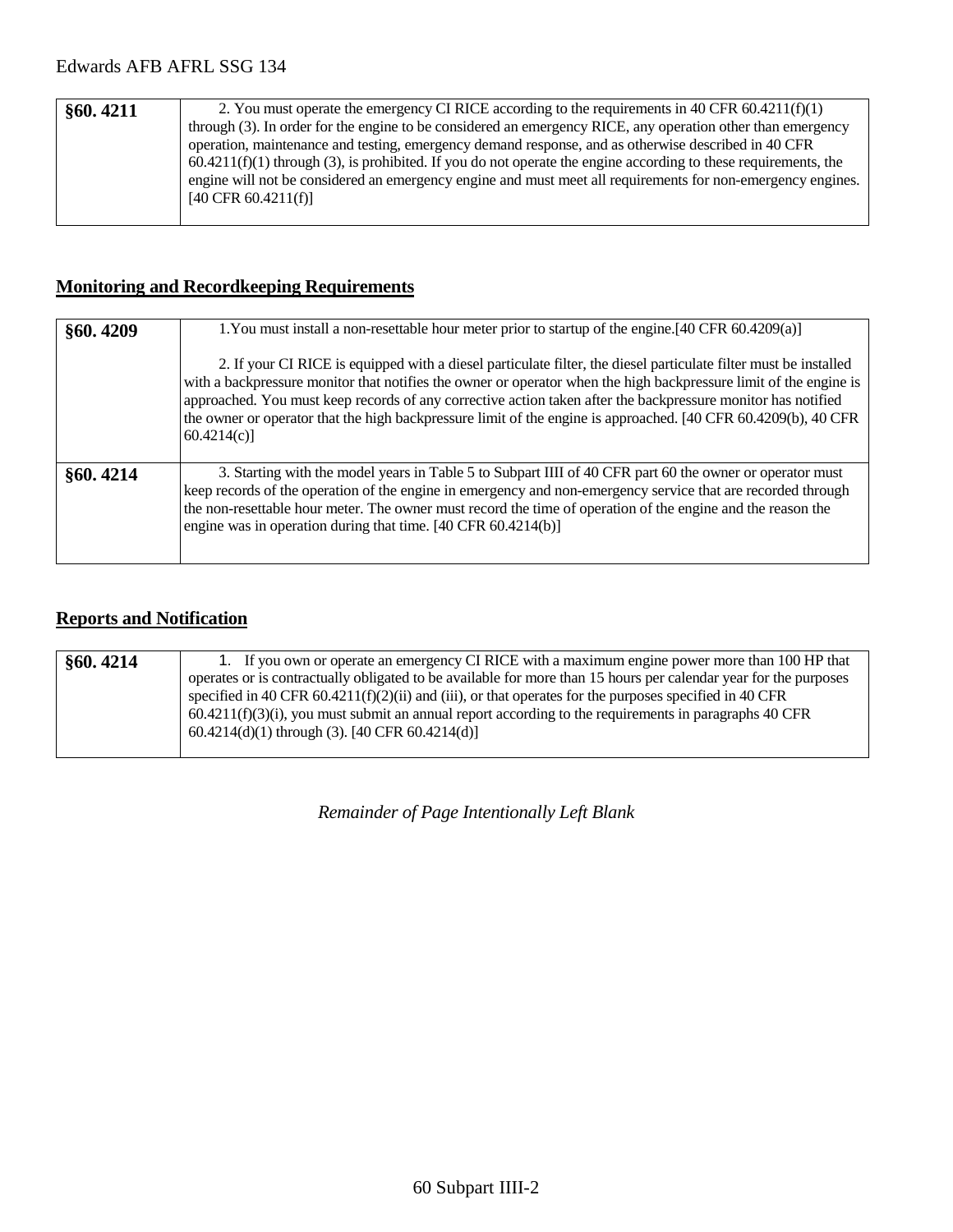## **FEDERAL REGULATIONS 40 CFR 61 SUBPART M National Emission Standard for Asbestos**

#### **Applicable provisions of 40 CFR 61 Subpart M shall apply.**

#### **[55 FR 48414, Nov. 20, 1990]**

#### **Applicability**

| §61.140 | The provisions of this subpart are applicable to those sources specified in §§61.142 through 61.151, 61.154, and<br>61.155. |
|---------|-----------------------------------------------------------------------------------------------------------------------------|
|         |                                                                                                                             |

#### **Standard for Roadways**

| §61.143 | No person may construct or maintain a roadway with asbestos tailings or asbestos-containing waste<br>material on that roadway, unless, for asbestos tailings.                                                                                        |
|---------|------------------------------------------------------------------------------------------------------------------------------------------------------------------------------------------------------------------------------------------------------|
|         | (a) It is a temporary roadway on an area of asbestos ore deposits (asbestos mine): or                                                                                                                                                                |
|         | (b) It is a temporary roadway at an active asbestos mill site and is encapsulated with a resinous or<br>bituminous binder. The encapsulated road surface must be maintained at a minimum frequency of once per<br>year to prevent dust emissions; or |
|         | (c) It is encapsulated in asphalt concrete meeting the specifications contained in section 401 of Standard<br>Specifications for Construction of Roads and Bridges on Federal Highway Projects, FP-85, 1985, or their<br>equivalent.                 |

#### **Standard for Demolition and Renovation**

| §61.145 | (a) To determine which requirements of paragraphs (a), (b), and (c) of this section apply to the owner or<br>operator of a demolition or renovation activity and prior to the commencement of the demolition or<br>renovation, thoroughly inspect the affected facility or part of the facility where the demolition or renovation<br>operation will occur for the presence of asbestos, including Category I and Category II nonfriable ACM. The<br>requirements of paragraphs (b) and (c) of this section apply to each owner or operator of a demolition or<br>renovation activity, including the removal of RACM as follows: |
|---------|----------------------------------------------------------------------------------------------------------------------------------------------------------------------------------------------------------------------------------------------------------------------------------------------------------------------------------------------------------------------------------------------------------------------------------------------------------------------------------------------------------------------------------------------------------------------------------------------------------------------------------|
|         | (1) In a facility being demolished, all the requirements of paragraphs (b) and (c) of this section apply,<br>except as provided in paragraph $(a)(3)$ of this section, if the combined amount of RACM is                                                                                                                                                                                                                                                                                                                                                                                                                         |
|         | (i) At least 80 linear meters (260 linear feet) on pipes or at least 15 square meters (160 square feet) on<br>other facility components, or                                                                                                                                                                                                                                                                                                                                                                                                                                                                                      |
|         | (ii) At least 1 cubic meter (35 cubic feet) off facility components where the length or area could not be<br>measured previously.                                                                                                                                                                                                                                                                                                                                                                                                                                                                                                |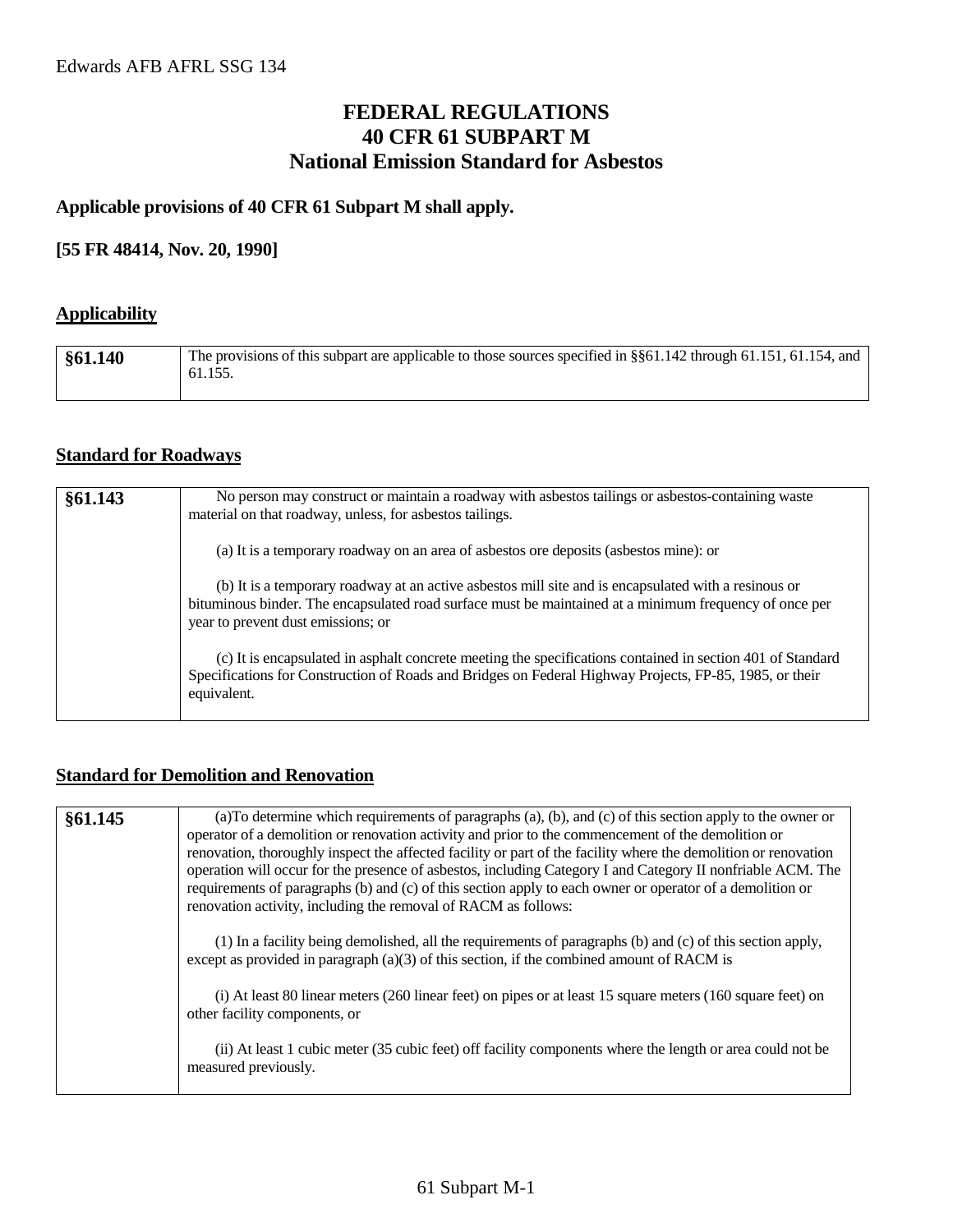| §61.145 | (2) In a facility being demolished, only the notification requirements of paragraphs $(b)(1)$ , $(2)$ , $(3)(i)$ and<br>(iv), and $(4)(i)$ through (vii) and $(4)(ix)$ and (xvi) of this section apply, if the combined amount of RACM is                                                                                                                                                                                                                                    |
|---------|------------------------------------------------------------------------------------------------------------------------------------------------------------------------------------------------------------------------------------------------------------------------------------------------------------------------------------------------------------------------------------------------------------------------------------------------------------------------------|
|         | (i) Less than 80 linear meters (260 linear feet) on pipes and less than 15 square meters (160 square feet)<br>on other facility components, and                                                                                                                                                                                                                                                                                                                              |
|         | (ii) Less than one cubic meter (35 cubic feet) off facility components where the length or area could not<br>be measured previously or there is no asbestos.                                                                                                                                                                                                                                                                                                                 |
|         | (3) If the facility is being demolished under an order of a State or local government agency, issued<br>because the facility is structurally unsound and in danger of imminent collapse, only the requirements of<br>paragraphs (b)(1), (b)(2), (b)(3)(iii), (b)(4) (except (b)(4)(viii)), (b)(5), and (c)(4) through (c)(9) of this<br>section apply.                                                                                                                       |
|         | (4) In a facility being renovated, including any individual nonscheduled renovation operation, all the<br>requirements of paragraphs (b) and (c) of this section apply if the combined amount of RACM to be<br>stripped, removed, dislodged, cut, drilled, or similarly disturbed is                                                                                                                                                                                         |
|         | (i) At least 80 linear meters (260 linear feet) on pipes or at least 15 square meters (160 square feet) on<br>other facility components, or                                                                                                                                                                                                                                                                                                                                  |
|         | (ii) At least 1 cubic meter (35 cubic feet) off facility components where the length or area could not be<br>measured previously.                                                                                                                                                                                                                                                                                                                                            |
|         | (iii) To determine whether paragraph $(a)(4)$ of this section applies to planned renovation operations<br>involving individual nonscheduled operations, predict the combined additive amount of RACM to be<br>removed or stripped during a calendar year of January 1 through December 31.                                                                                                                                                                                   |
|         | (iv) To determine whether paragraph (a)(4) of this section applies to emergency renovation operations,<br>estimate the combined amount of RACM to be removed or stripped as a result of the sudden, unexpected<br>event that necessitated the renovation.                                                                                                                                                                                                                    |
|         | (5) Owners or operators of demolition and renovation operations are exempt from the requirements of<br>§§61.05(a), 61.07, and 61.09.                                                                                                                                                                                                                                                                                                                                         |
|         | <b>Notification Requirements</b>                                                                                                                                                                                                                                                                                                                                                                                                                                             |
|         | (b)Each owner or operator of a demolition or renovation activity to which this section applies shall:                                                                                                                                                                                                                                                                                                                                                                        |
|         | (1) Provide the Administrator with written notice of intention to demolish or renovate. Delivery of the<br>notice by U.S. Postal Service, commercial delivery service, or hand delivery is acceptable.                                                                                                                                                                                                                                                                       |
|         | (2) Update notice, as necessary, including when the amount of asbestos affected changes by at least 20<br>percent.                                                                                                                                                                                                                                                                                                                                                           |
|         | (3) Postmark or deliver the notice as follows:                                                                                                                                                                                                                                                                                                                                                                                                                               |
|         | (i) At least 10 working days before asbestos stripping or removal work or any other activity begins<br>(such as site preparation that would break up, dislodge or similarly disturb asbestos material), if the operation<br>is described in paragraphs (a) (1) and (4) (except (a)(4)(iii) and (a)(4)(iv)) of this section. If the operation is<br>as described in paragraph $(a)(2)$ of this section, notification is required 10 working days before demolition<br>begins. |
|         | (ii) At least 10 working days before the end of the calendar year preceding the year for which notice is<br>being given for renovations described in paragraph $(a)(4)(iii)$ of this section.                                                                                                                                                                                                                                                                                |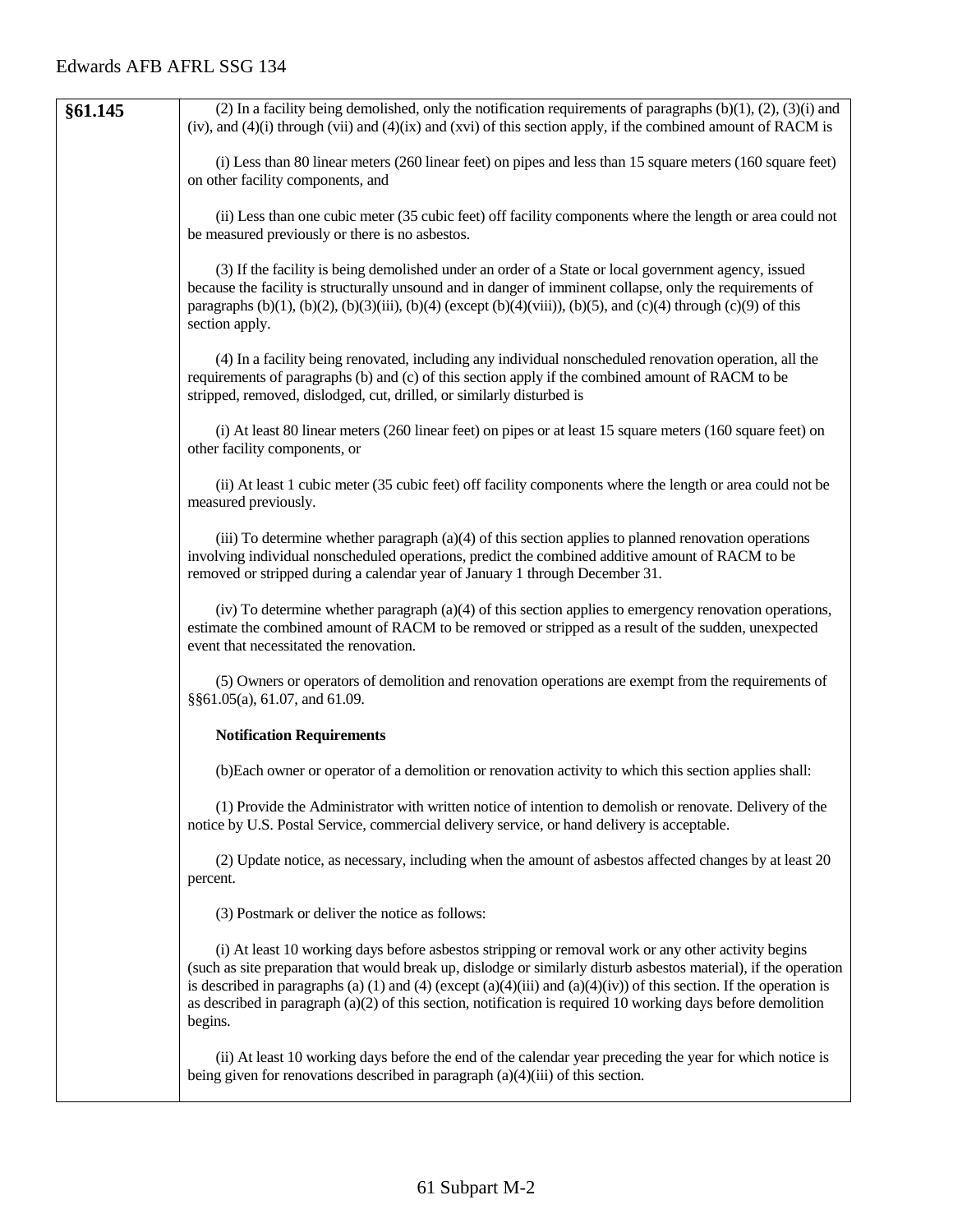| §61.145 | (iii) As early as possible before, but not later than, the following working day if the operation is a<br>demolition ordered according to paragraph $(a)(3)$ of this section or, if the operation is a renovation described in<br>paragraph $(a)(4)(iv)$ of this section.                                                                                                                                                                                                   |
|---------|-----------------------------------------------------------------------------------------------------------------------------------------------------------------------------------------------------------------------------------------------------------------------------------------------------------------------------------------------------------------------------------------------------------------------------------------------------------------------------|
|         | (iv) For asbestos stripping or removal work in a demolition or renovation operation, described in<br>paragraphs (a) (1) and (4) (except (a)(4)(iii) and (a)(4)(iv)) of this section, and for a demolition described in<br>paragraph (a)(2) of this section, that will begin on a date other than the one contained in the original notice,<br>notice of the new start date must be provided to the Administrator as follows:                                                |
|         | (A) When the asbestos stripping or removal operation or demolition operation covered by this paragraph<br>will begin after the date contained in the notice,                                                                                                                                                                                                                                                                                                                |
|         | (1) Notify the Administrator of the new start date by telephone as soon as possible before the original start<br>date, and                                                                                                                                                                                                                                                                                                                                                  |
|         | (2) Provide the Administrator with a written notice of the new start date as soon as possible before, and no<br>later than, the original start date. Delivery of the updated notice by the U.S. Postal Service, commercial delivery<br>service, or hand delivery is acceptable.                                                                                                                                                                                             |
|         | (B) When the asbestos stripping or removal operation or demolition operation covered by this paragraph<br>will begin on a date earlier than the original start date,                                                                                                                                                                                                                                                                                                        |
|         | (1) Provide the Administrator with a written notice of the new start date at least 10 working days before<br>asbestos stripping or removal work begins.                                                                                                                                                                                                                                                                                                                     |
|         | (2) For demolitions covered by paragraph (a)(2) of this section, provide the Administrator written notice of<br>a new start date at least 10 working days before commencement of demolition. Delivery of updated notice by<br>U.S. Postal Service, commercial delivery service, or hand delivery is acceptable.                                                                                                                                                             |
|         | (C) In no event shall an operation covered by this paragraph begin on a date other than the date contained<br>in the written notice of the new start date.                                                                                                                                                                                                                                                                                                                  |
|         | (4) Include the following in the notice:                                                                                                                                                                                                                                                                                                                                                                                                                                    |
|         | (i) An indication of whether the notice is the original or a revised notification.                                                                                                                                                                                                                                                                                                                                                                                          |
|         | (ii) Name, address, and telephone number of both the facility owner and operator and the asbestos removal<br>contractor owner or operator.                                                                                                                                                                                                                                                                                                                                  |
|         | (iii) Type of operation: demolition or renovation.                                                                                                                                                                                                                                                                                                                                                                                                                          |
|         | (iv) Description of the facility or affected part of the facility including the size (square meters [square feet]<br>and number of floors), age, and present and prior use of the facility.                                                                                                                                                                                                                                                                                 |
|         | (v) Procedure, including analytical methods, employed to detect the presence of RACM and Category I<br>and Category II nonfriable ACM.                                                                                                                                                                                                                                                                                                                                      |
|         | (vi) Estimate of the approximate amount of RACM to be removed from the facility in terms of length of<br>pipe in linear meters (linear feet), surface area in square meters (square feet) on other facility components, or<br>volume in cubic meters (cubic feet) if off the facility components. Also, estimate the approximate amount of<br>Category I and Category II nonfriable ACM in the affected part of the facility that will not be removed before<br>demolition. |
|         | (vii) Location and street address (including building number or name and floor or room number, if<br>appropriate), city, county, and state, of the facility being demolished or renovated.                                                                                                                                                                                                                                                                                  |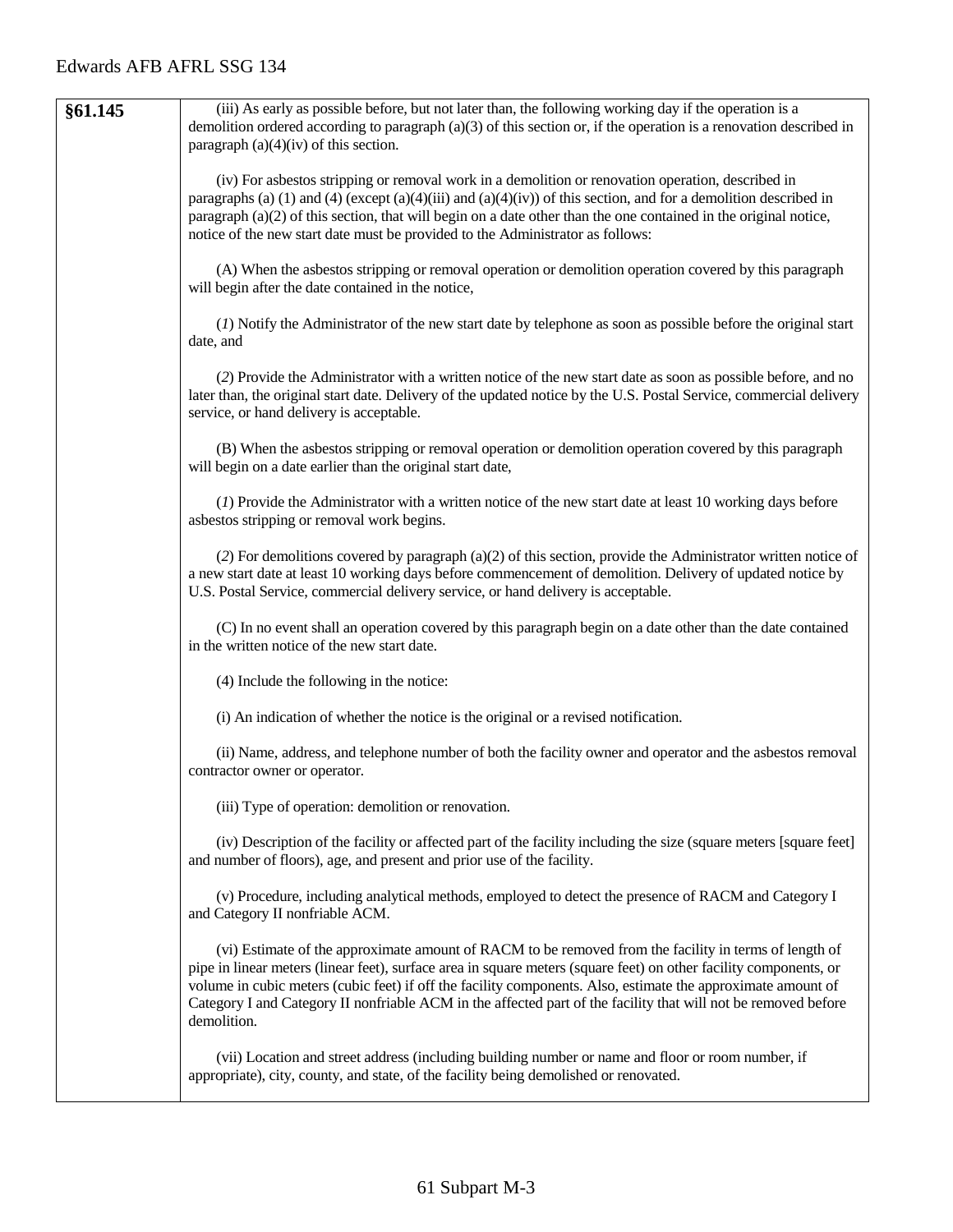| §61.145(b) | (viii) Scheduled starting and completion dates of asbestos removal work (or any other activity, such as site<br>preparation that would break up, dislodge, or similarly disturb asbestos material) in a demolition or renovation;<br>planned renovation operations involving individual nonscheduled operations shall only include the beginning<br>and ending dates of the report period as described in paragraph $(a)(4)(iii)$ of this section. |
|------------|----------------------------------------------------------------------------------------------------------------------------------------------------------------------------------------------------------------------------------------------------------------------------------------------------------------------------------------------------------------------------------------------------------------------------------------------------|
|            | (ix) Scheduled starting and completion dates of demolition or renovation.                                                                                                                                                                                                                                                                                                                                                                          |
|            | (x) Description of planned demolition or renovation work to be performed and method(s) to be employed,<br>including demolition or renovation techniques to be used and description of affected facility components.                                                                                                                                                                                                                                |
|            | (xi) Description of work practices and engineering controls to be used to comply with the requirements of<br>this subpart, including asbestos removal and waste-handling emission control procedures.                                                                                                                                                                                                                                              |
|            | (xii) Name and location of the waste disposal site where the asbestos-containing waste material will be<br>deposited.                                                                                                                                                                                                                                                                                                                              |
|            | $(xiii)$ A certification that at least one person trained as required by paragraph $(c)(8)$ of this section will<br>supervise the stripping and removal described by this notification. This requirement shall become effective 1<br>year after promulgation of this regulation.                                                                                                                                                                   |
|            | $(xiv)$ For facilities described in paragraph $(a)(3)$ of this section, the name, title, and authority of the State or<br>local government representative who has ordered the demolition, the date that the order was issued, and the date<br>on which the demolition was ordered to begin. A copy of the order shall be attached to the notification.                                                                                             |
|            | $(xv)$ For emergency renovations described in paragraph $(a)(4)(iv)$ of this section, the date and hour that the<br>emergency occurred, a description of the sudden, unexpected event, and an explanation of how the event<br>caused an unsafe condition, or would cause equipment damage or an unreasonable financial burden.                                                                                                                     |
|            | (xvi) Description of procedures to be followed in the event that unexpected RACM is found or Category II<br>nonfriable ACM becomes crumbled, pulverized, or reduced to powder.                                                                                                                                                                                                                                                                     |
|            | (xvii) Name, address, and telephone number of the waste transporter.                                                                                                                                                                                                                                                                                                                                                                               |
|            | (5) The information required in paragraph (b)(4) of this section must be reported using a form similar to<br>that shown in Figure 3.                                                                                                                                                                                                                                                                                                               |
|            | <b>Procedures for Asbestos Emission Control.</b>                                                                                                                                                                                                                                                                                                                                                                                                   |
|            | (c) Each owner or operator of a demolition or renovation activity to whom this paragraph applies,<br>according to paragraph (a) of this section, shall comply with the following procedures:                                                                                                                                                                                                                                                       |
|            | (1) Remove all RACM from a facility being demolished or renovated before any activity begins that would<br>break up, dislodge, or similarly disturb the material or preclude access to the material for subsequent removal.<br>RACM need not be removed before demolition if:                                                                                                                                                                      |
|            | (i) It is Category I nonfriable ACM that is not in poor condition and is not friable.                                                                                                                                                                                                                                                                                                                                                              |
|            | (ii) It is on a facility component that is encased in concrete or other similarly hard material and is<br>adequately wet whenever exposed during demolition; or                                                                                                                                                                                                                                                                                    |
|            | (iii) It was not accessible for testing and was, therefore, not discovered until after demolition began and, as<br>a result of the demolition, the material cannot be safely removed. If not removed for safety reasons, the exposed<br>RACM and any asbestos-contaminated debris must be treated as asbestos-containing waste material and<br>adequately wet at all times until disposed of.                                                      |
|            |                                                                                                                                                                                                                                                                                                                                                                                                                                                    |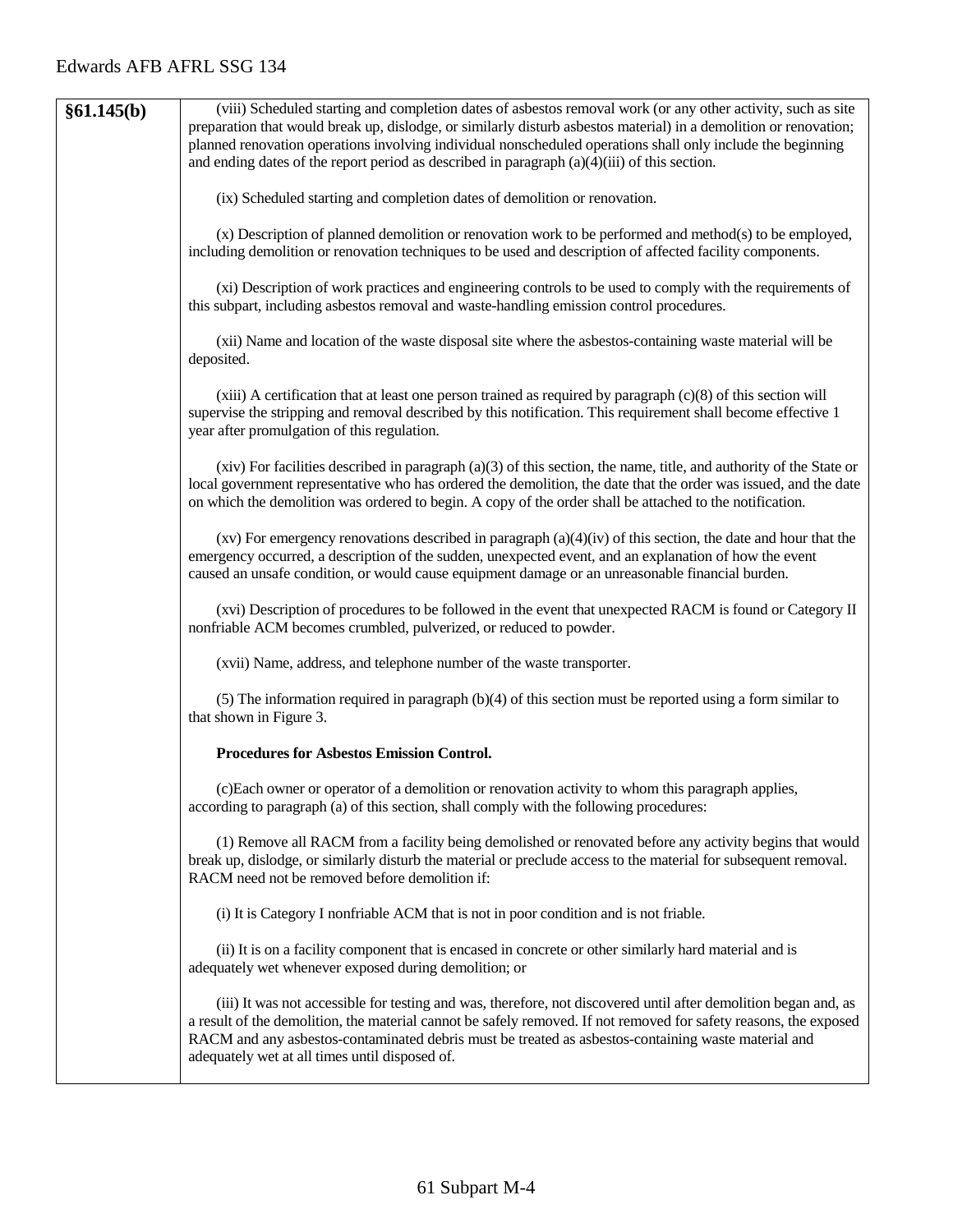| §61.145 | (iv) They are Category II nonfriable ACM and the probability is low that the materials will become<br>crumbled, pulverized, or reduced to powder during demolition.                                                                                                                                                                                                                                                                    |
|---------|----------------------------------------------------------------------------------------------------------------------------------------------------------------------------------------------------------------------------------------------------------------------------------------------------------------------------------------------------------------------------------------------------------------------------------------|
|         | (2) When a facility component that contains, is covered with, or is coated with RACM is being taken out of<br>the facility as a unit or in sections:                                                                                                                                                                                                                                                                                   |
|         | (i) Adequately wet all RACM exposed during cutting or disjoining operations; and                                                                                                                                                                                                                                                                                                                                                       |
|         | (ii) Carefully lower each unit or section to the floor and to ground level, not dropping, throwing, sliding, or<br>otherwise damaging or disturbing the RACM.                                                                                                                                                                                                                                                                          |
|         | (3) When RACM is stripped from a facility component while it remains in place in the facility, adequately<br>wet the RACM during the stripping operation.                                                                                                                                                                                                                                                                              |
|         | (i) In renovation operations, wetting is not required if:                                                                                                                                                                                                                                                                                                                                                                              |
|         | (A) The owner or operator has obtained prior written approval from the Administrator based on a written<br>application that wetting to comply with this paragraph would unavoidably damage equipment or present a<br>safety hazard; and                                                                                                                                                                                                |
|         | (B) The owner or operator uses of the following emission control methods:                                                                                                                                                                                                                                                                                                                                                              |
|         | (1) A local exhaust ventilation and collection system designed and operated to capture the particulate<br>asbestos material produced by the stripping and removal of the asbestos materials. The system must exhibit no<br>visible emissions to the outside air or be designed and operated in accordance with the requirements in $\S61.152$ .                                                                                        |
|         | (2) A glove-bag system designed and operated to contain the particulate asbestos material produced by the<br>stripping of the asbestos materials.                                                                                                                                                                                                                                                                                      |
|         | (3) Leak-tight wrapping to contain all RACM prior to dismantlement.                                                                                                                                                                                                                                                                                                                                                                    |
|         | (ii) In renovation operations where wetting would result in equipment damage or a safety hazard, and the<br>methods allowed in paragraph $(c)(3)(i)$ of this section cannot be used, another method may be used after<br>obtaining written approval from the Administrator based upon a determination that it is equivalent to wetting in<br>controlling emissions or to the methods allowed in paragraph $(c)(3)(i)$ of this section. |
|         | (iii) A copy of the Administrator's written approval shall be kept at the worksite and made available for<br>inspection.                                                                                                                                                                                                                                                                                                               |
|         | (4) After a facility component covered with, coated with, or containing RACM has been taken out of the<br>facility as a unit or in sections pursuant to paragraph $(c)(2)$ of this section, it shall be stripped or contained in<br>leak-tight wrapping, except as described in paragraph (c)(5) of this section. If stripped, either:                                                                                                 |
|         | (i) Adequately wet the RACM during stripping; or                                                                                                                                                                                                                                                                                                                                                                                       |
|         | (ii) Use a local exhaust ventilation and collection system designed and operated to capture the particulate<br>asbestos material produced by the stripping. The system must exhibit no visible emissions to the outside air or<br>be designed and operated in accordance with the requirements in §61.152.                                                                                                                             |
|         | (5) For large facility components such as reactor vessels, large tanks, and steam generators, but not beams<br>(which must be handled in accordance with paragraphs $(c)(2)$ , $(3)$ , and $(4)$ of this section), the RACM is not<br>required to be stripped if the following requirements are met:                                                                                                                                   |
|         | (i) The component is removed, transported, stored, disposed of, or reused without disturbing or damaging<br>the RACM.                                                                                                                                                                                                                                                                                                                  |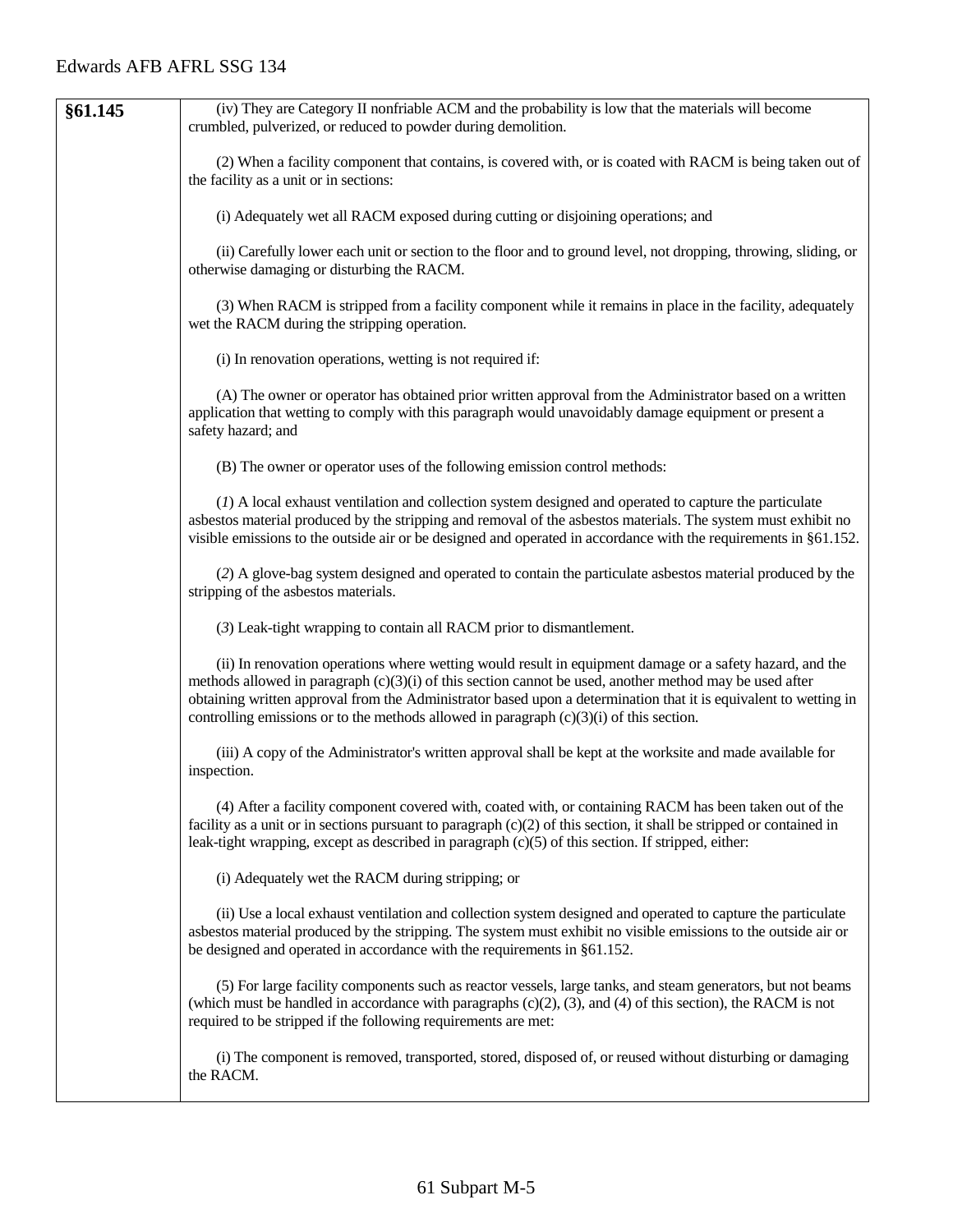| §61.145 | (ii) The component is encased in a leak-tight wrapping.                                                                                                                                                                                                                                                                                                                                                                                                                                                                                                                                                                                                                                                                                                                                                                                                                                                                                                                                                                                                                                                                                     |
|---------|---------------------------------------------------------------------------------------------------------------------------------------------------------------------------------------------------------------------------------------------------------------------------------------------------------------------------------------------------------------------------------------------------------------------------------------------------------------------------------------------------------------------------------------------------------------------------------------------------------------------------------------------------------------------------------------------------------------------------------------------------------------------------------------------------------------------------------------------------------------------------------------------------------------------------------------------------------------------------------------------------------------------------------------------------------------------------------------------------------------------------------------------|
|         | (iii) The leak-tight wrapping is labeled according to $\S61.149(d)(1)(i)$ , (ii), and (iii) during all loading and<br>unloading operations and during storage.                                                                                                                                                                                                                                                                                                                                                                                                                                                                                                                                                                                                                                                                                                                                                                                                                                                                                                                                                                              |
|         | (6) For all RACM, including material that has been removed or stripped:                                                                                                                                                                                                                                                                                                                                                                                                                                                                                                                                                                                                                                                                                                                                                                                                                                                                                                                                                                                                                                                                     |
|         | (i) Adequately wet the material and ensure that it remains wet until collected and contained or treated in<br>preparation for disposal in accordance with §61.150; and                                                                                                                                                                                                                                                                                                                                                                                                                                                                                                                                                                                                                                                                                                                                                                                                                                                                                                                                                                      |
|         | (ii) Carefully lower the material to the ground and floor, not dropping, throwing, sliding, or otherwise<br>damaging or disturbing the material.                                                                                                                                                                                                                                                                                                                                                                                                                                                                                                                                                                                                                                                                                                                                                                                                                                                                                                                                                                                            |
|         | (iii) Transport the material to the ground via leak-tight chutes or containers if it has been removed or<br>stripped more than 50 feet above ground level and was not removed as units or in sections.                                                                                                                                                                                                                                                                                                                                                                                                                                                                                                                                                                                                                                                                                                                                                                                                                                                                                                                                      |
|         | (iv) RACM contained in leak-tight wrapping that has been removed in accordance with paragraphs $(c)(4)$<br>and $(c)(3)(i)(B)(3)$ of this section need not be wetted.                                                                                                                                                                                                                                                                                                                                                                                                                                                                                                                                                                                                                                                                                                                                                                                                                                                                                                                                                                        |
|         | (7) When the temperature at the point of wetting is below 0 $^{\circ}$ C (32 $^{\circ}$ F):                                                                                                                                                                                                                                                                                                                                                                                                                                                                                                                                                                                                                                                                                                                                                                                                                                                                                                                                                                                                                                                 |
|         | (i) The owner or operator need not comply with paragraph $(c)(2)(i)$ and the wetting provisions of<br>paragraph $(c)(3)$ of this section.                                                                                                                                                                                                                                                                                                                                                                                                                                                                                                                                                                                                                                                                                                                                                                                                                                                                                                                                                                                                   |
|         | (ii) The owner or operator shall remove facility components containing, coated with, or covered with<br>RACM as units or in sections to the maximum extent possible.                                                                                                                                                                                                                                                                                                                                                                                                                                                                                                                                                                                                                                                                                                                                                                                                                                                                                                                                                                        |
|         | (iii) During periods when wetting operations are suspended due to freezing temperatures, the owner or<br>operator must record the temperature in the area containing the facility components at the beginning, middle,<br>and end of each workday and keep daily temperature records available for inspection by the Administrator<br>during normal business hours at the demolition or renovation site. The owner or operator shall retain the<br>temperature records for at least 2 years.                                                                                                                                                                                                                                                                                                                                                                                                                                                                                                                                                                                                                                                |
|         | (8) Effective 1 year after promulgation of this regulation, no RACM shall be stripped, removed, or<br>otherwise handled or disturbed at a facility regulated by this section unless at least one on-site representative,<br>such as a foreman or management-level person or other authorized representative, trained in the provisions of<br>this regulation and the means of complying with them, is present. Every 2 years, the trained on-site individual<br>shall receive refresher training in the provisions of this regulation. The required training shall include as a<br>minimum: applicability; notifications; material identification; control procedures for removals including, at<br>least, wetting, local exhaust ventilation, negative pressure enclosures, glove-bag procedures, and High<br>Efficiency Particulate Air (HEPA) filters; waste disposal work practices; reporting and recordkeeping; and<br>asbestos hazards and worker protection. Evidence that the required training has been completed shall be posted<br>and made available for inspection by the Administrator at the demolition or renovation site. |
|         | (9) For facilities described in paragraph (a)(3) of this section, adequately wet the portion of the facility that<br>contains RACM during the wrecking operation.                                                                                                                                                                                                                                                                                                                                                                                                                                                                                                                                                                                                                                                                                                                                                                                                                                                                                                                                                                           |
|         | (10) If a facility is demolished by intentional burning, all RACM including Category I and Category II<br>nonfriable ACM must be removed in accordance with the NESHAP before burning.                                                                                                                                                                                                                                                                                                                                                                                                                                                                                                                                                                                                                                                                                                                                                                                                                                                                                                                                                      |
|         |                                                                                                                                                                                                                                                                                                                                                                                                                                                                                                                                                                                                                                                                                                                                                                                                                                                                                                                                                                                                                                                                                                                                             |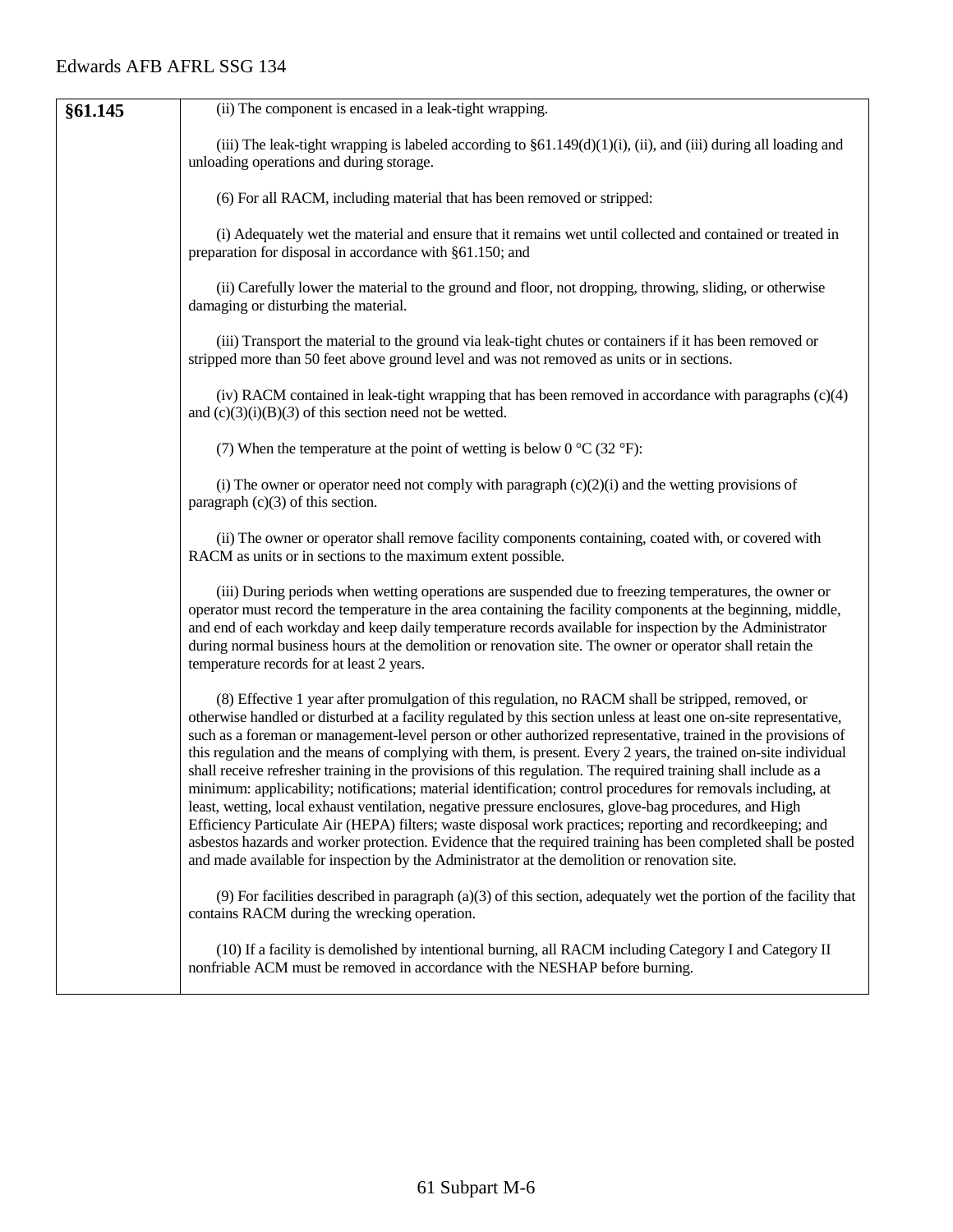## **Standard for Waste Disposal for Manufacturing, Fabricating, Demolition, Renovation, and Spraying Operations**

| §61.150 | Each owner or operator of any source covered under the provisions of §§61.144, 61.145, 61.146, and<br>61.147 shall comply with the following provisions:                                                                                                                                                                                                                                                                                                                                                                                       |
|---------|------------------------------------------------------------------------------------------------------------------------------------------------------------------------------------------------------------------------------------------------------------------------------------------------------------------------------------------------------------------------------------------------------------------------------------------------------------------------------------------------------------------------------------------------|
|         | (a) Discharge no visible emissions to the outside air during the collection, processing (including<br>incineration), packaging, or transporting of any asbestos-containing waste material generated by the source, or<br>use one of the emission control and waste treatment methods specified in paragraphs (a) (1) through (4) of this<br>section.                                                                                                                                                                                           |
|         | (1) Adequately wet asbestos-containing waste material as follows:                                                                                                                                                                                                                                                                                                                                                                                                                                                                              |
|         | (i) Mix control device asbestos waste to form a slurry; adequately wet other asbestos-containing waste<br>material; and                                                                                                                                                                                                                                                                                                                                                                                                                        |
|         | (ii) Discharge no visible emissions to the outside air from collection, mixing, wetting, and handling<br>operations, or use the methods specified by §61.152 to clean emissions containing particulate asbestos material<br>before they escape to, or are vented to, the outside air; and                                                                                                                                                                                                                                                      |
|         | (iii) After wetting, seal all asbestos-containing waste material in leak-tight containers while wet; or, for<br>materials that will not fit into containers without additional breaking, put materials into leak-tight wrapping;<br>and                                                                                                                                                                                                                                                                                                        |
|         | (iv) Label the containers or wrapped materials specified in paragraph $(a)(1)(iii)$ of this section using<br>warning labels specified by Occupational Safety and Health Standards of the Department of Labor,<br>Occupational Safety and Health Administration (OSHA) under 29 CFR 1910.1001(j)(4) or 1926.1101(k)(8).<br>The labels shall be printed in letters of sufficient size and contrast so as to be readily visible and legible.                                                                                                      |
|         | (v) For asbestos-containing waste material to be transported off the facility site, label containers or<br>wrapped materials with the name of the waste generator and the location at which the waste was generated.                                                                                                                                                                                                                                                                                                                           |
|         | (2) Process asbestos-containing waste material into nonfriable forms as follows:                                                                                                                                                                                                                                                                                                                                                                                                                                                               |
|         | (i) Form all asbestos-containing waste material into nonfriable pellets or other shapes;                                                                                                                                                                                                                                                                                                                                                                                                                                                       |
|         | (ii) Discharge no visible emissions to the outside air from collection and processing operations, including<br>incineration, or use the method specified by §61.152 to clean emissions containing particulate asbestos material<br>before they escape to, or are vented to, the outside air.                                                                                                                                                                                                                                                   |
|         | (3) For facilities demolished where the RACM is not removed prior to demolition according to<br>§§61.145(c)(1)(i),(ii),(iii), and(iv) or for facilities demolished according to §61.145(c)(9), adequately wet<br>asbestos-containing waste material at all times after demolition and keep wet during handling and loading for<br>transport to a disposal site. Asbestos-containing waste materials covered by this paragraph do not have to be<br>sealed in leak-tight containers or wrapping but may be transported and disposed of in bulk. |
|         | (4) Use an alternative emission control and waste treatment method that has received prior approval by the<br>Administrator according to the procedure described in $\S61.149(c)(2)$ .                                                                                                                                                                                                                                                                                                                                                         |
|         | (5) As applied to demolition and renovation, the requirements of paragraph (a) of this section do not apply<br>to Category I nonfriable ACM waste and Category II nonfriable ACM waste that did not become crumbled,<br>pulverized, or reduced to powder.                                                                                                                                                                                                                                                                                      |
|         | (b) All asbestos-containing waste material shall be deposited as soon as is practical by the waste generator<br>at:                                                                                                                                                                                                                                                                                                                                                                                                                            |
|         |                                                                                                                                                                                                                                                                                                                                                                                                                                                                                                                                                |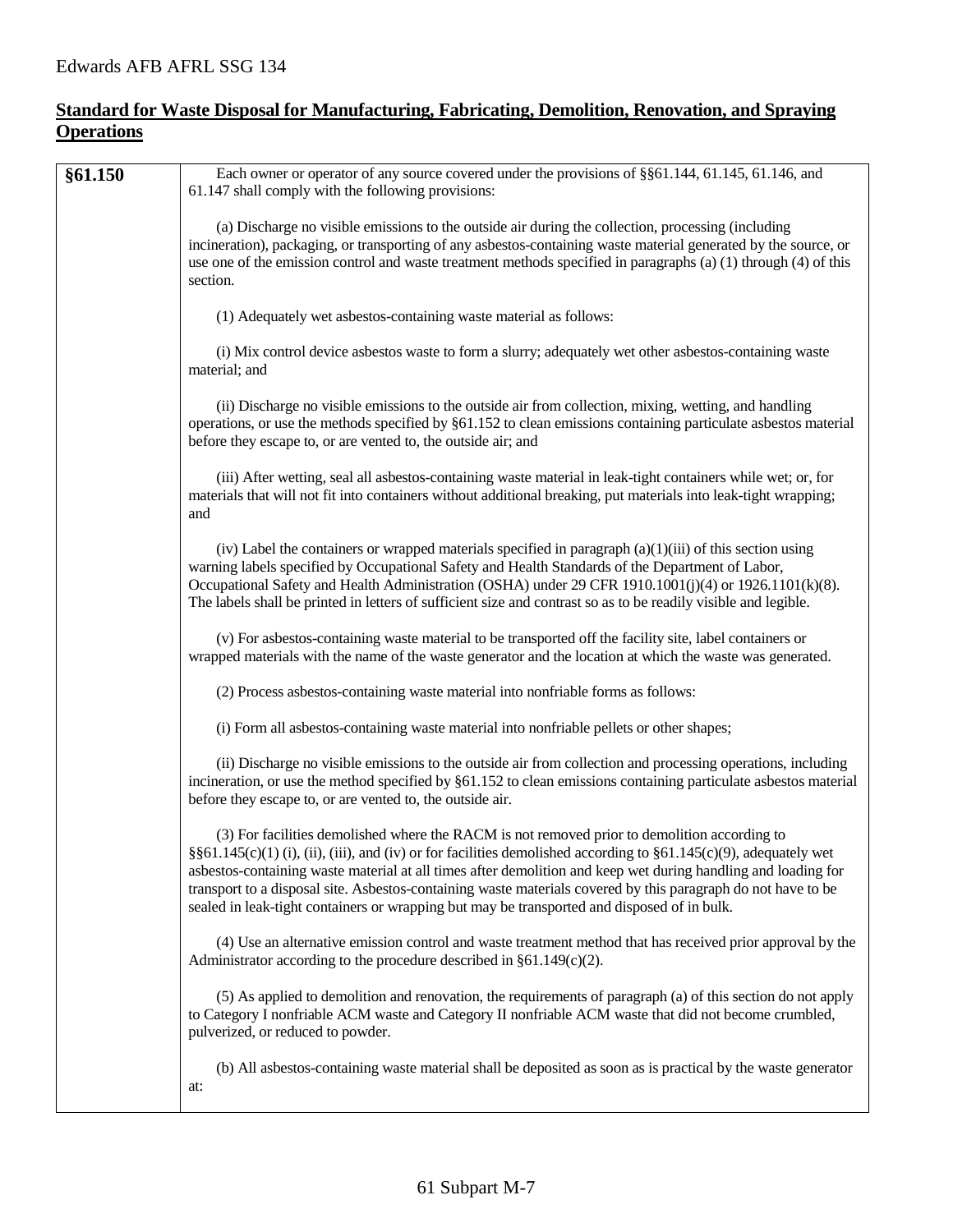| §61.150 | (1) A waste disposal site operated in accordance with the provisions of $§61.154$ , or                                                                                                                                                                                                                                                                                                                                                            |
|---------|---------------------------------------------------------------------------------------------------------------------------------------------------------------------------------------------------------------------------------------------------------------------------------------------------------------------------------------------------------------------------------------------------------------------------------------------------|
|         | (2) An EPA-approved site that converts RACM and asbestos-containing waste material into nonasbestos<br>(asbestos-free) material according to the provisions of §61.155.                                                                                                                                                                                                                                                                           |
|         | (3) The requirements of paragraph (b) of this section do not apply to Category I nonfriable ACM that is not<br>RACM.                                                                                                                                                                                                                                                                                                                              |
|         | (c) Mark vehicles used to transport asbestos-containing waste material during the loading and unloading of<br>waste so that the signs are visible. The markings must conform to the requirements of $\S$ $61.149(d)(1)$ (i), (ii),<br>and (iii).                                                                                                                                                                                                  |
|         | (d) For all asbestos-containing waste material transported off the facility site:                                                                                                                                                                                                                                                                                                                                                                 |
|         | (1) Maintain waste shipment records, using a form similar to that shown in Figure 4, and include the<br>following information:                                                                                                                                                                                                                                                                                                                    |
|         | (i) The name, address, and telephone number of the waste generator.<br>(ii) The name and address of the local, State, or EPA Regional office responsible for administering the<br>asbestos NESHAP program.<br>(iii) The approximate quantity in cubic meters (cubic yards).<br>(iv) The name and telephone number of the disposal site operator.<br>(v) The name and physical site location of the disposal site.<br>(vi) The date transported.   |
|         | (vii) The name, address, and telephone number of the transporter(s).<br>(viii) A certification that the contents of this consignment are fully and accurately described by proper<br>shipping name and are classified, packed, marked, and labeled, and are in all respects in proper condition for<br>transport by highway according to applicable international and government regulations.                                                     |
|         | (2) Provide a copy of the waste shipment record, described in paragraph $(d)(1)$ of this section, to the<br>disposal site owners or operators at the same time as the asbestos-containing waste material is delivered to the<br>disposal site.                                                                                                                                                                                                    |
|         | (3) For waste shipments where a copy of the waste shipment record, signed by the owner or operator of the<br>designated disposal site, is not received by the waste generator within 35 days of the date the waste was<br>accepted by the initial transporter, contact the transporter and/or the owner or operator of the designated<br>disposal site to determine the status of the waste shipment.                                             |
|         | (4) Report in writing to the local, State, or EPA Regional office responsible for administering the asbestos<br>NESHAP program for the waste generator if a copy of the waste shipment record, signed by the owner or<br>operator of the designated waste disposal site, is not received by the waste generator within 45 days of the date<br>the waste was accepted by the initial transporter. Include in the report the following information: |
|         | (i) A copy of the waste shipment record for which a confirmation of delivery was not received, and                                                                                                                                                                                                                                                                                                                                                |
|         | (ii) A cover letter signed by the waste generator explaining the efforts taken to locate the asbestos waste<br>shipment and the results of those efforts.                                                                                                                                                                                                                                                                                         |
|         | (5) Retain a copy of all waste shipment records, including a copy of the waste shipment record signed by<br>the owner or operator of the designated waste disposal site, for at least 2 years.                                                                                                                                                                                                                                                    |
|         | (e) Furnish upon request, and make available for inspection by the Administrator, all records required<br>under this section.                                                                                                                                                                                                                                                                                                                     |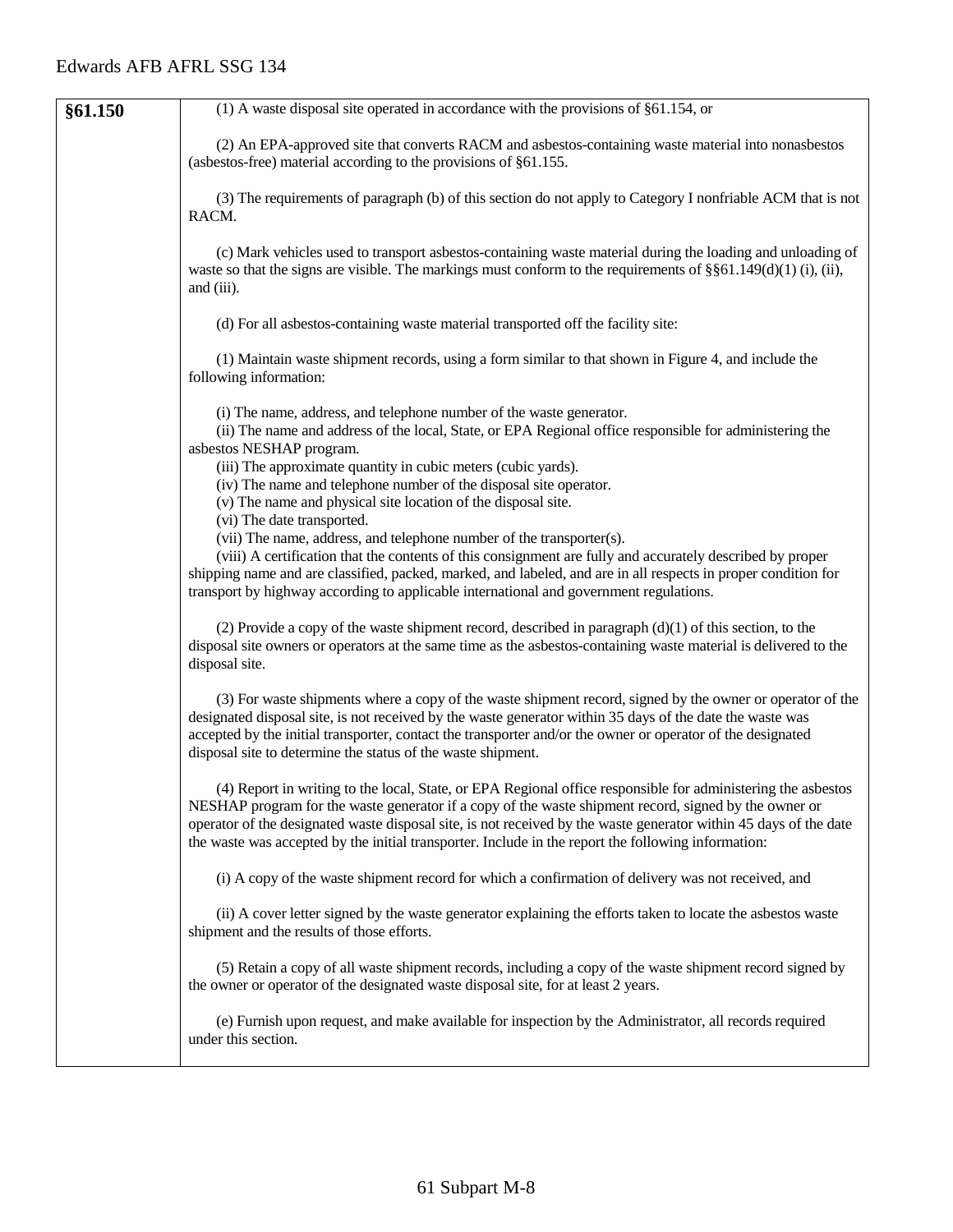## **Air Cleaning**

| §61.152 | (a) The owner or operator who uses air cleaning, as specified in $\S$ §61.142(a), 61.144(b)(2),                                                                                                          |
|---------|----------------------------------------------------------------------------------------------------------------------------------------------------------------------------------------------------------|
|         | $61.145(c)(3)(i)(B)(I), 61.145(c)(4)(ii), 61.145(c)(11)(i), 61.146(b)(2), 61.147(b)(2), 61.149(b), 61.149(c)(1)(ii),$                                                                                    |
|         | $61.150(a)(1)(ii)$ , $61.150(a)(2)(ii)$ , and $61.155(e)$ shall:                                                                                                                                         |
|         |                                                                                                                                                                                                          |
|         | (1) Use fabric filter collection devices, except as noted in paragraph (b) of this section, doing all of the                                                                                             |
|         | following:                                                                                                                                                                                               |
|         |                                                                                                                                                                                                          |
|         | (i) Ensuring that the airflow permeability, as determined by ASTM Method D737-75, does not exceed 9                                                                                                      |
|         | $m^3/min/m^2$ (30 ft <sup>3</sup> /min/ft <sup>2</sup> ) for woven fabrics or $11^3/min/m^2$ (35 ft <sup>3</sup> /min/ft <sup>2</sup> ) for felted fabrics, except that 12                               |
|         | $m^3/\text{min/m}^2$ (40 ft <sup>3</sup> min/ft <sup>2</sup> ) for woven and 14 m <sup>3</sup> /min/m <sup>2</sup> (45 ft <sup>3</sup> min/ft <sup>2</sup> ) for felted fabrics is allowed for filtering |
|         | air from asbestos ore dryers; and                                                                                                                                                                        |
|         |                                                                                                                                                                                                          |
|         | (ii) Ensuring that felted fabric weighs at least 475 grams per square meter (14 ounces per square yard) and                                                                                              |
|         | is at least 1.6 millimeters (one-sixteenth inch) thick throughout; and                                                                                                                                   |
|         | (iii) Avoiding the use of synthetic fabrics that contain fill yarn other than that which is spun.                                                                                                        |
|         |                                                                                                                                                                                                          |
|         | (2) Properly install, use, operate, and maintain all air-cleaning equipment authorized by this section.                                                                                                  |
|         | Bypass devices may be used only during upset or emergency conditions and then only for so long as it takes to                                                                                            |
|         | shut down the operation generating the particulate asbestos material.                                                                                                                                    |
|         |                                                                                                                                                                                                          |
|         | (3) For fabric filter collection devices installed after January 10, 1989, provide for easy inspection for                                                                                               |
|         | faulty bags.                                                                                                                                                                                             |
|         |                                                                                                                                                                                                          |
|         | (b) There are the following exceptions to paragraph $(a)(1)$ :                                                                                                                                           |
|         |                                                                                                                                                                                                          |
|         | (1) After January 10, 1989, if the use of fabric creates a fire or explosion hazard, or the Administrator                                                                                                |
|         | determines that a fabric filter is not feasible, the Administrator may authorize as a substitute the use of wet                                                                                          |
|         | collectors designed to operate with a unit contacting energy of at least 9.95 kilopascals (40 inches water gage                                                                                          |
|         | pressure).                                                                                                                                                                                               |
|         |                                                                                                                                                                                                          |
|         | (2) Use a HEPA filter that is certified to be at least 99.97 percent efficient for 0.3 micron particles.                                                                                                 |
|         | (3) The Administrator may authorize the use of filtering equipment other than described in paragraphs                                                                                                    |
|         | $(a)(1)$ and $(b)(1)$ and $(2)$ of this section if the owner or operator demonstrates to the Administrator's satisfaction                                                                                |
|         | that it is equivalent to the described equipment in filtering particulate asbestos material.                                                                                                             |
|         |                                                                                                                                                                                                          |

## **Reporting**

| §61.153 | (a) Any new source to which this subpart applies (with the exception of sources subject to $\S$ §61.143,            |
|---------|---------------------------------------------------------------------------------------------------------------------|
|         | 61.145, 61.146, and 61.148), which has an initial startup date preceding the effective date of this revision, shall |
|         | provide the following information to the Administrator postmarked or delivered within 90 days of the effective      |
|         | date. In the case of a new source that does not have an initial startup date preceding the effective date, the      |
|         | information shall be provided, postmarked or delivered, within 90 days of the initial startup date. Any owner or    |
|         | operator of an existing source shall provide the following information to the Administrator within 90 days of       |
|         | the effective date of this subpart unless the owner or operator of the existing source has previously provided this |
|         | information to the Administrator. Any changes in the information provided by any existing source shall be           |
|         | provided to the Administrator, postmarked or delivered, within 30 days after the change.                            |
|         |                                                                                                                     |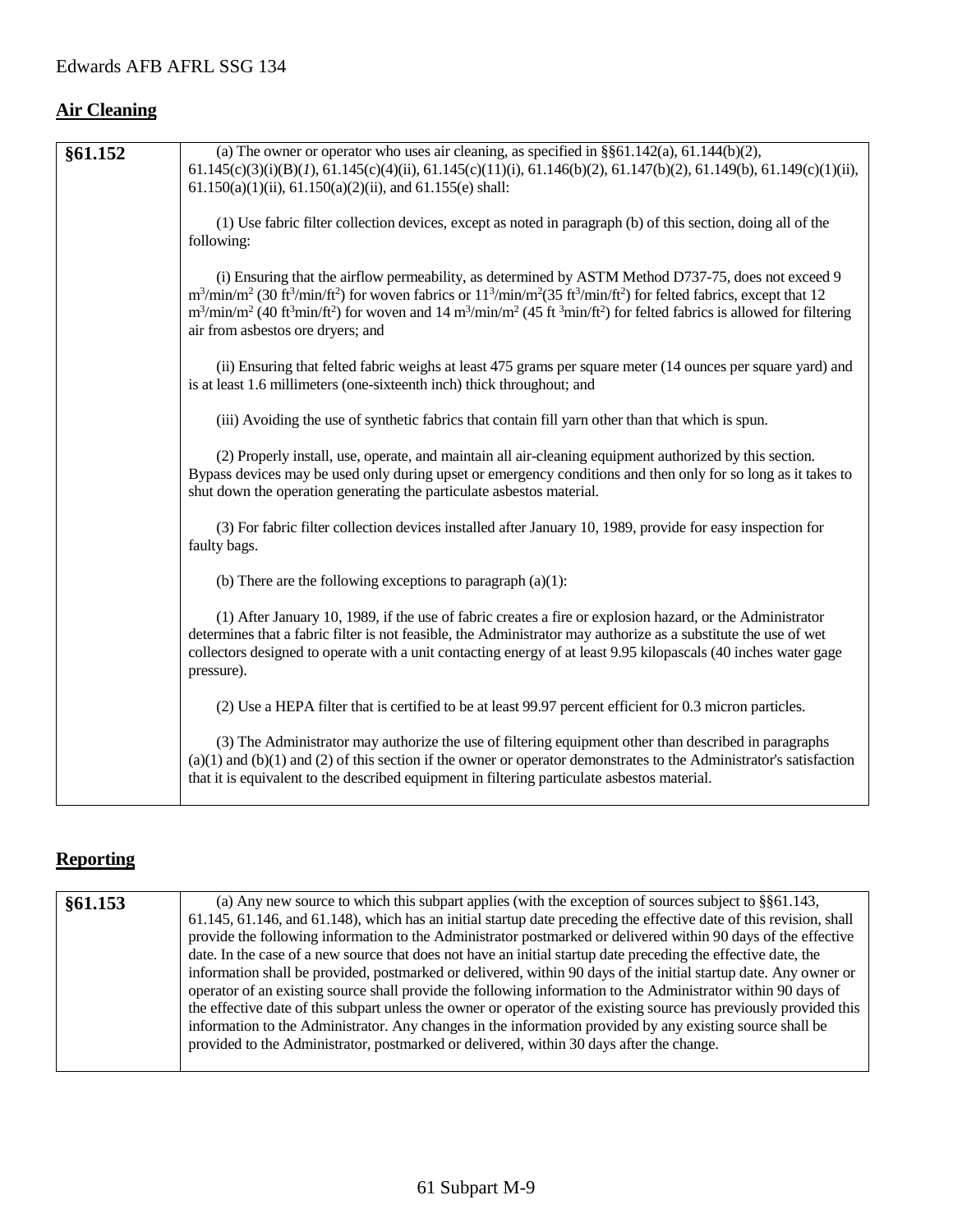| §61.153 | (1) A description of the emission control equipment used for each process; and                                                                                                                                                                                                                                                                                                                                                                                 |
|---------|----------------------------------------------------------------------------------------------------------------------------------------------------------------------------------------------------------------------------------------------------------------------------------------------------------------------------------------------------------------------------------------------------------------------------------------------------------------|
|         | (i) If the fabric device uses a woven fabric, the airflow permeability in $m^3 / min/m^2$ and; if the fabric is<br>synthetic, whether the fill yarn is spun or not spun; and                                                                                                                                                                                                                                                                                   |
|         | (ii) If the fabric filter device uses a felted fabric, the density in $g/m^2$ , the minimum thickness in inches, and<br>the airflow permeability in $m^3/\text{min}/m^2$ .                                                                                                                                                                                                                                                                                     |
|         | (2) If a fabric filter device is used to control emissions,                                                                                                                                                                                                                                                                                                                                                                                                    |
|         | (i) The airflow permeability in $m^3/min/m^2$ ( $ft^3/min/ft^2$ ) if the fabric filter device uses a woven fabric, and, if<br>the fabric is synthetic, whether the fill yarn is spun or not spun; and                                                                                                                                                                                                                                                          |
|         | (ii) If the fabric filter device uses a felted fabric, the density in $g/m^2$ (oz/yd <sup>2</sup> ), the minimum thickness in<br>millimeters (inches), and the airflow permeability in $m^3/\text{min}/m^2$ (ft <sup>3</sup> /min/ft <sup>2</sup> ).                                                                                                                                                                                                           |
|         | (3) If a HEPA filter is used to control emissions, the certified efficiency.                                                                                                                                                                                                                                                                                                                                                                                   |
|         | (4) For sources subject to $\S$ §61.149 and 61.150:                                                                                                                                                                                                                                                                                                                                                                                                            |
|         | (i) A brief description of each process that generates asbestos-containing waste material; and                                                                                                                                                                                                                                                                                                                                                                 |
|         | (ii) The average volume of asbestos-containing waste material disposed of, measured in $m^3$ /day (yd <sup>3</sup> /day);<br>and                                                                                                                                                                                                                                                                                                                               |
|         | (iii) The emission control methods used in all stages of waste disposal; and                                                                                                                                                                                                                                                                                                                                                                                   |
|         | (iv) The type of disposal site or incineration site used for ultimate disposal, the name of the site operator,<br>and the name and location of the disposal site.                                                                                                                                                                                                                                                                                              |
|         | (5) For sources subject to $\S$ §61.151 and 61.154:                                                                                                                                                                                                                                                                                                                                                                                                            |
|         | (i) A brief description of the site; and                                                                                                                                                                                                                                                                                                                                                                                                                       |
|         | (ii) The method or methods used to comply with the standard, or alternative procedures to be used.                                                                                                                                                                                                                                                                                                                                                             |
|         | (b) The information required by paragraph (a) of this section must accompany the information required by<br>§61.10. Active waste disposal sites subject to §61.154 shall also comply with this provision. Roadways,<br>demolition and renovation, spraying, and insulating materials are exempted from the requirements of §61.10(a).<br>The information described in this section must be reported using the format of appendix A of this part as a<br>guide. |

*Remainder of Page Intentionally Left Blank*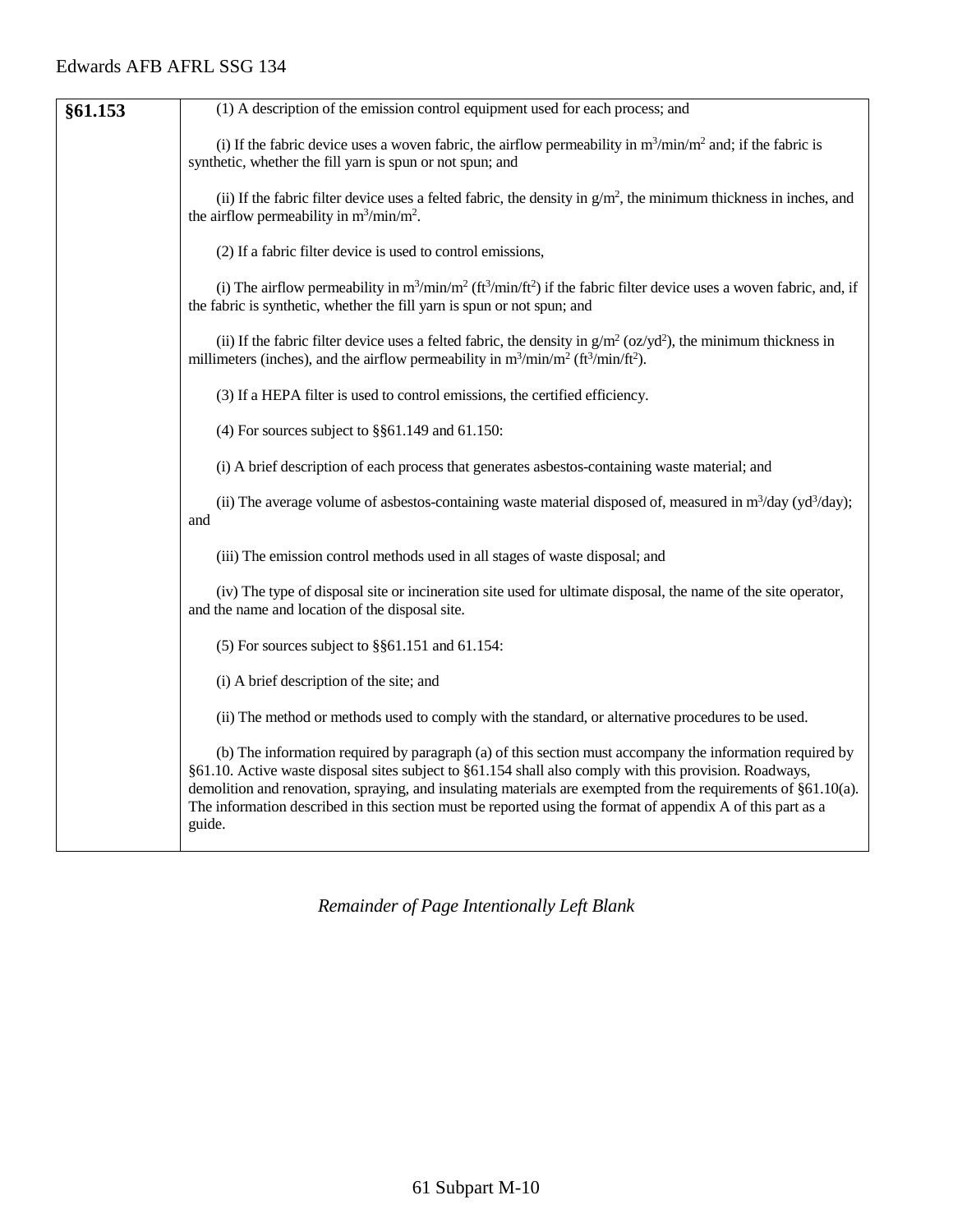## **FEDERAL REGULATIONS 40 CFR 63 SUBPART A General Provisions**

#### **Applicable provisions of 40 CFR 63 Subpart A shall apply.**

#### **[59 FR 12430, Mar. 16, 1994, as amended at 67 FR 16595, Apr. 5, 2002]**

#### **Applicability**

| §63.1(a) | General. (1) Terms used throughout this part are defined in §63.2 or in the Clean Air Act (Act) as amended<br>in 1990, except that individual subparts of this part may include specific definitions in addition to or that<br>supersede definitions in §63.2.                                                                                                                                                                                                                                                                                                                                                                                                                                                                                                                                                                       |
|----------|--------------------------------------------------------------------------------------------------------------------------------------------------------------------------------------------------------------------------------------------------------------------------------------------------------------------------------------------------------------------------------------------------------------------------------------------------------------------------------------------------------------------------------------------------------------------------------------------------------------------------------------------------------------------------------------------------------------------------------------------------------------------------------------------------------------------------------------|
|          | (2) This part contains national emission standards for hazardous air pollutants (NESHAP) established<br>pursuant to section 112 of the Act as amended November 15, 1990. These standards regulate specific categories<br>of stationary sources that emit (or have the potential to emit) one or more hazardous air pollutants listed in this<br>part pursuant to section 112(b) of the Act. This section explains the applicability of such standards to sources<br>affected by them. The standards in this part are independent of NESHAP contained in 40 CFR part 61. The<br>NESHAP in part 61 promulgated by signature of the Administrator before November 15, 1990 (i.e., the date of<br>enactment of the Clean Air Act Amendments of 1990) remain in effect until they are amended, if appropriate,<br>and added to this part. |
|          | (3) No emission standard or other requirement established under this part shall be interpreted, construed, or<br>applied to diminish or replace the requirements of a more stringent emission limitation or other applicable<br>requirement established by the Administrator pursuant to other authority of the Act (section 111, part C or D or<br>any other authority of this Act), or a standard issued under State authority. The Administrator may specify in a<br>specific standard under this part that facilities subject to other provisions under the Act need only comply with<br>the provisions of that standard.                                                                                                                                                                                                        |
|          | $(4)(i)$ Each relevant standard in this part 63 must identify explicitly whether each provision in this subpart<br>A is or is not included in such relevant standard.                                                                                                                                                                                                                                                                                                                                                                                                                                                                                                                                                                                                                                                                |
|          | (ii) If a relevant part 63 standard incorporates the requirements of 40 CFR part 60, part 61 or other part 63<br>standards, the relevant part 63 standard must identify explicitly the applicability of each corresponding part 60,<br>part 61, or other part 63 subpart A (General) provision.                                                                                                                                                                                                                                                                                                                                                                                                                                                                                                                                      |
|          | (iii) The General Provisions in this subpart A do not apply to regulations developed pursuant to section<br>$112(r)$ of the amended Act, unless otherwise specified in those regulations.                                                                                                                                                                                                                                                                                                                                                                                                                                                                                                                                                                                                                                            |
|          | (6) To obtain the most current list of categories of sources to be regulated under section 112 of the Act, or<br>to obtain the most recent regulation promulgation schedule established pursuant to section $112(e)$ of the Act,<br>contact the Office of the Director, Emission Standards Division, Office of Air Quality Planning and Standards,<br>U.S. EPA (MD-13), Research Triangle Park, North Carolina 27711.                                                                                                                                                                                                                                                                                                                                                                                                                |
|          | (10) For the purposes of this part, time periods specified in days shall be measured in calendar days, even if<br>the word "calendar" is absent, unless otherwise specified in an applicable requirement.                                                                                                                                                                                                                                                                                                                                                                                                                                                                                                                                                                                                                            |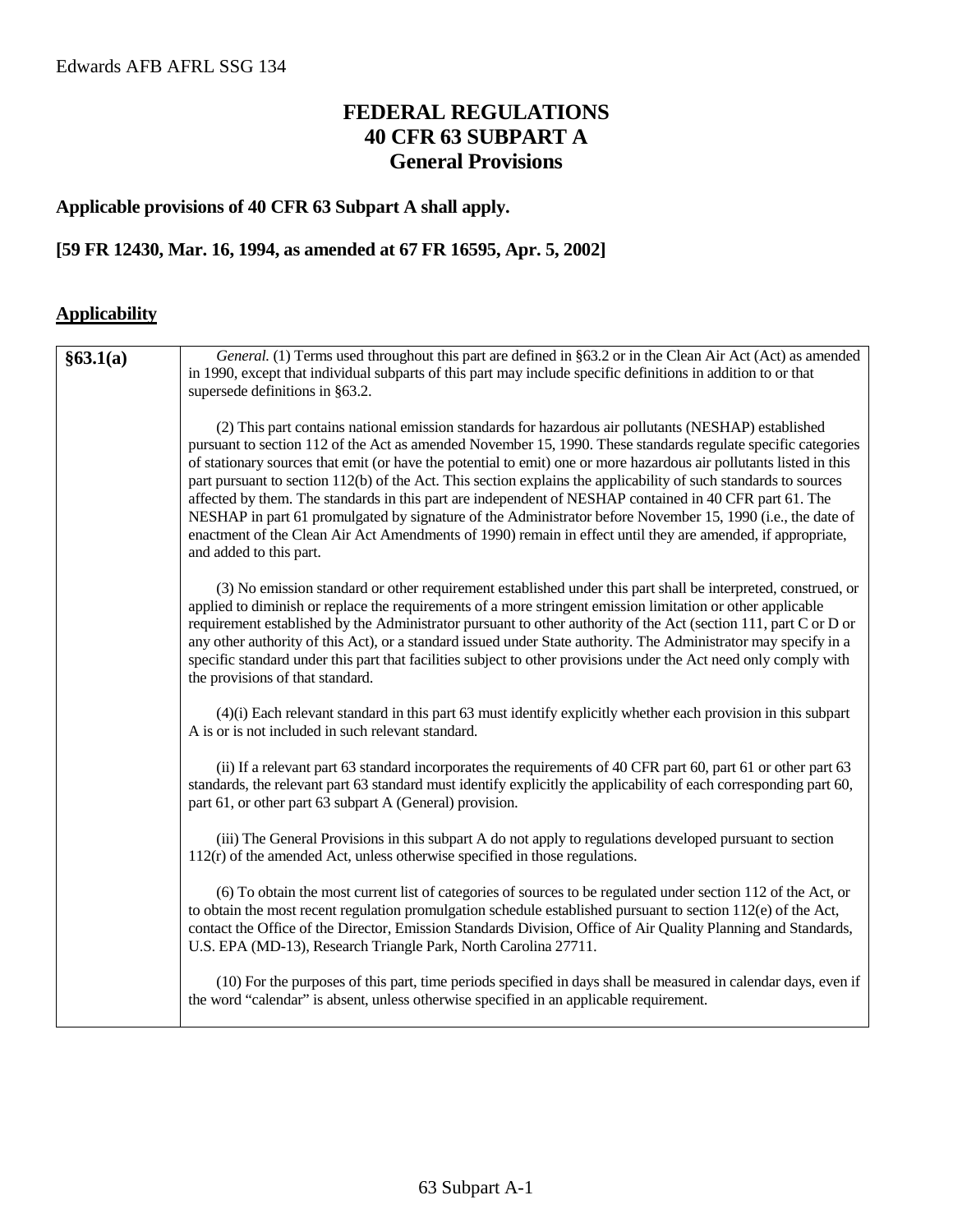| §63.1(a) | (11) For the purposes of this part, if an explicit postmark deadline is not specified in an applicable<br>requirement for the submittal of a notification, application, test plan, report, or other written communication to<br>the Administrator, the owner or operator shall postmark the submittal on or before the number of days specified<br>in the applicable requirement. For example, if a notification must be submitted 15 days before a particular event<br>is scheduled to take place, the notification shall be postmarked on or before 15 days preceding the event;<br>likewise, if a notification must be submitted 15 days after a particular event takes place, the notification shall be<br>postmarked on or before 15 days following the end of the event. The use of reliable non-Government mail<br>carriers that provide indications of verifiable delivery of information required to be submitted to the<br>Administrator, similar to the postmark provided by the U.S. Postal Service, or alternative means of delivery<br>agreed to by the permitting authority, is acceptable.<br>(12) Notwithstanding time periods or postmark deadlines specified in this part for the submittal of<br>information to the Administrator by an owner or operator, or the review of such information by the<br>Administrator, such time periods or deadlines may be changed by mutual agreement between the owner or<br>operator and the Administrator. Procedures governing the implementation of this provision are specified in<br>§63.9(i). |
|----------|-------------------------------------------------------------------------------------------------------------------------------------------------------------------------------------------------------------------------------------------------------------------------------------------------------------------------------------------------------------------------------------------------------------------------------------------------------------------------------------------------------------------------------------------------------------------------------------------------------------------------------------------------------------------------------------------------------------------------------------------------------------------------------------------------------------------------------------------------------------------------------------------------------------------------------------------------------------------------------------------------------------------------------------------------------------------------------------------------------------------------------------------------------------------------------------------------------------------------------------------------------------------------------------------------------------------------------------------------------------------------------------------------------------------------------------------------------------------------------------------------------------------------------------------------------------|
| §63.1(b) | (b) Initial applicability determination for this part. (1) The provisions of this part apply to the owner or<br>operator of any stationary source that—                                                                                                                                                                                                                                                                                                                                                                                                                                                                                                                                                                                                                                                                                                                                                                                                                                                                                                                                                                                                                                                                                                                                                                                                                                                                                                                                                                                                     |
|          | (i) Emits or has the potential to emit any hazardous air pollutant listed in or pursuant to section $112(b)$ of<br>the Act; and                                                                                                                                                                                                                                                                                                                                                                                                                                                                                                                                                                                                                                                                                                                                                                                                                                                                                                                                                                                                                                                                                                                                                                                                                                                                                                                                                                                                                             |
|          | (ii) Is subject to any standard, limitation, prohibition, or other federally enforceable requirement<br>established pursuant to this part.                                                                                                                                                                                                                                                                                                                                                                                                                                                                                                                                                                                                                                                                                                                                                                                                                                                                                                                                                                                                                                                                                                                                                                                                                                                                                                                                                                                                                  |
|          | (3) An owner or operator of a stationary source who is in the relevant source category and who determines<br>that the source is not subject to a relevant standard or other requirement established under this part must keep a<br>record as specified in $\S 63.10(b)(3)$ .                                                                                                                                                                                                                                                                                                                                                                                                                                                                                                                                                                                                                                                                                                                                                                                                                                                                                                                                                                                                                                                                                                                                                                                                                                                                                |
| §63.1(c) | (c) Applicability of this part after a relevant standard has been set under this part. (1) If a relevant<br>standard has been established under this part, the owner or operator of an affected source must comply with the<br>provisions of that standard and of this subpart as provided in paragraph $(a)(4)$ of this section.                                                                                                                                                                                                                                                                                                                                                                                                                                                                                                                                                                                                                                                                                                                                                                                                                                                                                                                                                                                                                                                                                                                                                                                                                           |
|          | (2) Except as provided in $\S 63.10(b)(3)$ , if a relevant standard has been established under this part, the<br>owner or operator of an affected source may be required to obtain a title V permit from a permitting authority in<br>the State in which the source is located. Emission standards promulgated in this part for area sources pursuant<br>to section $112(c)(3)$ of the Act will specify whether—                                                                                                                                                                                                                                                                                                                                                                                                                                                                                                                                                                                                                                                                                                                                                                                                                                                                                                                                                                                                                                                                                                                                            |
|          | (i) States will have the option to exclude area sources affected by that standard from the requirement to<br>obtain a title V permit (i.e., the standard will exempt the category of area sources altogether from the permitting<br>requirement);                                                                                                                                                                                                                                                                                                                                                                                                                                                                                                                                                                                                                                                                                                                                                                                                                                                                                                                                                                                                                                                                                                                                                                                                                                                                                                           |
|          | (ii) States will have the option to defer permitting of area sources in that category until the Administrator<br>takes rulemaking action to determine applicability of the permitting requirements; or                                                                                                                                                                                                                                                                                                                                                                                                                                                                                                                                                                                                                                                                                                                                                                                                                                                                                                                                                                                                                                                                                                                                                                                                                                                                                                                                                      |
|          | (iii) If a standard fails to specify what the permitting requirements will be for area sources affected by such<br>a standard, then area sources that are subject to the standard will be subject to the requirement to obtain a title V<br>permit without any deferral.                                                                                                                                                                                                                                                                                                                                                                                                                                                                                                                                                                                                                                                                                                                                                                                                                                                                                                                                                                                                                                                                                                                                                                                                                                                                                    |
|          | (5) If an area source that otherwise would be subject to an emission standard or other requirement<br>established under this part if it were a major source subsequently increases its emissions of hazardous air<br>pollutants (or its potential to emit hazardous air pollutants) such that the source is a major source that is subject<br>to the emission standard or other requirement, such source also shall be subject to the notification requirements<br>of this subpart.                                                                                                                                                                                                                                                                                                                                                                                                                                                                                                                                                                                                                                                                                                                                                                                                                                                                                                                                                                                                                                                                         |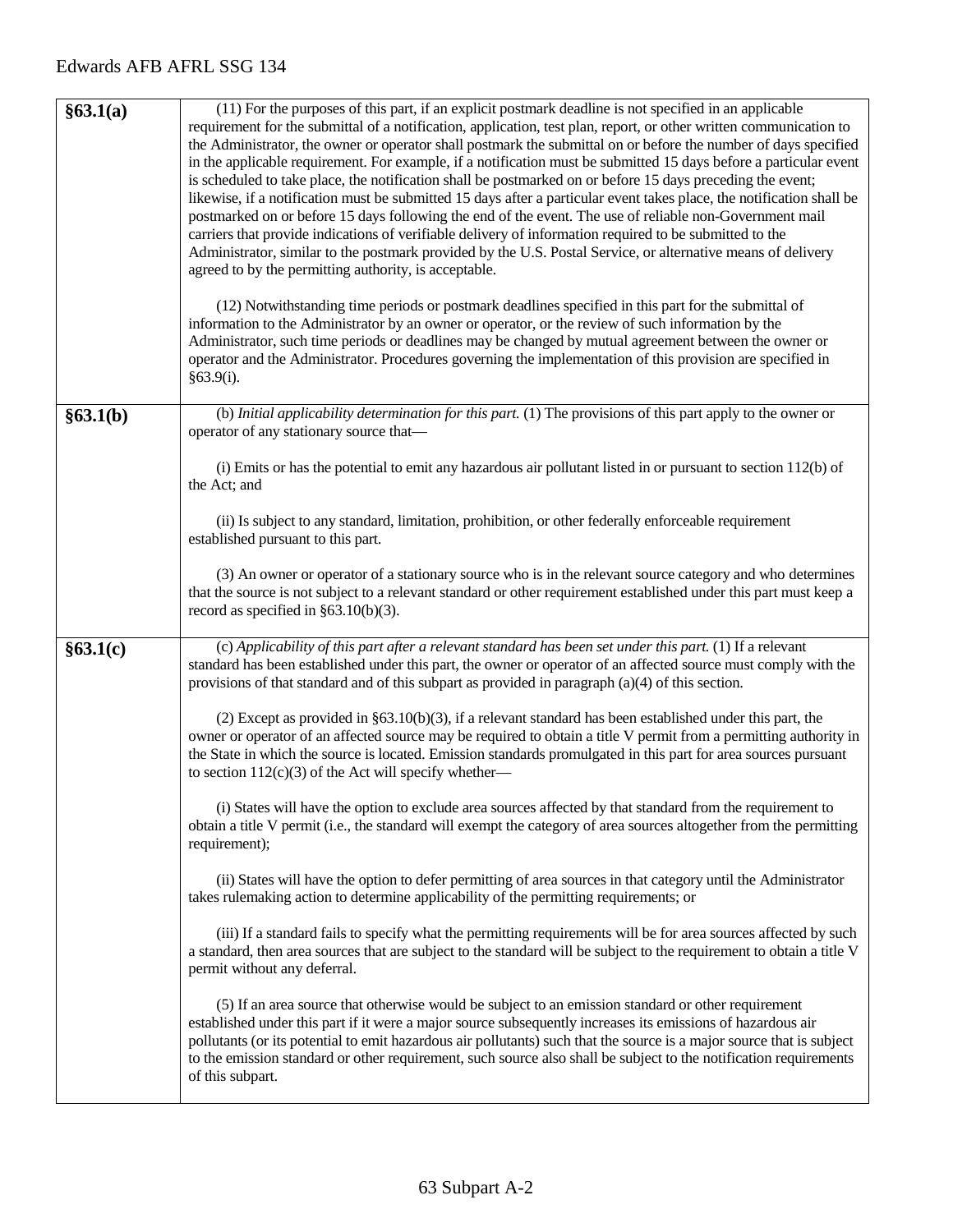| §§63.1(e) | (e) If the Administrator promulgates an emission standard under section $112(d)$ or (h) of the Act that is<br>applicable to a source subject to an emission limitation by permit established under section $112(i)$ of the Act,<br>and the requirements under the section $112(j)$ emission limitation are substantially as effective as the<br>promulgated emission standard, the owner or operator may request the permitting authority to revise the<br>source's title V permit to reflect that the emission limitation in the permit satisfies the requirements of the<br>promulgated emission standard. The process by which the permitting authority determines whether the<br>section $112(j)$ emission limitation is substantially as effective as the promulgated emission standard must<br>include, consistent with part 70 or 71 of this chapter, the opportunity for full public, EPA, and affected State<br>review (including the opportunity for EPA's objection) prior to the permit revision being finalized. A |
|-----------|---------------------------------------------------------------------------------------------------------------------------------------------------------------------------------------------------------------------------------------------------------------------------------------------------------------------------------------------------------------------------------------------------------------------------------------------------------------------------------------------------------------------------------------------------------------------------------------------------------------------------------------------------------------------------------------------------------------------------------------------------------------------------------------------------------------------------------------------------------------------------------------------------------------------------------------------------------------------------------------------------------------------------------|
|           | negative determination by the permitting authority constitutes final action for purposes of review and appeal<br>under the applicable title V operating permit program.                                                                                                                                                                                                                                                                                                                                                                                                                                                                                                                                                                                                                                                                                                                                                                                                                                                         |

*Remainder of Page Intentionally Left Blank*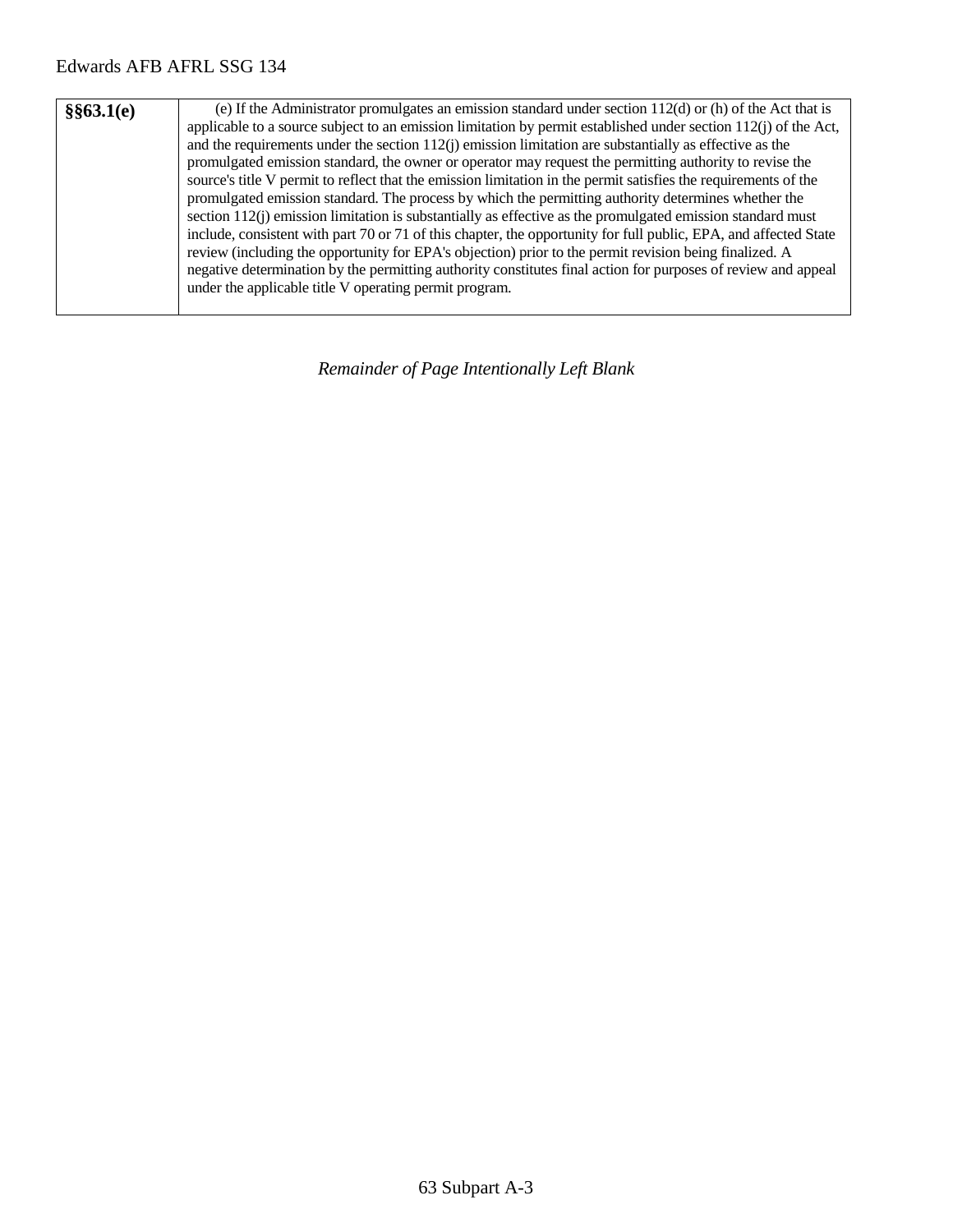## **FEDERAL REGULATIONS 40 CFR 63 SUBPART ZZZZ National Emissions Standards for Hazardous Air Pollutants for Stationary Reciprocating Internal Combustion Engines**

**Requirements for Existing Emergency RICE Rated Greater than 500 HP at a Major Source of HAP – 40 CFR 63 Subpart ZZZZ – Commenced Construction before June 12, 2006**

**Applicable provisions of 40 CFR 63 Subpart ZZZZ shall apply.**

**[73 FR 3603, Jan. 18, 2008, as amended at 75 FR 9678, Mar 3 2010]**

#### **General Requirements**

| §63.6559 | Your emergency compression ignition (CI) RICE must comply with 40 CFR 63 Subpart ZZZZ by May<br>3, 2013, and your emergency spark ignition (SI) RICE must comply by October 13, 2013. [40 CFR<br>63.6595(a)                                                                                                                                                                                                                                                                                                                                                                                                                                                                                                                                                                                                                                                                                                                                                                                                           |
|----------|-----------------------------------------------------------------------------------------------------------------------------------------------------------------------------------------------------------------------------------------------------------------------------------------------------------------------------------------------------------------------------------------------------------------------------------------------------------------------------------------------------------------------------------------------------------------------------------------------------------------------------------------------------------------------------------------------------------------------------------------------------------------------------------------------------------------------------------------------------------------------------------------------------------------------------------------------------------------------------------------------------------------------|
| §63.6590 | 1. Existing emergency RICE (commence construction before December 19, 2002) greater than 500 HP,<br>that is not contractually obligated to operate for more than 15 hours as specified in 40 CFR 63.6640(f)(2)(ii)<br>and (iii), do not have to meet the requirements of this subpart and subpart A of the part, including initial<br>notification requirements. [40 CFR 63.6590(b)(3)(iii)]                                                                                                                                                                                                                                                                                                                                                                                                                                                                                                                                                                                                                          |
|          | 2. Any new emergency RICE (commence construction on or after December 19, 2002) greater than 500<br>HP, that is not contractually obligated to operate for more than 15 hours as specified in 40 CFR $63.6640(f)$ ,<br>must submit an Initial Notification but is otherwise not affected by the requirements of 40 CFR 63 Subpart<br>ZZZZ. Your notification should include the information in 40 CFR $63.9(b)(2)(i)$ through (v), and a<br>statement that your stationary RICE has no additional requirements and explain the basis of the exclusion<br>(for example, that it operates exclusively as an emergency stationary RICE if it has a site rating of more than<br>500 brake HP located at a major source of HAP emissions). [40 CFR 6590(b)(1)(i), 40 CFR 63.6645(f)]                                                                                                                                                                                                                                       |
| §63.6665 | Table 8 to Subpart ZZZZ of 40 CFR part 63 shows which parts of the General Provisions in 40 CFR<br>63.1 through 63.15 apply to you. [40 CFR 63.6665]                                                                                                                                                                                                                                                                                                                                                                                                                                                                                                                                                                                                                                                                                                                                                                                                                                                                  |
| §63.6605 | 1. You must be in compliance with the emission limitations, operating limitations, and other<br>requirements in this subpart that apply to you at all times. $[40 \text{ CFR } 63.6605(a)]$<br>2. At all times you must operate and maintain any affected source, including associated air pollution<br>control equipment and monitoring equipment, in a manner consistent with safety and good air pollution<br>control practices for minimizing emissions. The general duty to minimize emissions does not require you to<br>make any further efforts to reduce emissions if levels required by this standard have been achieved.<br>Determination of whether such operation and maintenance procedures are being used will be based on<br>information available to the Administrator which may include, but is not limited to, monitoring results,<br>review of operation and maintenance procedures, review of operation and maintenance records, and<br>inspection of the source. $[40 \text{ CFR } 63.6605(b)]$ |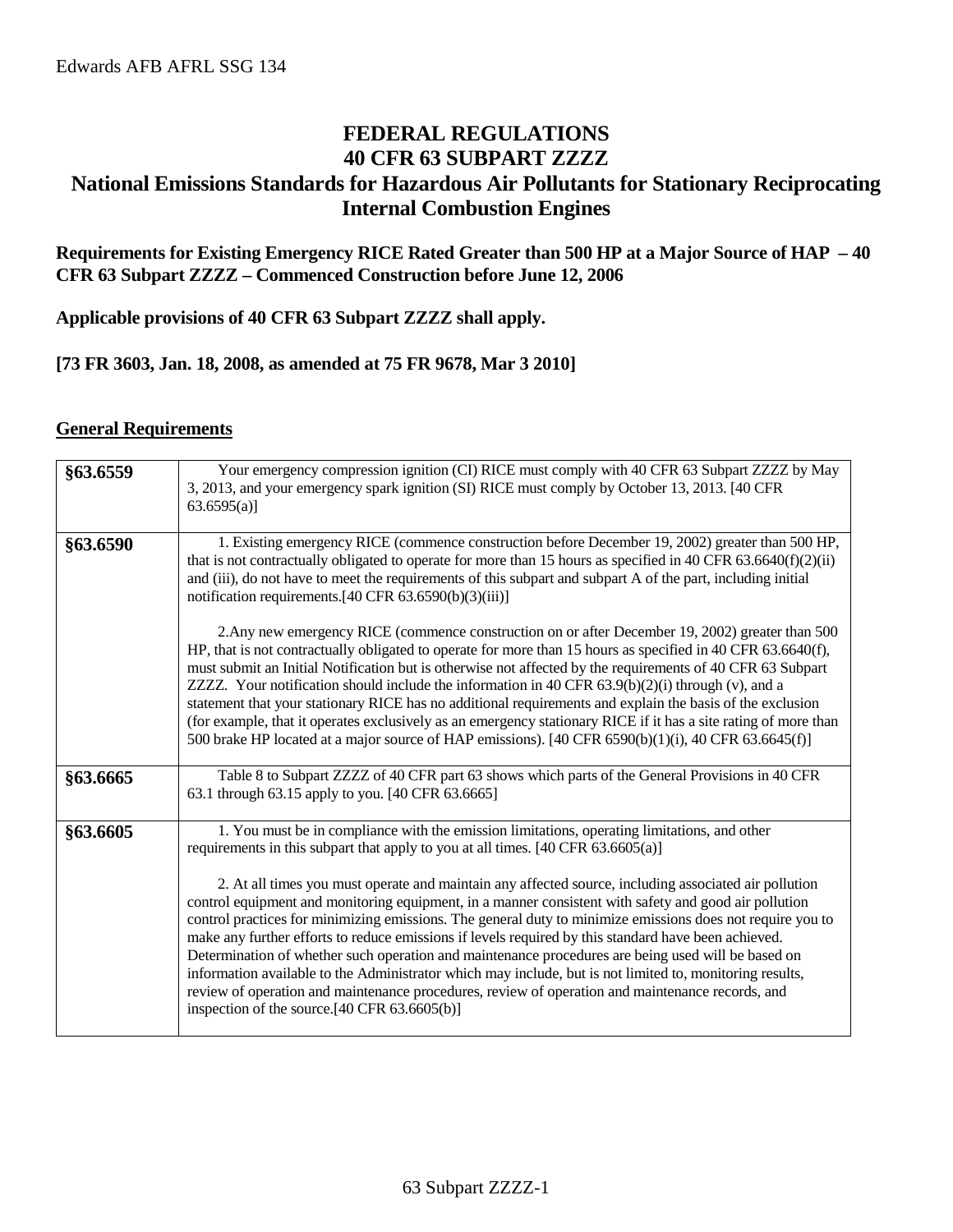## **Work Practice Standards**

| §63.6600 | Each existing emergency RICE (commenced construction before June 12, 2006) with a site rating of<br>greater than 500 brake HP located at a major source of HAP emissions, do not need to comply with the<br>emission limitations in Tables 1a, 2a, 2c, and 2d to this subpart or operating limitations in Tables 1b and 2b<br>to this subpart $[40 \text{ CFR } 63.6600(c)]$                                                                                                                                                                                                                                                                                                                                                                                     |
|----------|------------------------------------------------------------------------------------------------------------------------------------------------------------------------------------------------------------------------------------------------------------------------------------------------------------------------------------------------------------------------------------------------------------------------------------------------------------------------------------------------------------------------------------------------------------------------------------------------------------------------------------------------------------------------------------------------------------------------------------------------------------------|
| §63.6602 | Each existing emergency RICE (commenced construction before June 12, 2006) with a site rating of<br>equal to or less than 500 brake HP located at a major source of HAP emissions, must comply with the<br>applicable requirements in Table 2c to Subpart ZZZZ of 40 CFR part 63. [40 CFR 63.6602]<br>Compression ignition engines must [Table 2c, Item 1 to Subpart ZZZZ of 40 CFR part 63]:<br>a.<br>Change oil and filter every 500 hours of operation or annually, whichever comes first.<br>1.<br>ii. Inspect air cleaner every 1,000 hours of operation or annually, whichever comes first, and replace<br>as necessary;<br>iii. Inspect all hoses and belts every 500 hours of operation or annually, whichever comes first, and<br>replace as necessary. |

## **Monitoring and Recordkeeping Requirements**

| §63.6604 | Existing diesel fueled stationary CI RICE with displacement less than 30 liters per cylinder and one of<br>the following categories must use diesel fuel meeting requirements in 40 CFR 80.510(b) for non-road diesel<br>fuel; non-emergency CI RICE with a site rating of more than 300 HP, existing emergency CI RICE with a<br>site rating of more than 100 hp, and new emergency CI RICE with site rating more than 500 HP. [40 CFR<br>63.6604]                                                                                                                                                                                                                                                                                                                                                                                                                                                                                                                                                                                                                                                                                                                                                                                                                                                                                                                                                                                                                                                      |
|----------|----------------------------------------------------------------------------------------------------------------------------------------------------------------------------------------------------------------------------------------------------------------------------------------------------------------------------------------------------------------------------------------------------------------------------------------------------------------------------------------------------------------------------------------------------------------------------------------------------------------------------------------------------------------------------------------------------------------------------------------------------------------------------------------------------------------------------------------------------------------------------------------------------------------------------------------------------------------------------------------------------------------------------------------------------------------------------------------------------------------------------------------------------------------------------------------------------------------------------------------------------------------------------------------------------------------------------------------------------------------------------------------------------------------------------------------------------------------------------------------------------------|
| §63.6625 | 1. You must operate and maintain the existing emergency RICE and after-treatment control device (if<br>any) according to the manufacturer's emission-related written instructions or develop your own maintenance<br>plan which must provide to the extent practicable for the maintenance and operation of the engine in a<br>manner consistent with good air pollution control practice for minimizing emissions. [40 CFR<br>63.6625(e)(2)<br>2. You must install a non-resettable hour meter on existing emergency RICE if one is not already<br>installed. [40 CFR 63.6625(d), 40 CFR 63.6625(f)]]<br>3. You must minimize the engine's time spent at idle during startup and minimize the engine's startup<br>time to a period needed for appropriate and safe loading of the engine, not to exceed 30 minutes. [40 CFR<br>63.6625(h)<br>4. You have the option of utilizing an oil analysis program in order to extend the specified oil change<br>requirement in Tables 2c to Subpart ZZZZ of 40 CFR part 63. The oil analysis must be performed at the<br>same frequency specified for changing the oil in Table 2c. The analysis program must be conducted and<br>implemented according to 40 CFR 63.6625(i) for CI engines and according to 40 CFR 63.6625(i) for SI<br>RICE. The owner or operator must keep records of the parameters that are analyzed as part of the program,<br>the results of the analysis, and the oil changes for the engine. The analysis program must be part of the |
|          | maintenance plan for the engine. [40 CFR 63.6625(i) and (j)]                                                                                                                                                                                                                                                                                                                                                                                                                                                                                                                                                                                                                                                                                                                                                                                                                                                                                                                                                                                                                                                                                                                                                                                                                                                                                                                                                                                                                                             |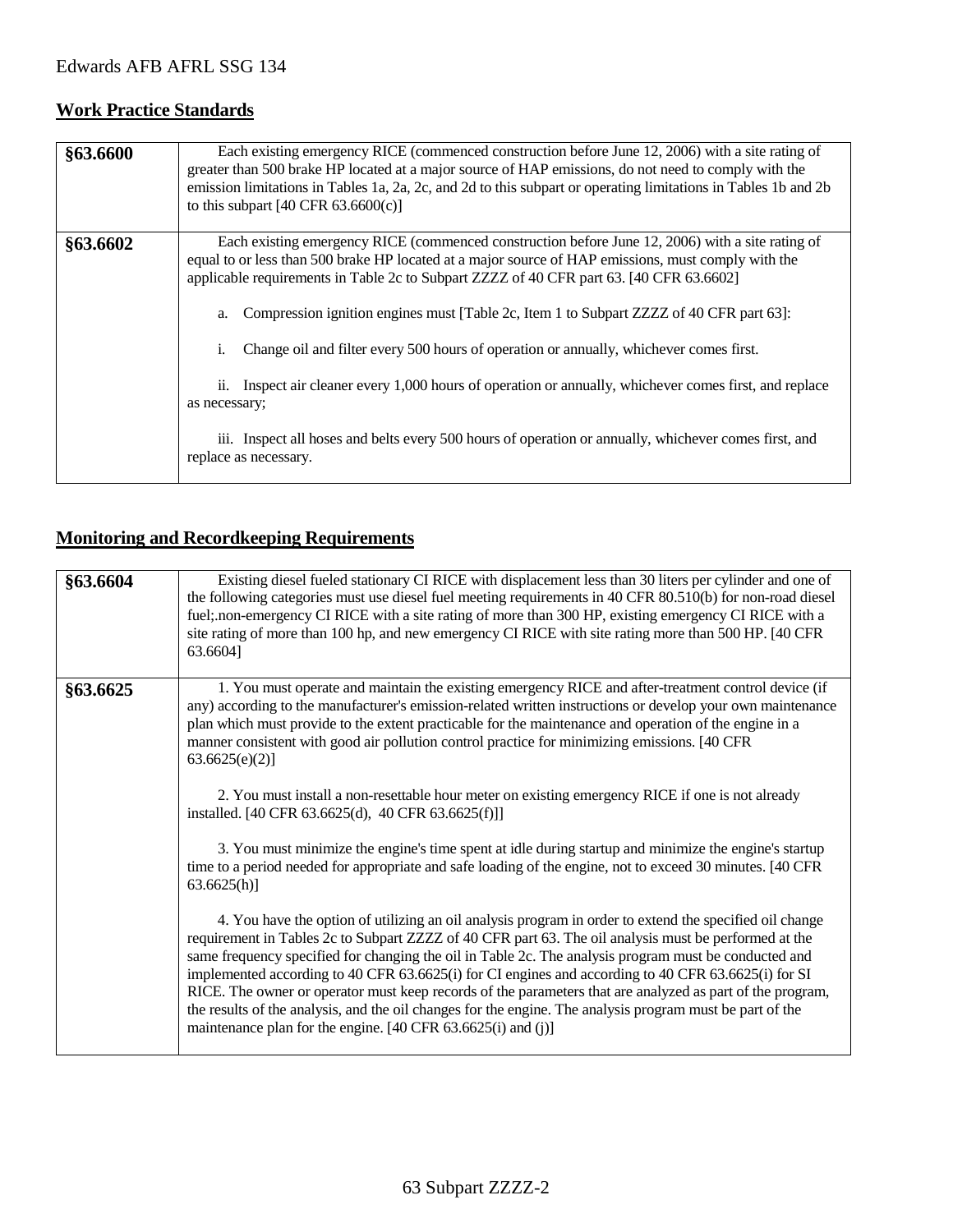| §63.6640 | In order for the engine to be considered an emergency stationary RICE, you must operate the<br>emergency RICE according to the requirements in 40 CFR $63.6640(f)(1)$ through (4). If you do not operate<br>the engine according to the requirements in 40 CFR $63.6640(f)(1)$ through (4), the engine will not be<br>considered an emergency engine under Subpart ZZZZ and must meet all requirements for non-emergency<br>engines. [40 CFR 63.6640(f)]                                                                                                                                                                                                                                                                                                                                                                                                                                                                                                 |
|----------|----------------------------------------------------------------------------------------------------------------------------------------------------------------------------------------------------------------------------------------------------------------------------------------------------------------------------------------------------------------------------------------------------------------------------------------------------------------------------------------------------------------------------------------------------------------------------------------------------------------------------------------------------------------------------------------------------------------------------------------------------------------------------------------------------------------------------------------------------------------------------------------------------------------------------------------------------------|
| §63.6655 | 1. You must keep records of the maintenance conducted on the existing emergency RICE in order to<br>demonstrate that you operated and maintained the RICE and after-treatment control device (if any) according<br>to your own maintenance plan. [40 CFR 63.6655(e)]<br>2. You must keep records of the hours of operation of the existing emergency RICE that is recorded<br>through the non-resettable hour meter. The owner or operator must document how many hours are spent for<br>emergency operation, including what classified the operation as emergency and how many hours are spent<br>for non-emergency operation. If the engine is used for the purposes specified in 40 CFR 63.6640(f)(2)(ii) or<br>(iii) or 40 CFR $63.6640(f)(4)(ii)$ , the owner or operator must keep records of the notification of the<br>emergency situation, and the date, start time, and end time of engine operation for these purposes. [40 CFR<br>63.6655(f) |
| §63.6660 | You must maintain records consistent with 40 CFR 63.10(b): Your records must be in a form suitable<br>and readily available for expeditious review. You must keep each record for 5 years following the date of<br>each occurrence, measurement, maintenance, corrective action, report, or record. You must keep each record<br>readily accessible in hard copy or electronic form. [40 CFR 63.6660, 40 CFR 63.10(b)]                                                                                                                                                                                                                                                                                                                                                                                                                                                                                                                                   |

## **Reports and Notifications**

| §63.6650 | 1. You must report each instance in which you did not meet each applicable operating limitation in<br>Table 2c to Subpart ZZZZ of 40 CFR part 63. These instances are deviations from the emission and<br>operating limitations in this subpart. These deviations must be reported according to the requirements in 40<br>CFR 63.6650. [40 CFR 63.6640(b)] |
|----------|------------------------------------------------------------------------------------------------------------------------------------------------------------------------------------------------------------------------------------------------------------------------------------------------------------------------------------------------------------|
|          | 2. You must submit the reports in Table 7, Item 3 to Subpart ZZZZ of 40 CFR part 63, if applicable:                                                                                                                                                                                                                                                        |
|          | a. Emergency stationary RICE that operate or are contractually obligated to be available for more than<br>15 hours per year for the purposes specified in 40 CFR $63.6640(f)(2)(ii)$ and (iii) or that operate for the<br>purposes specified in 40 CFR $63.6640(f)(4)(ii)$                                                                                 |
|          | The report must contain The information in 40 CFR $63.6650(h)(1)$ .<br>1.                                                                                                                                                                                                                                                                                  |
|          | ii. You must submit the report annually according to the requirements in 40 CFR $63.6650(h)(2)-(3)$ .<br>[40 CFR 63.6650]                                                                                                                                                                                                                                  |

*Remainder of Page Intentionally Left Blank*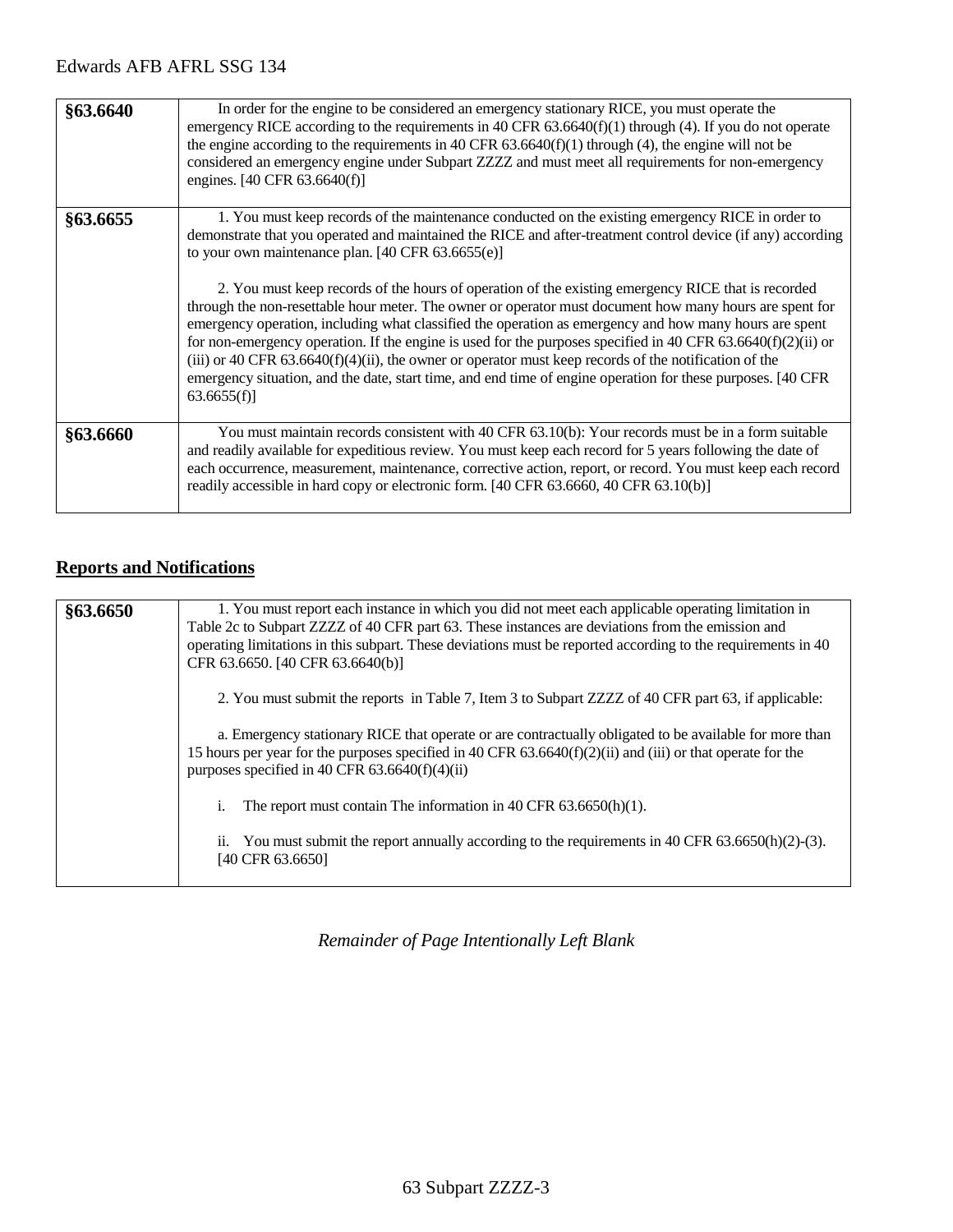## **FEDERAL REGULATIONS 40 CFR 63 SUBPART DDDDD National Emission Standards for Hazardous Air Pollutants for Major Sources: Industrial, Commercial, and Institutional Boilers and Process Heaters**

**Applicable provisions of 40 CFR 63 Subpart DDDDD shall apply.**

**[76 FR 15664, Mar. 21, 2011, as amended at 78 FR 7162, Jan. 31, 2013; 80 FR 72807, Nov. 20, 2015]**

#### **Requirements for Existing Boilers and Process Heaters Burning Natural Gas that Commenced Construction on or Before June 4, 2010**

#### **General Requirements**

| §63.7495 | 1. If you have an existing boiler or process heater, you must comply with this subpart no later than January<br>31, 2016, except as provided in § 63.6(i). [40 CFR 63.7495(b)]<br>2. You must meet the notification requirements in § 63.7545 according to the schedule in § 63.7545 and in<br>subpart A of this part. Some of the notifications must be submitted before you are required to comply with the<br>emission limits and work practice standards in this subpart. [40 CFR 63.7495(d)]                                                                                                                                                                            |
|----------|------------------------------------------------------------------------------------------------------------------------------------------------------------------------------------------------------------------------------------------------------------------------------------------------------------------------------------------------------------------------------------------------------------------------------------------------------------------------------------------------------------------------------------------------------------------------------------------------------------------------------------------------------------------------------|
| §63.7500 | At all times, you must operate and maintain each affected source (as defined in 40 CFR 63.7490), including<br>associated air pollution control equipment and monitoring equipment, in a manner consistent with safety and<br>good air pollution control practices for minimizing emissions. Determination of whether such operation and<br>maintenance procedures are being used will be based on information available to the Administrator that may<br>include, but is not limited to, monitoring results, review of operation and maintenance procedures, review of<br>operation and maintenance records, and inspection of the source. $[40 \text{ CFR } 63.7500(a)(3)]$ |
| §63.7505 | (a) You must be in compliance with the emission limits, work practice standards, and operating limits in this<br>subpart. These emission and operating limits apply to you at all times the affected unit is operating except for<br>the periods noted in $\S$ 63.7500(f).                                                                                                                                                                                                                                                                                                                                                                                                   |
| §63.7565 | Table 10 to this subpart shows which parts of the General Provisions in §§ 63.1 through 63.15 apply to you.                                                                                                                                                                                                                                                                                                                                                                                                                                                                                                                                                                  |

#### **Work Practice Standards**

| §63.7510 | 1. By no later than January 31, 2016, each existing boiler or process heater must complete a one-time<br>energy assessment, according to the procedures specified in Table 3, Item 4 to 40 CFR 63 Subpart DDDD. [40]<br>CFR $63.7510(e)$ ]                                                                                              |
|----------|-----------------------------------------------------------------------------------------------------------------------------------------------------------------------------------------------------------------------------------------------------------------------------------------------------------------------------------------|
|          | 2. You shall meet the following requirements for tune-ups in order to demonstrate continuous compliance,<br>including an initial tune-up prior to January 31, 2016:                                                                                                                                                                     |
|          | a. Each required tune-up shall comply with the procedures in 40 CFR $63.7540(a)(10)(i)$ through (vi).<br>You must conduct the tune-up while burning the type of fuel that provided the majority of the heat<br>input to the boiler or process heat over the 12 months prior to the tune-up. $[40 \text{ CFR } 63.7540(a)(10)$ -<br>(12) |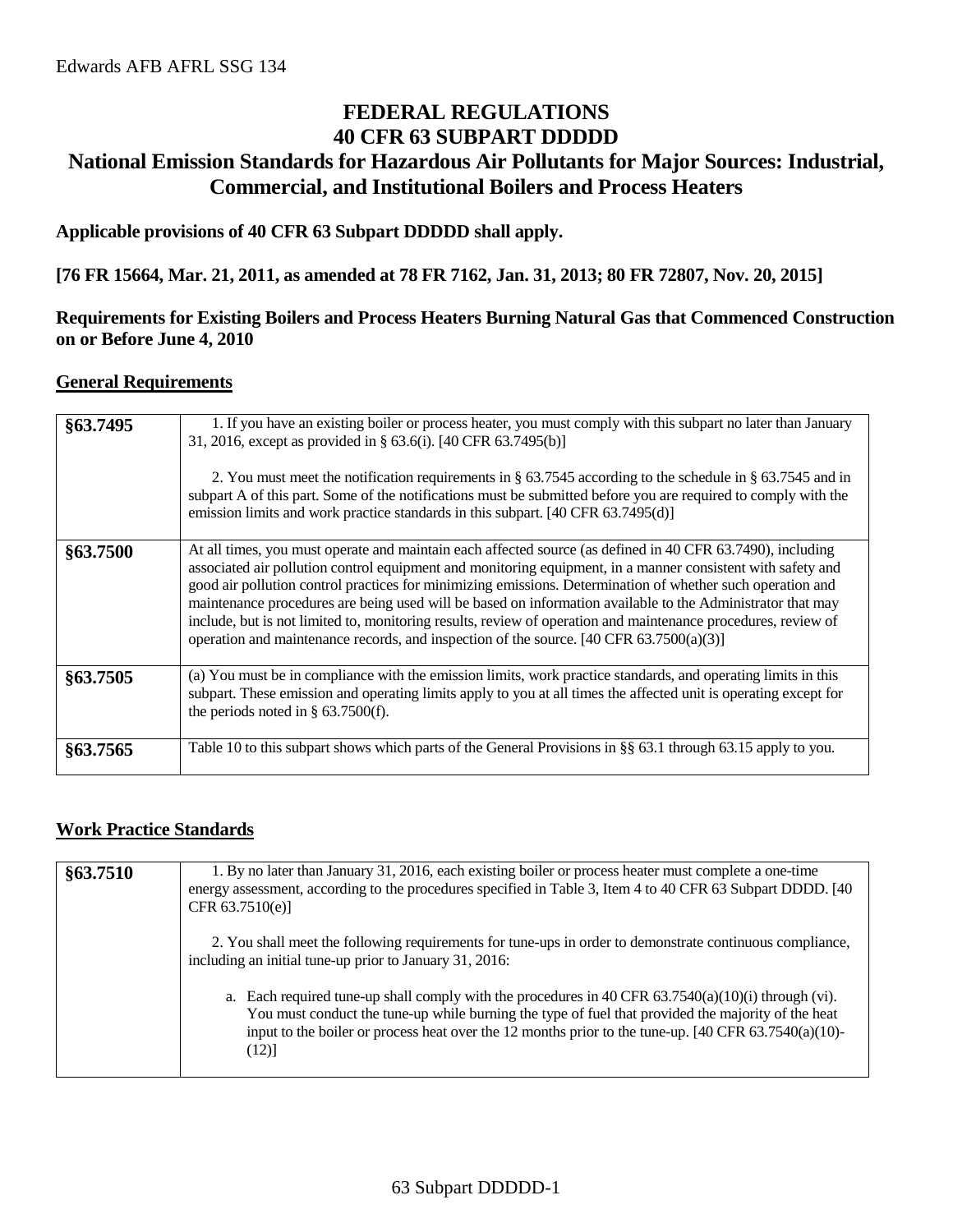| §63.7510 | b. If an affected unit is not operating on the required date for a tune-up, the tune-up must be conducted<br>within 30 calendar days of startup. $[40 \text{ CFR } 63.7540(a)(13)]$                                                                                                                                                                                                                                                                                                                                                                                                                                                                      |
|----------|----------------------------------------------------------------------------------------------------------------------------------------------------------------------------------------------------------------------------------------------------------------------------------------------------------------------------------------------------------------------------------------------------------------------------------------------------------------------------------------------------------------------------------------------------------------------------------------------------------------------------------------------------------|
|          | c. For an affected unit that has not operated since the previous compliance demonstration and more<br>than one year has passed since the previous compliance demonstration, you must complete a<br>subsequent tune-up within 30 calendar days of startup. [40 CFR 63.7515(g)]                                                                                                                                                                                                                                                                                                                                                                            |
|          | d. For each affected unit that has a continuous oxygen trim system that maintains an optimum air to<br>fuel ratio, you must conduct a tune-up of the boiler or process heater every 5 years. You may delay<br>the burner inspection specified in 40 CFR $63.7540(a)(10)(i)$ until the next scheduled or<br>unscheduled unit shutdown, but you must inspect each burner at least once every 72 months. Set<br>the oxygen level no lower than the oxygen concentration measured during the most recent tune-up.<br>Each 5-year tune-up must be conducted no more than 61 months after the previous tune-up. [40]<br>CFR 63.7540(a)(12), 40 CFR 63.7515(d)] |
|          | e. Affected units with a heat input capacity of less than or equal to 5 million Btu per hour must<br>complete a tune-up every 5 years. Each 5-year tune-up must be conducted no more than 61 months<br>after the previous tune-up. [40 CFR 63.7540(a)(12), 40 CFR 63.7515(d)]                                                                                                                                                                                                                                                                                                                                                                            |
|          | f. Affected units without a continuous oxygen trim system and a heat input capacity greater than 5<br>million Btu per hour and less than 10 million Btu per hour must complete a tune-up every 2 years.<br>Each biennial tune-up must be conducted no more than 25 months after the previous tune-up. [40]<br>CFR 63.7540(a)(11), 40 CFR 63.7515(d)]                                                                                                                                                                                                                                                                                                     |
|          | g. Affected units without a continuous oxygen trim system and a heat input capacity of 10 million Btu<br>per hour or greater, you must conduct an annual tune-up of the boiler or process heater to<br>demonstrate continuous compliance. Each annual tune-up must be no more than 13 months after<br>the previous tune-up. [40 CFR 63.7540(a)(10), 40 CFR 63.7515(d)]                                                                                                                                                                                                                                                                                   |

#### **Requirements for New Boilers and Process Heaters Burning Natural Gas that Commenced Construction after June 4, 2010**

## **General Requirements**

| §63.7495 | 1. Each new boiler or process heater must comply with 40 CFR 63 Subpart DDDDD by April 1, 2013 or<br>upon startup, whichever is later. [40 CFR 63.7495(a)]<br>2. The permittee must meet the notification requirements in 40 CFR 63.7545 according to the schedule in<br>40 CFR 63.7545 and in subpart A of 40 CFR part 63. Some of the notifications must be submitted before you<br>are required to comply with the emission limits and work practice standards in 40 CFR 63 Subpart DDDDD.<br>$[40 \text{ CFR } 63.7495 \text{ (d)}]$                                                                                                                                     |
|----------|------------------------------------------------------------------------------------------------------------------------------------------------------------------------------------------------------------------------------------------------------------------------------------------------------------------------------------------------------------------------------------------------------------------------------------------------------------------------------------------------------------------------------------------------------------------------------------------------------------------------------------------------------------------------------|
| §63.7500 | At all times, you must operate and maintain each affected source (as defined in 40 CFR 63.7490), including<br>associated air pollution control equipment and monitoring equipment, in a manner consistent with safety and<br>good air pollution control practices for minimizing emissions. Determination of whether such operation and<br>maintenance procedures are being used will be based on information available to the Administrator that may<br>include, but is not limited to, monitoring results, review of operation and maintenance procedures, review of<br>operation and maintenance records, and inspection of the source. $[40 \text{ CFR } 63.7500(a)(3)]$ |
| §63.7565 | The General Provisions in 40 CFR 63.1 through 63.15 apply as specified in Table 10 to Subpart DDDDD<br>of part 63. [40 CFR 63.7565]                                                                                                                                                                                                                                                                                                                                                                                                                                                                                                                                          |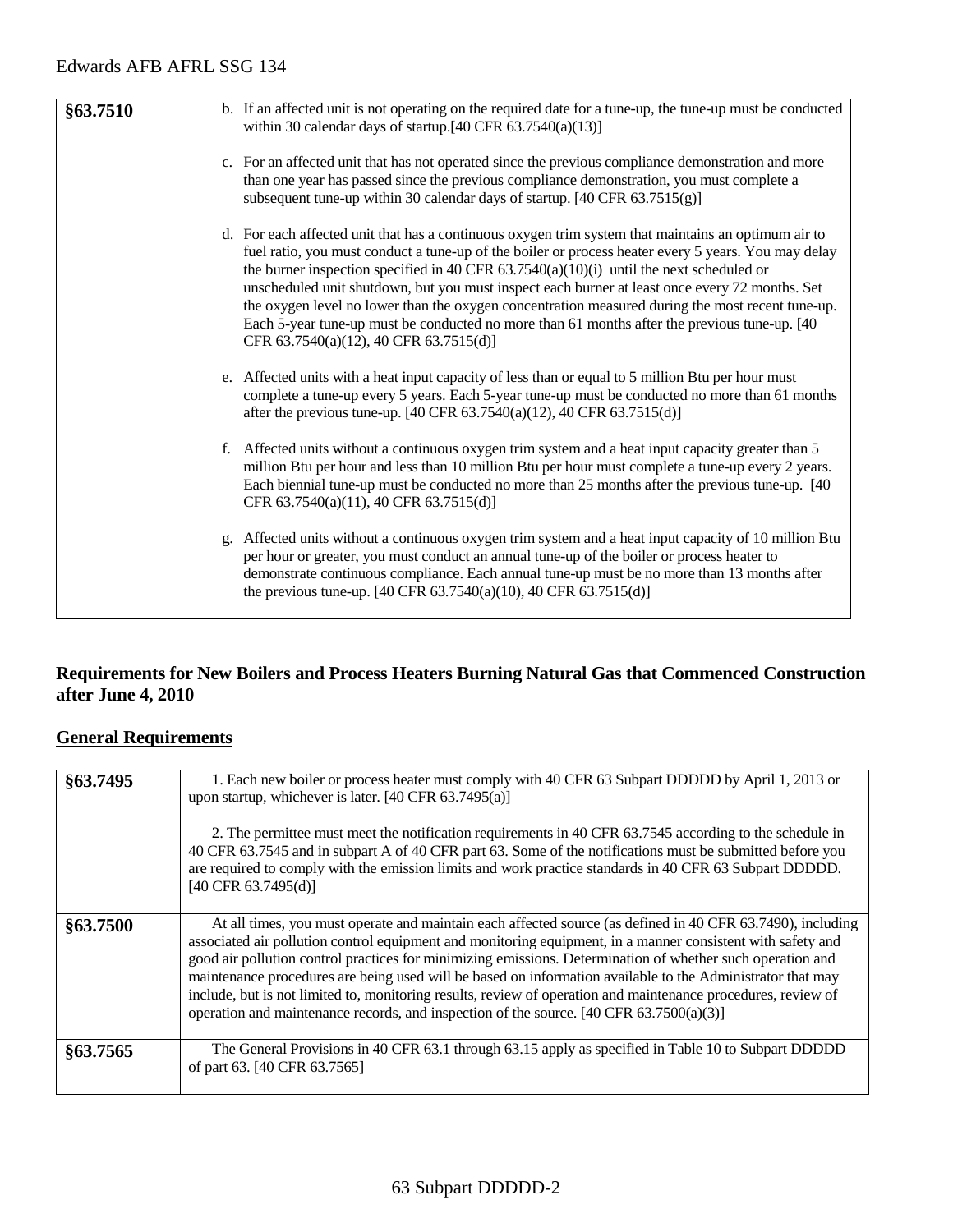## **Work Practice Standards**

| §63.7510 | 1. For a new or reconstructed affected source, the first annual, biennial, or 5-year tune-up must be no<br>later than 13 months, 25 months, or 61 months, respectively, after April 1, 2013 or the initial startup of the<br>new or reconstructed affected source, whichever is later. [40 CFR 63.7510(g), 40 CFR 63.7515(d)]<br>2. The permittee shall meet the following requirements for tune-ups in order to demonstrate continuous<br>compliance, including an initial tune-up prior to January 31, 2016:<br>Each required tune-up shall comply with the procedures in 40 CFR $63.7540(a)(10)(i)$ through (vi).<br>a.<br>You must conduct the tune-up while burning the type of fuel that provided the majority of the<br>heat input to the boiler or process heat over the 12 months prior to the tune-up. [40 CFR<br>$63.7540(a)(10)-(12)$ ]<br>If an affected unit is not operating on the required date for a tune-up, the tune-up must be<br>b. |
|----------|-----------------------------------------------------------------------------------------------------------------------------------------------------------------------------------------------------------------------------------------------------------------------------------------------------------------------------------------------------------------------------------------------------------------------------------------------------------------------------------------------------------------------------------------------------------------------------------------------------------------------------------------------------------------------------------------------------------------------------------------------------------------------------------------------------------------------------------------------------------------------------------------------------------------------------------------------------------|
|          | conducted within 30 calendar days of startup.[40 CFR 63.7540(a)(13)]                                                                                                                                                                                                                                                                                                                                                                                                                                                                                                                                                                                                                                                                                                                                                                                                                                                                                      |
| §63.7510 | For an affected unit that has not operated since the previous compliance demonstration and more<br>c.<br>than one year has passed since the previous compliance demonstration, you must complete a<br>subsequent tune-up within 30 calendar days of startup. [40 CFR 63.7515(g)]                                                                                                                                                                                                                                                                                                                                                                                                                                                                                                                                                                                                                                                                          |
|          | For each affected unit that has a continuous oxygen trim system that maintains an optimum air to<br>d.<br>fuel ratio, you must conduct a tune-up of the boiler or process heater every 5 years. You may<br>delay the burner inspection specified in 40 CFR $63.7540(a)(10)(i)$ until the next scheduled or<br>unscheduled unit shutdown, but you must inspect each burner at least once every 72 months. If an<br>oxygen trim system is utilized on a unit without emission standards to reduce the tune-up<br>frequency to once every 5 years, set the oxygen level no lower than the oxygen concentration<br>measured during the most recent tune-up. Each 5-year tune-up must be conducted no more than<br>61 months after the previous tune-up. [40 CFR $63.7540(a)(12)$ , 40 CFR $63.7515(d)$ ]                                                                                                                                                      |
|          | Affected units with a heat input capacity of less than or equal to 5 million Btu per hour must<br>e.<br>complete a tune-up every 5 years. Each 5-year tune-up must be conducted no more than 61<br>months after the previous tune-up. [40 CFR $63.7540(a)(12)$ , 40 CFR $63.7515(d)$ ]                                                                                                                                                                                                                                                                                                                                                                                                                                                                                                                                                                                                                                                                    |
|          | f.<br>Affected units without a continuous oxygen trim system and a heat input capacity greater than 5<br>million Btu per hour and less than 10 million Btu per hour must complete a tune-up every 2 years.<br>Each biennial tune-up must be conducted no more than 25 months after the previous tune-up. [40]<br>CFR 63.7540(a)(11), 40 CFR 63.7515(d)]                                                                                                                                                                                                                                                                                                                                                                                                                                                                                                                                                                                                   |
|          | Affected units without a continuous oxygen trim system and with a heat input capacity of 10<br>g.<br>million Btu per hour or greater, you must conduct an annual tune-up of the boiler or process<br>heater to demonstrate continuous compliance. Each annual tune-up must be no more than 13<br>months after the previous tune-up. [40 CFR 63.7540(a)(10), 40 CFR 63.7515(d)] [40 CFR<br>63.7500(e) and (f), 40 CFR 63.7505(a), 40 CFR 63.7510(e)]                                                                                                                                                                                                                                                                                                                                                                                                                                                                                                       |

*Remainder of Page Intentionally Left Blank*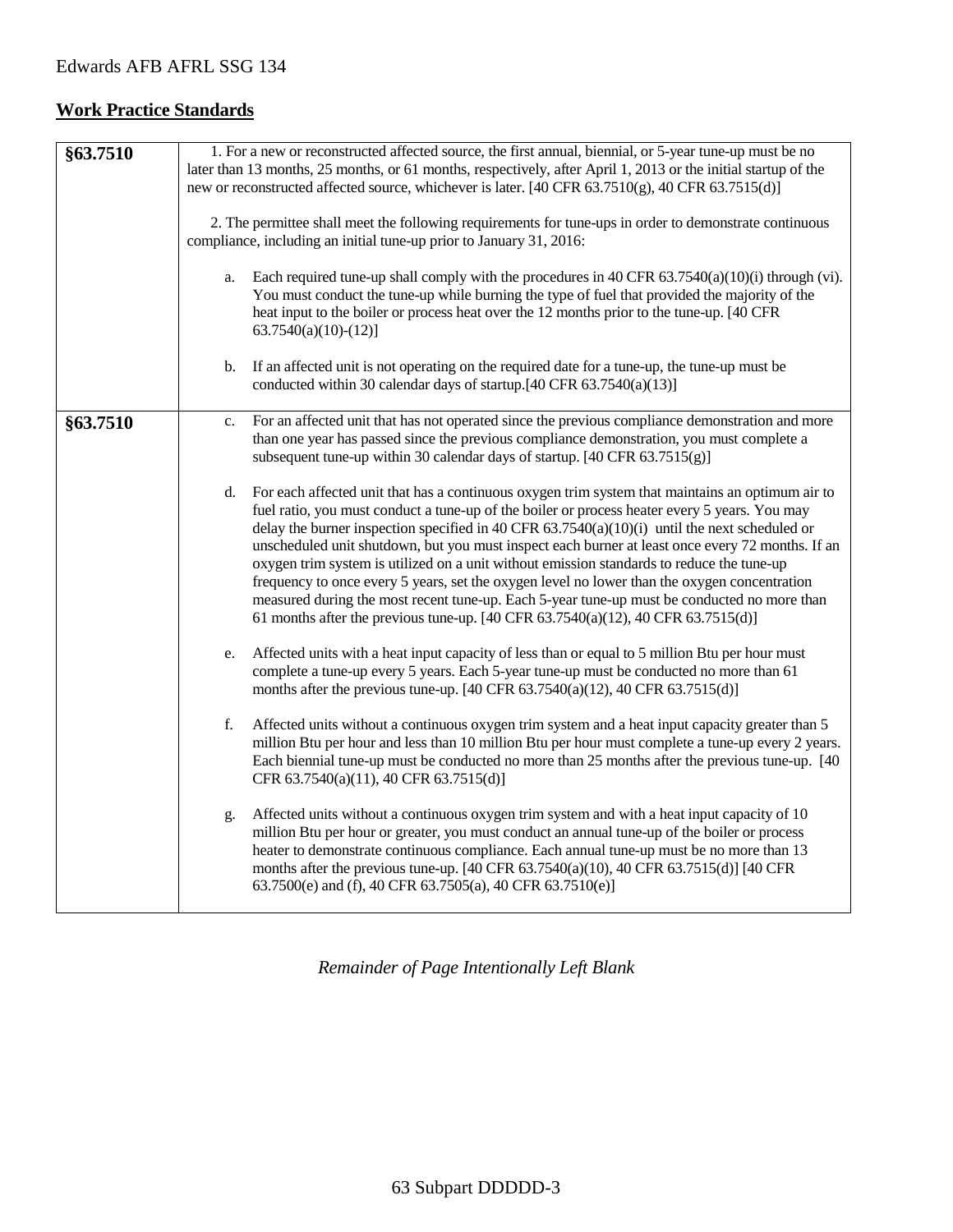## **Reports and Notifications**

| §63.7545 | 1. You must submit to the Administrator all of the notifications in 40 CFR 63.7(b) and (c), 63.8(e), (f)(4)<br>and $(6)$ , and $(63.9(b)$ through (h) that apply to you by the dates specified. [40 CFR $(63.7545(a))$ ]<br>2. You must submit each report in Table 9 to Subpart DDDDD of part 63 that applies to you. [40 CFR<br>63.7550(a)                                                                                                                                                                                                                                                                                                                                                                                                                                                                                                                                                                                                                                                                                                                                                                                       |
|----------|------------------------------------------------------------------------------------------------------------------------------------------------------------------------------------------------------------------------------------------------------------------------------------------------------------------------------------------------------------------------------------------------------------------------------------------------------------------------------------------------------------------------------------------------------------------------------------------------------------------------------------------------------------------------------------------------------------------------------------------------------------------------------------------------------------------------------------------------------------------------------------------------------------------------------------------------------------------------------------------------------------------------------------------------------------------------------------------------------------------------------------|
|          | 3. For the initial compliance demonstration for each boiler or process heater, you must submit the<br>Notification of Compliance Status, before the close of business on the 60th day following the completion of<br>all performance test and/or other initial compliance demonstrations for all boiler or process heaters at the<br>facility according to 40 CFR 63.10(d)(2). The Notification of Compliance Status report must contain all the<br>information specified in paragraphs 40 CFR $63.7545(e)(1)$ and (8) and must be submitted within 60 days of<br>the compliance date specified at 40 CFR 63.7495(b). You must include with the Notification of Compliance<br>Status a signed certification that either the energy assessment was completed according to Table 3 to Subpart<br>DDDDD of 40 CFR part 63, and that the assessment is an accurate depiction of your facility at the time of<br>the assessment, or that the maximum number of on-site technical hours specified in the definition of energy<br>assessment applicable to the facility has been expended. [40 CFR 63.7545(e), 40 CFR 63.7530(e) and (f)] |
| §63.7550 | 1. You must submit compliance reports as specified in 40 CFR 63.7550(b)(1) through (5). For units that<br>are subject only to a requirement to conduct an annual, biennial, or 5-year tune-up and not subject to<br>emission limits or operating limits, you may submit only an annual, biennial, or 5-year compliance report, as<br>applicable, instead of a semi-annual compliance report. [40 CFR 63.7550(b)]<br>2. A compliance report for a facility subject to the requirements of a tune-up must contain the<br>information in 40 CFR 63.7550(c)(5)(i) –(iii), (xiv) and (xvii). [40 CFR 63.7550(c)(1)]                                                                                                                                                                                                                                                                                                                                                                                                                                                                                                                     |
|          | 3. Reports shall be submitted according to the procedures specified in 40 CFR 63.7550(h)(1) through (3)<br>of this section. [40 CFR 63.7550(h)]                                                                                                                                                                                                                                                                                                                                                                                                                                                                                                                                                                                                                                                                                                                                                                                                                                                                                                                                                                                    |

## **Record Keeping Requirements**

| 1. You must keep copies of each notification and report that you submitted to comply with 40 CFR 63<br>Subpart DDDDD, including all documentation supporting any Initial Notification or Notification of<br>Compliance Status or semiannual compliance report that you submitted, according to the requirements in 40<br>CFR 63.10(b)(2)(xiv). [40 CFR 63.7555(a)(1)]                                                                                                                                          |
|----------------------------------------------------------------------------------------------------------------------------------------------------------------------------------------------------------------------------------------------------------------------------------------------------------------------------------------------------------------------------------------------------------------------------------------------------------------------------------------------------------------|
| 2. You must keep records of performance tests, fuel analyses, or other compliance demonstrations and<br>performance evaluations as required in 40 CFR $63.10(b)(2)(viii)$ . [40 CFR $63.7555(a)(2)$ ]                                                                                                                                                                                                                                                                                                          |
| 3. If you use an alternative fuel other than natural gas, you must keep records of the total hours per<br>calendar year that alternative fuel is burned and the total hours per calendar year that the unit operated during<br>periods of gas curtailment or gas supply emergencies. [40 CFR 63.7555(h)]                                                                                                                                                                                                       |
| 1. Records shall be maintain in a form suitable and readily available for expeditions review. [40 CFR<br>$63.7560(a)$ , 40 CFR $63.10(b)(1)$                                                                                                                                                                                                                                                                                                                                                                   |
| 2. You must keep records for 5 years following the date of each occurrence, measurement, maintenance,<br>corrective action, report, or record. You must keep each record on site, or they must be accessible from on<br>site (for example, through a computer network), for at least 2 years after the date of each occurrence,<br>measurement, maintenance, corrective action, report, or record. You can keep the records off site for the<br>remaining 3 years. [40 CFR 63.7560(b)-(c), 40 CFR 63.10(b)(1)] |
|                                                                                                                                                                                                                                                                                                                                                                                                                                                                                                                |